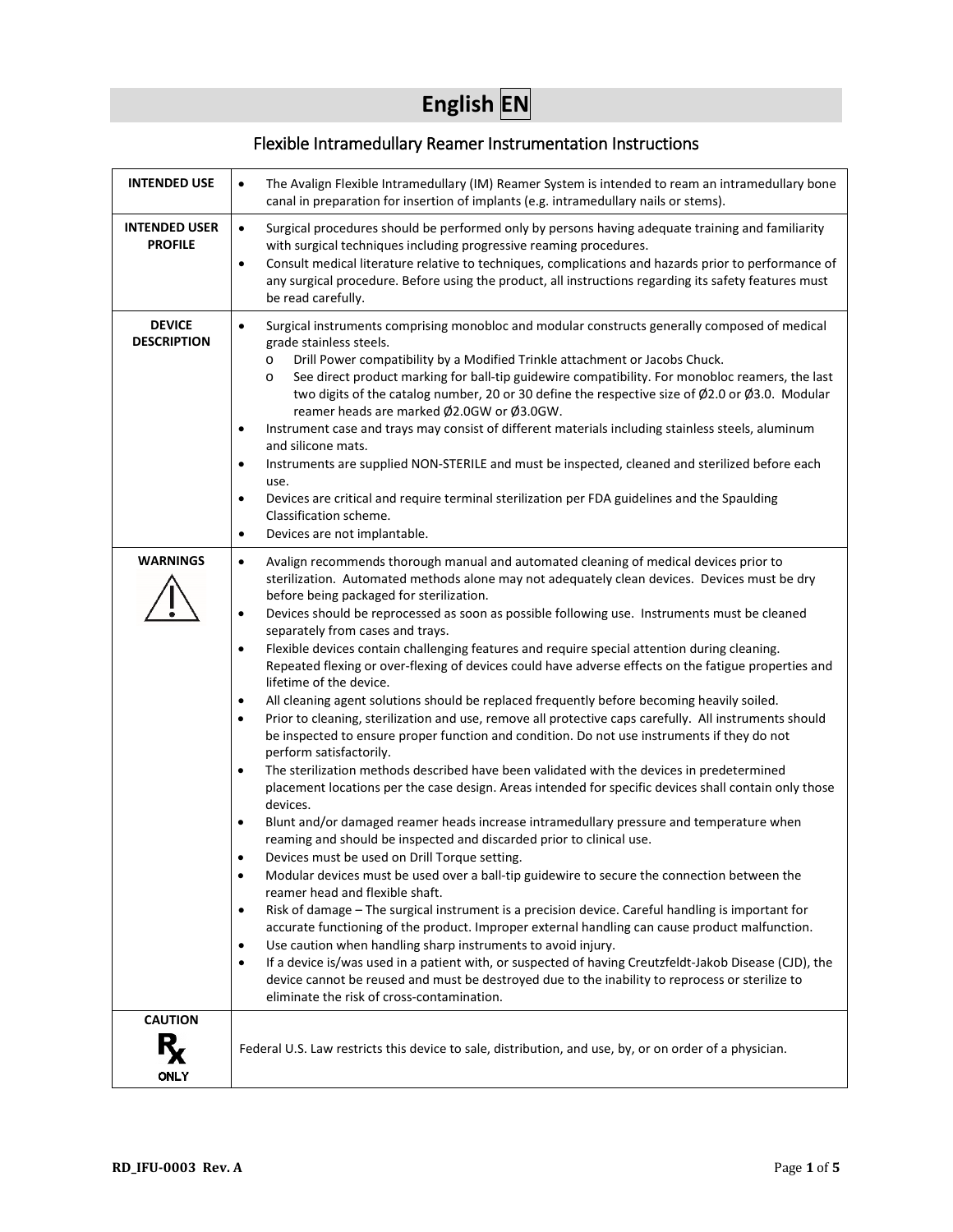| <b>LIMITATIONS ON</b> | Repeated processing has minimal effect on these instruments. End of life is normally determined by                                                                                                                                                                                                                                                                                                               |
|-----------------------|------------------------------------------------------------------------------------------------------------------------------------------------------------------------------------------------------------------------------------------------------------------------------------------------------------------------------------------------------------------------------------------------------------------|
| <b>REPROCESSING</b>   | wear and damage due to use.                                                                                                                                                                                                                                                                                                                                                                                      |
| <b>DISCLAIMER</b>     | It is the responsibility of the reprocessor to ensure reprocessing is performed using equipment, materials<br>and personnel in the reprocessing facility and achieves the desired result. This requires validation and<br>routine monitoring of the process. Any deviation by the reprocessor from the instructions provided must<br>be properly evaluated for effectiveness and potential adverse consequences. |

## Reprocessing Instructions

| <b>TOOLS AND</b><br><b>ACCESSORIES</b>           |                            | Water<br><b>Cleaning Agents</b><br>Accessories<br>Equipment                                                                                                                                                                                                                                                                                                                                                                                                                                                                                                                                                                                                                                                                                                                                                                                                                                                                                                                                                                                                                                                                                                                                                                                                                                                                                                                                                                                                                                                                                                                                                                                                                                                                                                                                                                                                                                                                                                                                                                                                                                                                                                                                                                                                                                                                                                                              | Cold Tap Water (< 20°C / 68°F)<br>Hot Tap Water (> 40°C / 104°F)<br>Deionized (DI) or Reverse Osmosis (RO) Water (ambient)<br>Enzymatic Cleaner pH 6.0-8.0 i.e. MetriZyme, EndoZime, Enzol<br>Neutral Detergent pH 6.0-8.0 i.e. Liqui-nox, Valsure<br>Assorted Sizes of Brushes and/or Pipe Cleaners with Nylon Bristles<br>Sterile Syringes or equivalent<br>Absorbent, Low Lint Disposable Cloths or equivalent<br><b>Soaking Pans</b><br>Hydrogen Peroxide<br><b>Medical Compressed Air</b><br><b>Ultrasonic Cleaner</b><br><b>Automated Washer</b> |
|--------------------------------------------------|----------------------------|------------------------------------------------------------------------------------------------------------------------------------------------------------------------------------------------------------------------------------------------------------------------------------------------------------------------------------------------------------------------------------------------------------------------------------------------------------------------------------------------------------------------------------------------------------------------------------------------------------------------------------------------------------------------------------------------------------------------------------------------------------------------------------------------------------------------------------------------------------------------------------------------------------------------------------------------------------------------------------------------------------------------------------------------------------------------------------------------------------------------------------------------------------------------------------------------------------------------------------------------------------------------------------------------------------------------------------------------------------------------------------------------------------------------------------------------------------------------------------------------------------------------------------------------------------------------------------------------------------------------------------------------------------------------------------------------------------------------------------------------------------------------------------------------------------------------------------------------------------------------------------------------------------------------------------------------------------------------------------------------------------------------------------------------------------------------------------------------------------------------------------------------------------------------------------------------------------------------------------------------------------------------------------------------------------------------------------------------------------------------------------------|--------------------------------------------------------------------------------------------------------------------------------------------------------------------------------------------------------------------------------------------------------------------------------------------------------------------------------------------------------------------------------------------------------------------------------------------------------------------------------------------------------------------------------------------------------|
| <b>POINT-OF-USE</b><br>AND<br><b>CONTAINMENT</b> | 1)<br>2)<br>3)             | central supply.                                                                                                                                                                                                                                                                                                                                                                                                                                                                                                                                                                                                                                                                                                                                                                                                                                                                                                                                                                                                                                                                                                                                                                                                                                                                                                                                                                                                                                                                                                                                                                                                                                                                                                                                                                                                                                                                                                                                                                                                                                                                                                                                                                                                                                                                                                                                                                          | Follow health care facility point of use practices. Keep devices moist after use to prevent soil from<br>drying and remove excess soil and debris from all lumens, surfaces, crevices, sliding mechanisms,<br>hinged joints, flexible areas and all other hard-to-clean design features.<br>Suction or flush lumens with a cleaning solution immediately after use.<br>Follow universal precautions and contain devices in closed or covered containers for transport to                                                                               |
| <b>MANUAL</b><br><b>CLEANING</b>                 | 4)<br>5)<br>6)<br>7)<br>8) | Disassemble all devices as warranted per manufacturer's instructions.<br>Rinse devices under cold running tap water for a minimum of 3 minutes while wiping off residual soil<br>or debris. Actuate moveable mechanisms and flush all lumens, cracks and/or crevices while rinsing. If<br>the device has flexible areas, bend or flex the shaft multiple directions while rotating to ensure<br>adequate rinsing of all surfaces.<br>Prepare an enzymatic cleaning solution per manufacturer's instructions including<br>dilution/concentration, water quality and temperature. Immerse devices and soak for a minimum of<br>10 minutes. While in the solution, use a soft, bristle brush to remove all traces of blood and debris<br>from the device, paying close attention to threads, crevices, seams, and any hard to reach areas.<br>If the device has sliding mechanisms or hinged joints, actuate the device while scrubbing to<br>a)<br>remove trapped soil.<br>If the device contains a lumen, use a tight-fitting nylon brush or pipe cleaner while pushing in<br>b)<br>and out with a twisting motion to facilitate removal of debris; ensure the full diameter and<br>depth of the lumen is accessed. Flush the lumen, three times minimum, with a syringe<br>containing a minimum solution of 60mL.<br>If the device has flexible areas, bend or flex the shaft multiple directions in the solution and use<br>c)<br>a scrub brush and twisting action to clean all surfaces while rotating the part.<br>Remove devices and rinse/agitate in cold tap water for a minimum of 3 minutes. Actuate moveable<br>mechanisms and flush all lumens, cracks and/or crevices while rinsing. If the device has flexible<br>areas, bend or flex the shaft multiple directions while rotating to ensure adequate rinsing of all<br>surfaces.<br>Prepare a neutral detergent cleaning solution per manufacturer's instructions including<br>dilution/concentration, water quality and temperature. Immerse devices and soak for a minimum of<br>5 minutes. While in the solution, use a soft, bristle brush to remove all traces of blood and debris<br>from the device, paying close attention to threads, crevices, seams, and any hard to reach areas.<br>If the device has sliding mechanisms or hinged joints, actuate the device while scrubbing to<br>a)<br>remove trapped soil. |                                                                                                                                                                                                                                                                                                                                                                                                                                                                                                                                                        |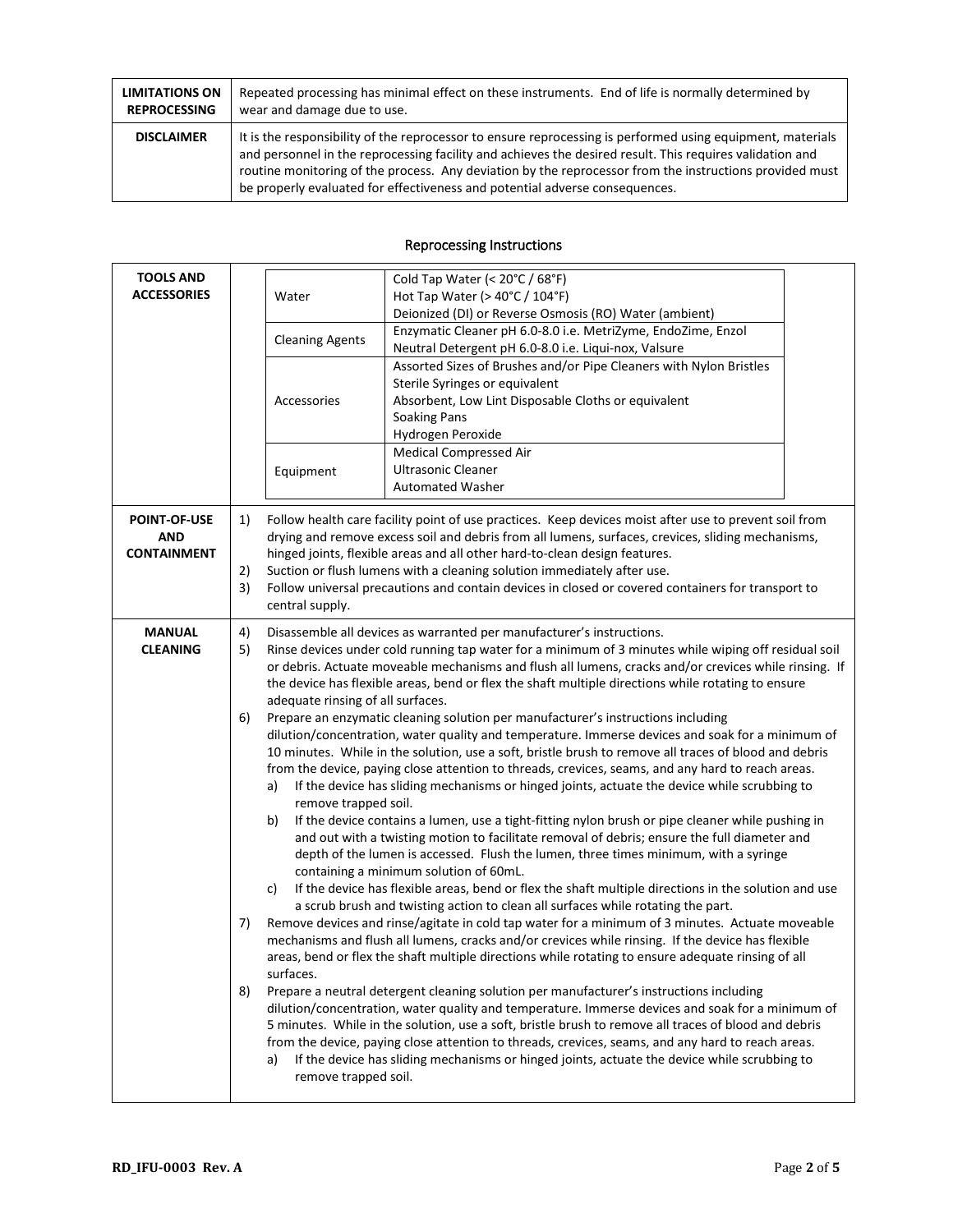#### and out with a twisting motion to facilitate removal of debris; ensure the full diameter and depth of the lumen is accessed. Flush the lumen, three times minimum, with a syringe containing a minimum solution of 60mL. c) If the device has flexible areas, bend or flex the shaft multiple directions in the solution and use a scrub brush and twisting action to clean all surfaces while rotating the part. 9) Remove devices and rinse/agitate in cold tap water for a minimum of 3 minutes. Actuate moveable mechanisms and flush all lumens, cracks and/or crevices while rinsing. If the device has flexible areas, bend or flex the shaft slightly in multiple directions while rotating to ensure adequate rinsing of all surfaces. 10) Prepare an enzymatic cleaning solution using hot water per manufacturer's recommendations in an ultrasonic unit. Sonicate the devices for a minimum of 15 minutes using a minimum frequency of 40 kHz. It is recommended to use an ultrasonic unit with flushing attachments. Devices with lumens should be flushed with cleaning solution under the surface of the solution to ensure adequate perfusion of channels. 11) Remove devices and rinse/agitate in ambient DI/RO water for a minimum of 4 minutes. Actuate moveable mechanisms and flush all lumens, cracks and/or crevices while rinsing. If the device has flexible areas, bend or flex the shaft multiple directions while rotating for a minimum of 2 minutes to ensure adequate rinsing of all surfaces. 12) Dry the device using an absorbent cloth. Dry any internal areas with filtered, compressed air. 13) Visually inspect the device for soil under magnification including all actuating mechanisms, cracks, crevices, and lumens. If not visibly clean, repeat steps 4-13. 14) Submerge device in 2-3% hydrogen peroxide. The appearance of bubbles confirms the presence of hemoglobin. Repeat steps 5-14 if bubbles appear. Adequately rinse device with DI/RO water. **AUTOMATED CLEANING** Note: All devices must be manually pre-cleaned prior to any automated cleaning process, follow steps 1- 9. Steps 10-14 are optional but advised. 15) Transfer the devices to an automatic washer/disinfector for processing per the below minimum parameters. Phase Time (minutes) Temperature Detergent Type & Concentration Pre-wash 1 02:00 | Cold Tap Water | N/A Enzyme Wash 02:00 Hot Tap Water Enzyme Detergent Wash 1 02:00 63°C / 146°F Neutral Detergent Rinse 1 | 02:00 | Hot Tap Water | N/A Purified Water Rinse | 02:00 | 63°C / 146°F | N/A Drying | 07:00 | 115°C / 240°F | N/A 16) Dry excess moisture using an absorbent cloth. Dry any internal areas with filtered, compressed air. 17) Visually inspect the device for soil under magnification including all actuating mechanisms, cracks, crevices and lumens. If not visibly clean, repeat steps 4-9, 15-17. 18) Submerge device in 2-3% hydrogen peroxide. The appearance of bubbles confirms the presence of hemoglobin. Repeat steps 5-9, 15-18 if bubbles appear. Adequately rinse device with DI/RO water. **DISINFECTION**  $\bullet$  Devices must be terminally sterilized (See § Sterilization). • Avalign instruments are compatible with washer/disinfector time-temperature profiles for thermal disinfection per ISO 15883. **INSPECTION AND FUNCTIONAL TESTING** • Visually inspect devices for damage or wear. Instruments with broken, cracked, chipped or worn parts, or tarnished surfaces should not be used, but should be replaced immediately. • Check that reamer cutting edges are smooth and continuous, free from large cracks or chips that may impair cutting performance. • Verify modular reamer mating surfaces function as intended and device interfaces with power drill without complications.

### Reprocessing Instructions

b) If the device contains a lumen, use a tight-fitting nylon brush or pipe cleaner while pushing in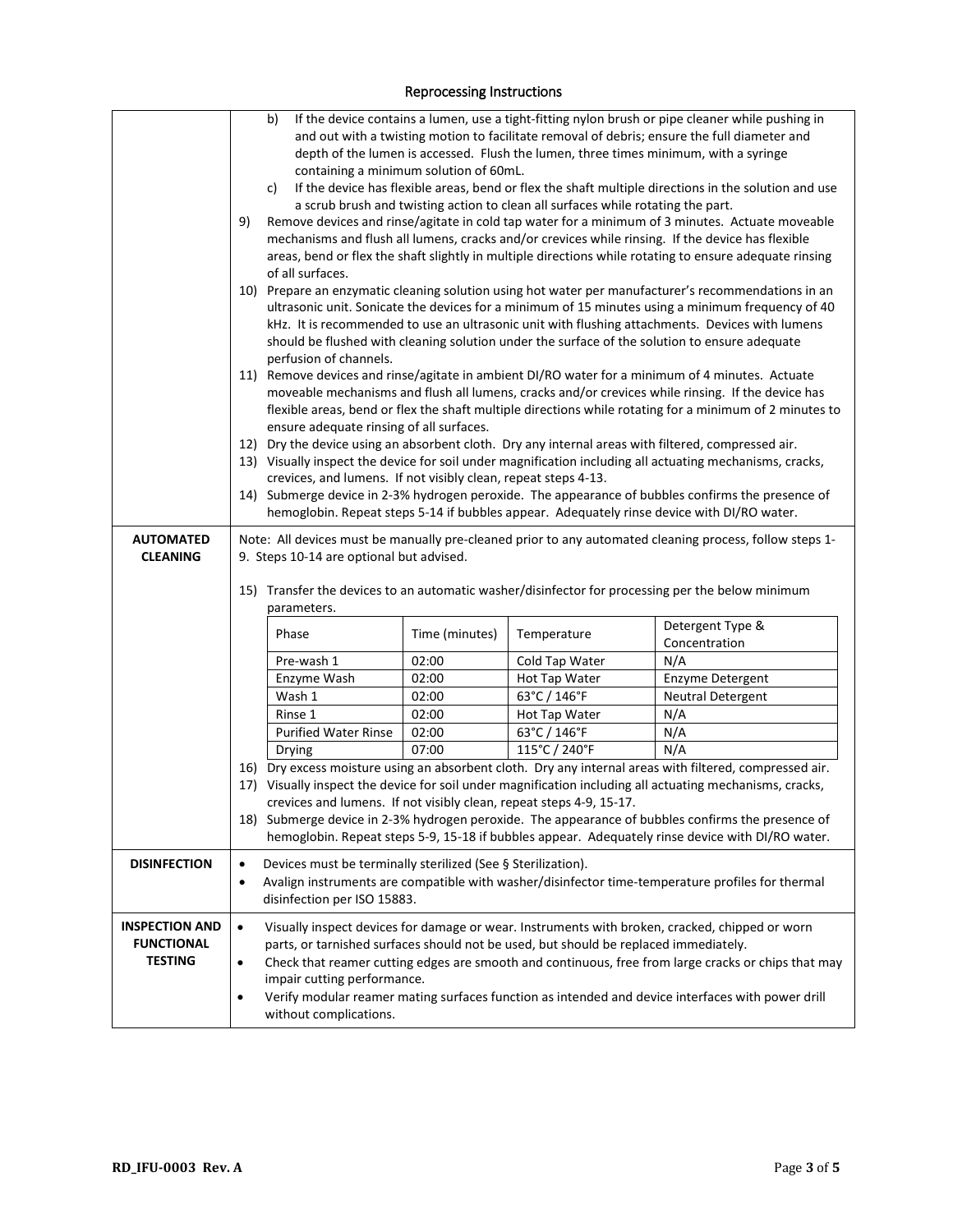### Reprocessing Instructions

| <b>PACKAGING</b><br><b>STERILIZATION</b> | Only FDA cleared sterilization packaging materials should be used by the end user when packaging<br>$\bullet$<br>the devices.<br>The end user should consult ANSI/AAMI ST79 for additional information on steam sterilization.<br>$\bullet$<br><b>Sterilization Wrap</b><br>$\bullet$<br>Cases may be wrapped in a standard, medical grade sterilization wrap using the AAMI double<br>O<br>wrap method or equivalent.<br><b>Rigid Sterilization Container</b><br>$\bullet$<br>For information regarding rigid sterilization containers, please refer to appropriate instructions<br>$\circ$<br>for use provided by the container manufacturer or contact the manufacturer directly for<br>guidance.<br>Sterilize with steam. The following are minimum cycles required for steam sterilization of Avalign devices: |                                                                                                                 |                                                                                                                                                                                                                                                               |                    |                                                                                                                                                                                                                                                                                                                                                                                                                                                                                                                                                                                                                                                                                                                                                                                                                                                                                                                                                                                               |
|------------------------------------------|---------------------------------------------------------------------------------------------------------------------------------------------------------------------------------------------------------------------------------------------------------------------------------------------------------------------------------------------------------------------------------------------------------------------------------------------------------------------------------------------------------------------------------------------------------------------------------------------------------------------------------------------------------------------------------------------------------------------------------------------------------------------------------------------------------------------|-----------------------------------------------------------------------------------------------------------------|---------------------------------------------------------------------------------------------------------------------------------------------------------------------------------------------------------------------------------------------------------------|--------------------|-----------------------------------------------------------------------------------------------------------------------------------------------------------------------------------------------------------------------------------------------------------------------------------------------------------------------------------------------------------------------------------------------------------------------------------------------------------------------------------------------------------------------------------------------------------------------------------------------------------------------------------------------------------------------------------------------------------------------------------------------------------------------------------------------------------------------------------------------------------------------------------------------------------------------------------------------------------------------------------------------|
|                                          |                                                                                                                                                                                                                                                                                                                                                                                                                                                                                                                                                                                                                                                                                                                                                                                                                     | <b>Double Wrapped Instrument Case:</b>                                                                          |                                                                                                                                                                                                                                                               | <b>Pulses</b>      |                                                                                                                                                                                                                                                                                                                                                                                                                                                                                                                                                                                                                                                                                                                                                                                                                                                                                                                                                                                               |
|                                          | <b>Cycle Type</b><br>Prevacuum                                                                                                                                                                                                                                                                                                                                                                                                                                                                                                                                                                                                                                                                                                                                                                                      | Temperature<br>132°C (270°F)                                                                                    | <b>Exposure Time</b><br>4 minutes                                                                                                                                                                                                                             | 4                  | <b>Drying Time</b><br>20 minutes                                                                                                                                                                                                                                                                                                                                                                                                                                                                                                                                                                                                                                                                                                                                                                                                                                                                                                                                                              |
|                                          |                                                                                                                                                                                                                                                                                                                                                                                                                                                                                                                                                                                                                                                                                                                                                                                                                     |                                                                                                                 | Single Instrument Case Enclosed in Rigid Sterilization Container:                                                                                                                                                                                             |                    |                                                                                                                                                                                                                                                                                                                                                                                                                                                                                                                                                                                                                                                                                                                                                                                                                                                                                                                                                                                               |
|                                          | <b>Cycle Type</b><br>Prevacuum                                                                                                                                                                                                                                                                                                                                                                                                                                                                                                                                                                                                                                                                                                                                                                                      | Temperature<br>132°C (270°F)                                                                                    | <b>Exposure Time</b><br>4 minutes                                                                                                                                                                                                                             | <b>Pulses</b><br>4 | <b>Drying Time</b><br>30 minutes                                                                                                                                                                                                                                                                                                                                                                                                                                                                                                                                                                                                                                                                                                                                                                                                                                                                                                                                                              |
|                                          | $\bullet$<br>calibrated.<br>$\bullet$<br>$\bullet$<br>$\bullet$<br>gravity steam cycles.                                                                                                                                                                                                                                                                                                                                                                                                                                                                                                                                                                                                                                                                                                                            |                                                                                                                 | The operating instructions and guidelines for maximum load configuration of the sterilizer<br>individual type of sterilization equipment and product load configuration.<br>single instrument case enclosed by the appropriate rigid sterilization container. |                    | manufacturer should be followed explicitly. The sterilizer must be properly installed, maintained, and<br>Time and temperature parameters required for sterilization vary according to type of sterilizer, cycle<br>design, and packaging material. It is critical that process parameters be validated for each facility's<br>Avalign devices were validated under laboratory conditions using the biological indicator (BI) overkill<br>method to achieve a sterility assurance level (SAL) of 10 <sup>-6</sup> in a double wrapped instrument case or a<br>Only steam sterilization cycles have been validated for use and have been shown to be compatible<br>with the device design. A facility may choose to use different steam sterilization cycles other than the<br>cycle suggested if the facility has properly validated the cycle to ensure adequate steam penetration<br>and contact with the devices for sterilization. Note: rigid sterilization containers cannot be used in |
| <b>STORAGE</b>                           | $\bullet$<br>cabinet or storage case.<br>$\bullet$                                                                                                                                                                                                                                                                                                                                                                                                                                                                                                                                                                                                                                                                                                                                                                  |                                                                                                                 | Care should be taken when handling devices to avoid damaging the sterile barrier.                                                                                                                                                                             |                    | After sterilization, instruments should remain in sterilization packaging and be stored in a clean, dry                                                                                                                                                                                                                                                                                                                                                                                                                                                                                                                                                                                                                                                                                                                                                                                                                                                                                       |
| <b>MAINTENANCE</b>                       | $\bullet$                                                                                                                                                                                                                                                                                                                                                                                                                                                                                                                                                                                                                                                                                                                                                                                                           | Discard damaged, worn or non-functional devices.<br>Reamer heads cannot be resharpened.                         |                                                                                                                                                                                                                                                               |                    |                                                                                                                                                                                                                                                                                                                                                                                                                                                                                                                                                                                                                                                                                                                                                                                                                                                                                                                                                                                               |
| <b>WARRANTY</b>                          | $\bullet$<br>shipping.<br>$\bullet$                                                                                                                                                                                                                                                                                                                                                                                                                                                                                                                                                                                                                                                                                                                                                                                 |                                                                                                                 | failure of products which have been modified in any way from their original design.                                                                                                                                                                           |                    | All products are guaranteed to be free from defects in material and workmanship at the time of<br>Avalign instruments are reusable and meet AAMI standards for sterilization. All our products are<br>designed and manufactured to meet the highest quality standards. We cannot accept liability for                                                                                                                                                                                                                                                                                                                                                                                                                                                                                                                                                                                                                                                                                         |
| <b>CONTACT</b>                           | <b>Manufactured by:</b><br>1-877-289-1096<br>www.avalign.com                                                                                                                                                                                                                                                                                                                                                                                                                                                                                                                                                                                                                                                                                                                                                        | <b>Avalign Technologies</b><br>8727 Clinton Park Drive<br>Fort Wayne, IN 46825<br>product.questions@avalign.com | $\mathsf{CE}_{\text{oose}}$                                                                                                                                                                                                                                   | EC                 | <b>REP</b><br><b>Authorized Representative:</b><br><b>Avalign German Specialty</b><br><b>Instruments Division</b><br>78 532 Tuttlingen, Unter Buchsteig 3<br>Germany Phone: +49 7462 200 49 0                                                                                                                                                                                                                                                                                                                                                                                                                                                                                                                                                                                                                                                                                                                                                                                                 |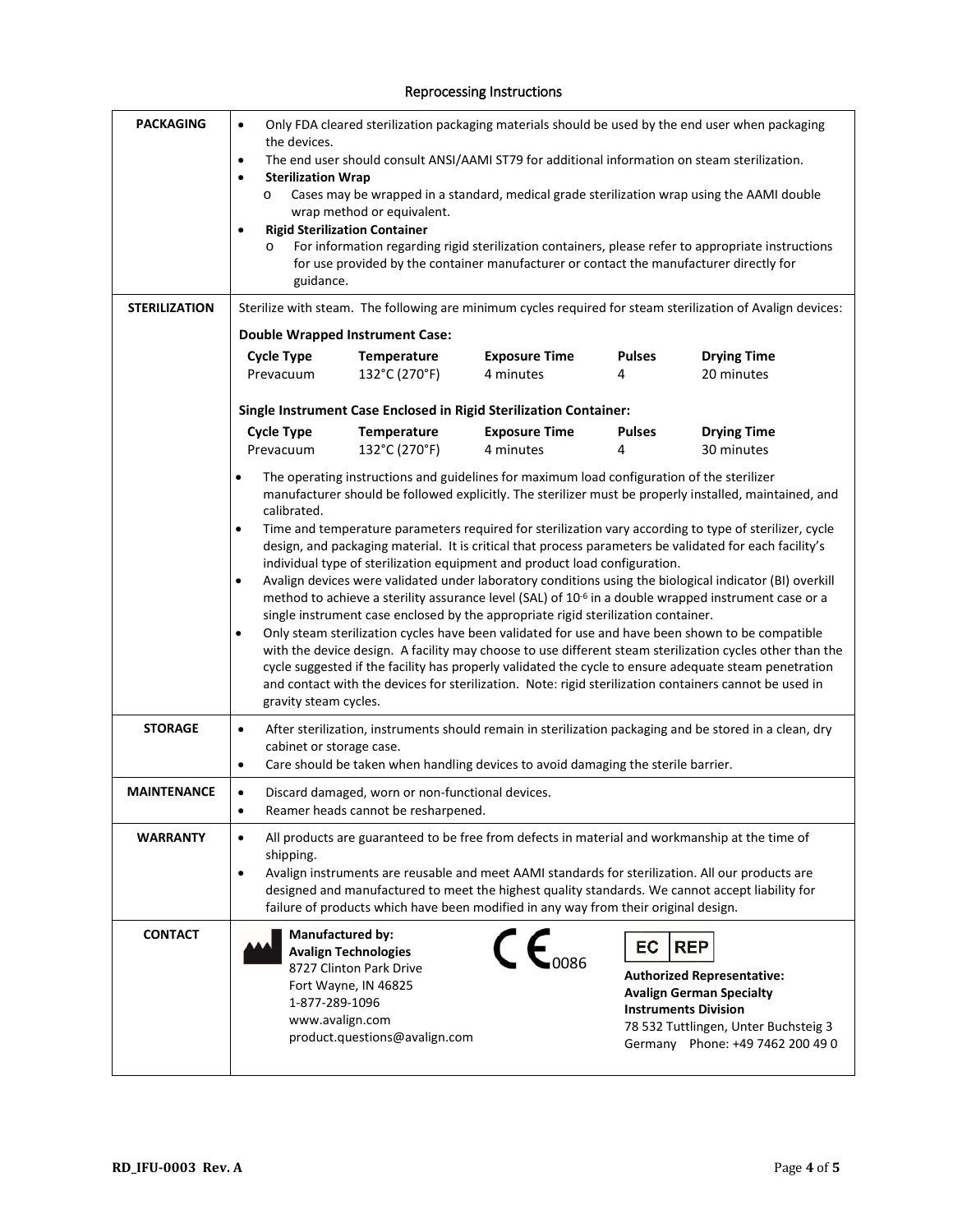### Label Glossary

| Symbol           | Title and Translations                                                            |
|------------------|-----------------------------------------------------------------------------------|
| $\Gamma$         | Manufacturer                                                                      |
| EC<br><b>REP</b> | Authorized Representative in the European Community                               |
| <b>LOT</b>       | Lot Number / Batch Code                                                           |
| <b>REF</b>       | Catalogue Number                                                                  |
| $\Gamma$         | Consult Instructions for Use                                                      |
| Г<br>L           | Caution                                                                           |
| <b>ONLY</b>      | Federal Law (USA) restricts this device to sale by or on the order of a physician |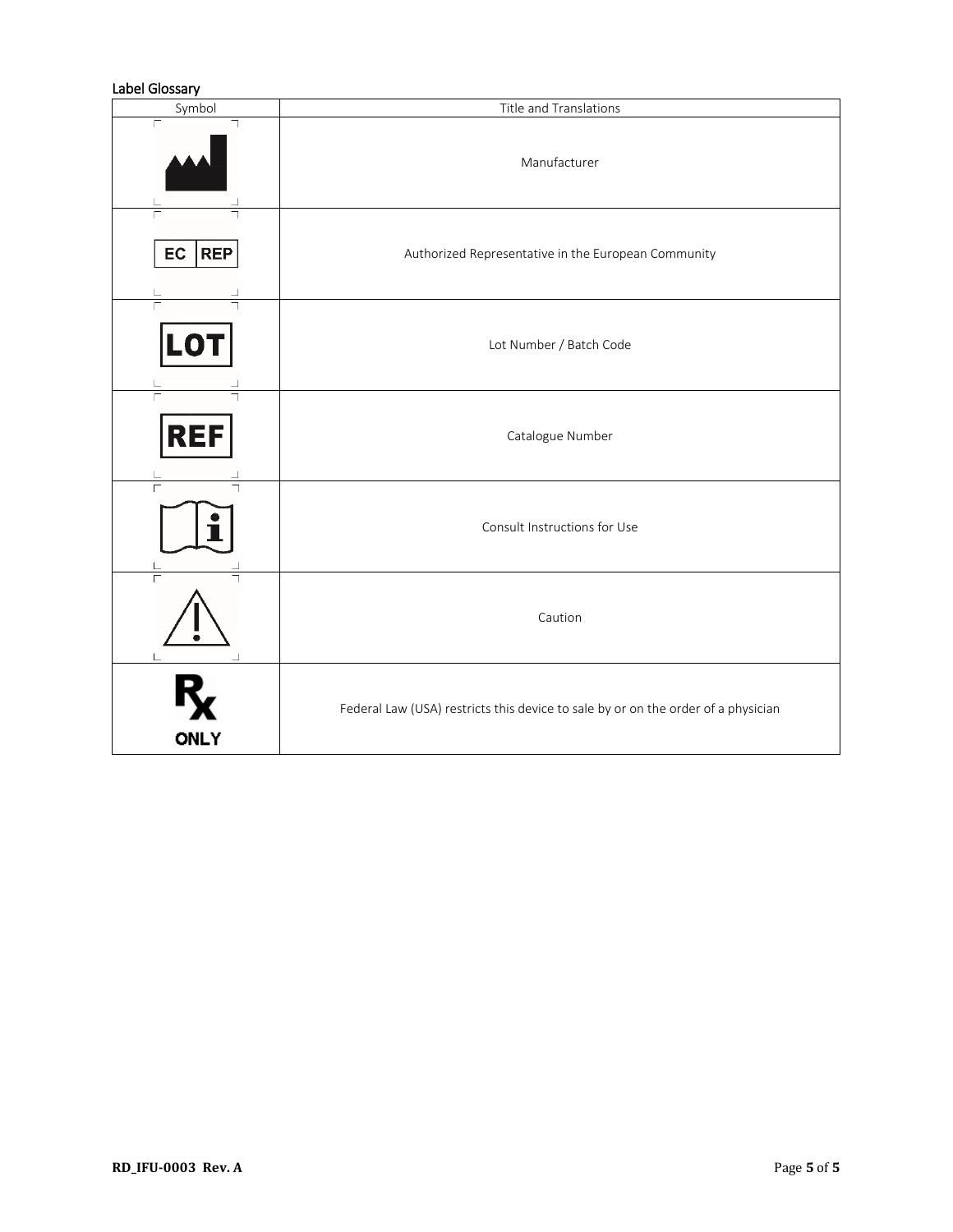# **Français FR**

# Mode d'emploi pour l'alésoir intramédullaire monobloc flexible système

| <b>USAGE PRÉVU</b>                                    | Les alésoirs intramédullaires Avalign flexibles sont conçus pour percer un canal osseux<br>٠                                                                                                                                                           |
|-------------------------------------------------------|--------------------------------------------------------------------------------------------------------------------------------------------------------------------------------------------------------------------------------------------------------|
|                                                       | intramédullaire en vue de l'insertion d'implants (par ex., des tiges ou clous intramédullaires).                                                                                                                                                       |
| <b>PROFIL</b><br><b>D'UTILISATEUR</b><br><b>PRÉVU</b> | Les interventions chirurgicales doivent être réalisées uniquement par des personnes justifiant d'une<br>$\bullet$<br>formation et de connaissances suffisantes sur les techniques chirurgicales, y compris sur les<br>procédures d'alésage progressif. |
|                                                       |                                                                                                                                                                                                                                                        |
|                                                       | En outre, il convient de consulter la littérature médicale relative aux techniques, complications et<br>$\bullet$                                                                                                                                      |
|                                                       | risques avant de procéder à toute intervention chirurgicale. Avant d'utiliser le produit, lire                                                                                                                                                         |
|                                                       | attentivement toutes les consignes concernant ses caractéristiques de sécurité.                                                                                                                                                                        |
| <b>DESCRIPTION DU</b>                                 | Les instruments chirurgicaux monoblocs et modulaires sont généralement en acier inoxydable de<br>$\bullet$                                                                                                                                             |
| <b>DISPOSITIF</b>                                     | qualité médicale.                                                                                                                                                                                                                                      |
|                                                       | Compatible avec les dispositifs Drill Power grâce à un adaptateur Modified Trinkle ou<br>$\circ$<br>Jacobs Chuck.                                                                                                                                      |
|                                                       | Veuillez vous reporter au marquage du produit pour vous informer de sa<br>$\circ$                                                                                                                                                                      |
|                                                       | compatibilité avec les fils-guides à extrémité sphérique. Sur les alésoirs monoblocs,                                                                                                                                                                  |
|                                                       | les deux derniers chiffres du numéro de catalogue, 20 ou 30, indiquent la taille, à                                                                                                                                                                    |
|                                                       | savoir Ø2.0 ou Ø3.0. Les têtes des alésoirs modulaires sont marqués Ø2.0GW ou                                                                                                                                                                          |
|                                                       | $Ø3.0$ GW.                                                                                                                                                                                                                                             |
|                                                       | Les boîtes et plateaux à instruments peuvent être constitués de matériaux différents dont l'acier<br>$\bullet$                                                                                                                                         |
|                                                       | inoxydable, l'aluminium et la silicone.                                                                                                                                                                                                                |
|                                                       | Les instruments sont livrés NON STÉRILES et doivent être inspectés, nettoyés et stérilisés avant<br>$\bullet$                                                                                                                                          |
|                                                       | utilisation.                                                                                                                                                                                                                                           |
|                                                       | Ces dispositifs sont essentiels et nécessitent une stérilisation en phase finale conformément aux<br>$\bullet$                                                                                                                                         |
|                                                       | recommandations de la FDA et à la classification de Spaulding.                                                                                                                                                                                         |
|                                                       | Les dispositifs ne sont pas implantables.<br>$\bullet$                                                                                                                                                                                                 |
| <b>AVERTISSEMENTS</b>                                 | Avalign recommande un nettoyage manuel et automatisé approfondi des dispositifs médicaux avant<br>$\bullet$                                                                                                                                            |
|                                                       | toute stérilisation. Les méthodes de nettoyage automatisé seules peuvent ne pas assurer un                                                                                                                                                             |
|                                                       | nettoyage correct des dispositifs. Les dispositifs doivent être secs avant emballage pour la                                                                                                                                                           |
|                                                       | stérilisation.                                                                                                                                                                                                                                         |
|                                                       | Après utilisation, les dispositifs doivent être restérilisés dès que possible. Les instruments doivent<br>$\bullet$                                                                                                                                    |
|                                                       | être nettoyés séparément des boîtes et plateaux.                                                                                                                                                                                                       |
|                                                       | Les dispositifs flexibles ont des caractéristiques spécifiques et nécessitent une attention particulière<br>$\bullet$                                                                                                                                  |
|                                                       | lors de leur nettoyage. Les flexions et surflexions répétées des dispositifs pourraient avoir des effets                                                                                                                                               |
|                                                       | indésirables sur leurs propriétés et durées de vie.                                                                                                                                                                                                    |
|                                                       | Toutes les solutions de nettoyage doivent être fréquemment remplacées avant de devenir trop<br>$\bullet$<br>sales.                                                                                                                                     |
|                                                       | Avant le nettoyage, la stérilisation et l'utilisation, retirer soigneusement tous les bouchons de<br>$\bullet$                                                                                                                                         |
|                                                       | protection. Il convient de vérifier le bon état et le bon fonctionnement de tous les instruments. Ne                                                                                                                                                   |
|                                                       | pas utiliser les instruments s'ils ne fonctionnent pas correctement.                                                                                                                                                                                   |
|                                                       | Les méthodes de stérilisation décrites ont été validées avec les dispositifs dans les emplacements                                                                                                                                                     |
|                                                       | prédéterminés en fonction de la forme de la boîte. Les zones prévues pour des dispositifs                                                                                                                                                              |
|                                                       | spécifiques ne doivent contenir que ces dispositifs.                                                                                                                                                                                                   |
|                                                       | Les têtes d'alésoir émoussées ou endommagées augmentent la pression et la température<br>$\bullet$                                                                                                                                                     |
|                                                       | intramédullaires lors de l'alésage et doivent être inspectées et jetées avant toute utilisation clinique.                                                                                                                                              |
|                                                       |                                                                                                                                                                                                                                                        |
|                                                       | Les dispositifs doivent être utilisés en mode Drill Torque.<br>$\bullet$                                                                                                                                                                               |
|                                                       | Les dispositifs modulaires doivent être utilisés sur un fil-guide à bille à des fins de récupération en<br>$\bullet$<br>cas d'échec de l'utilisation de l'appareil.                                                                                    |
|                                                       | Risque de dommages : l'instrument chirurgical est un dispositif de précision. Il est important de le<br>$\bullet$                                                                                                                                      |
|                                                       | manipuler avec précaution pour qu'il fonctionne avec précision. Toute manipulation externe                                                                                                                                                             |
|                                                       | inadaptée peut être à l'origine d'un mauvais fonctionnement du produit.                                                                                                                                                                                |
|                                                       | Manipuler les instruments pointus avec prudence pour éviter toutes blessures.<br>$\bullet$                                                                                                                                                             |
|                                                       | Si un dispositif est/a été utilisé chez un patient présentant une maladie de Creutzfeldt-Jakob (MCJ)<br>$\bullet$                                                                                                                                      |
|                                                       | avérée ou suspectée, il ne peut pas être réutilisé et doit être détruit en raison de l'inefficacité de la                                                                                                                                              |
|                                                       |                                                                                                                                                                                                                                                        |
|                                                       | stérilisation ou de la restérilisation à éliminer le risque de contamination croisée.                                                                                                                                                                  |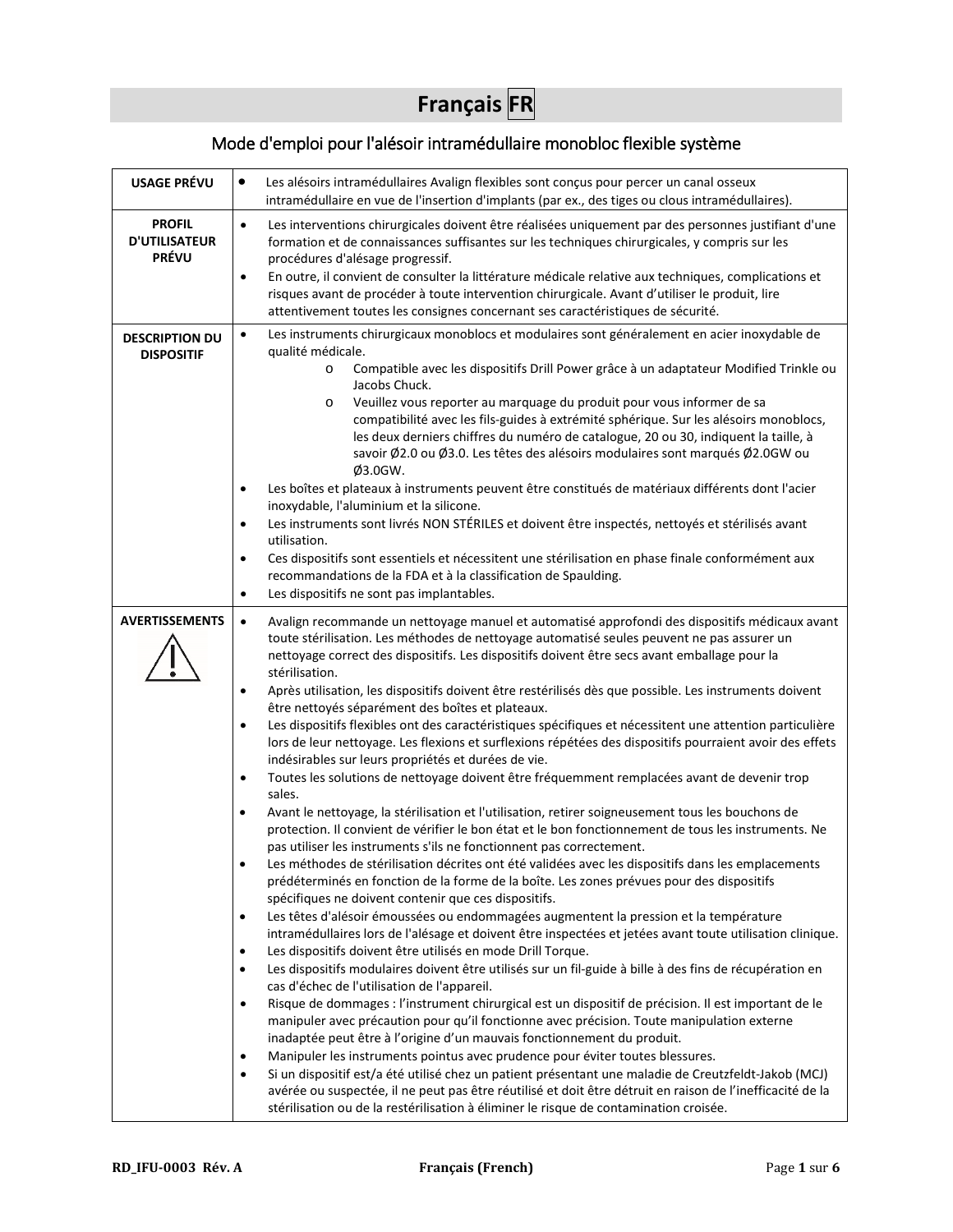| <b>ATTENTION</b>                             | La législation fédérale américaine limite la vente et la distribution de ce dispositif à un médecin ou sur                                                                                                                                                                                                                                                                                                                                                                                                                                                                           |
|----------------------------------------------|--------------------------------------------------------------------------------------------------------------------------------------------------------------------------------------------------------------------------------------------------------------------------------------------------------------------------------------------------------------------------------------------------------------------------------------------------------------------------------------------------------------------------------------------------------------------------------------|
| <b>ONLY</b>                                  | ordre d'un médecin et son utilisation par un médecin ou sur ordre d'un médecin.                                                                                                                                                                                                                                                                                                                                                                                                                                                                                                      |
| LIMITES DE LA                                | Les restérilisations répétées ont un impact négligeable sur ces instruments. Leur fin de vie est                                                                                                                                                                                                                                                                                                                                                                                                                                                                                     |
| <b>RESTÉRILISATION</b>                       | normalement déterminée par l'usure et les dommages dus à leur utilisation.                                                                                                                                                                                                                                                                                                                                                                                                                                                                                                           |
| <b>AVIS DE NON-</b><br><b>RESPONSABILITÉ</b> | Il est de la responsabilité de la personne chargée de la restérilisation de s'assurer que cette<br>restérilisation est effectuée avec l'équipement, les matériaux et le personnel dans les locaux destinés à<br>la restérilisation et qu'elle permet d'obtenir le résultat attendu. Pour cela, un suivi systématique et une<br>validation du processus sont nécessaires. Chaque fois que la personne chargée de la restérilisation<br>s'écarte des consignes fournies, l'efficacité et les éventuelles conséquences dommageables de cet écart<br>doivent être correctement évaluées. |

#### **OUTILS ET ACCESSOIRES** | Eau Eau du robinet, froide (< 20 °C / 68 °F) Eau du robinet, chaude (< 40 °C / 104 °F) Eau déminéralisée ou obtenue par osmose inverse (ambiante) Agents nettoyants Nettoyant enzymatique de pH 6,0 à 8,0 (MetriZyme, EndoZime, Enzol) Produit de nettoyage neutre de pH 6,0 à 8,0 (Liqui-nox, Valsure) Accessoires Tailles assorties de brosses ou goupillons en fibres de nylon Seringues stériles ou équivalentes Chiffons jetables, absorbants et à faible peluchage ou équivalent Récipients de trempage Peroxyde d'hydrogène Équipement Air comprimé de qualité médicale Appareil de nettoyage à ultrasons Laveur automatisé **POINT D'UTILISATION ET CONFINEMENT** 1) Suivre les procédures de point d'utilisation de l'établissement de santé. Maintenir les dispositifs humides après leur utilisation afin d'éviter que les saletés ne sèchent et retirer les saletés des lumières, surfaces, interstices, mécanismes coulissants, joints articulés, zones flexibles et autres éléments de conception difficiles à nettoyer. 2) Aspirer ou rincer les lumières à l'aide d'une solution de nettoyage immédiatement après utilisation. 3) Suivre les précautions universelles et confiner les dispositifs dans des conteneurs fermés ou couverts en vue de leur transport vers l'approvisionnement central. **NETTOYAGE MANUEL** 4) Démonter tous les dispositifs comme requis par les consignes du fabricant. 5) Rincer les dispositifs à l'eau froide courante pendant au moins 3 minutes tout en essuyant les saletés résiduelles. Actionner les mécanismes mobiles et rincer les lumières, fissures et interstices. Si le dispositif a des zones flexibles, plier ou courber la tige dans toutes les directions tout en la faisant pivoter afin d'assurer le rinçage efficace de toutes les surfaces. 6) Préparer une solution de nettoyage enzymatique en suivant les consignes du fabricant notamment pour la dilution/concentration ainsi que la qualité et la température de l'eau. Immerger les dispositifs et les faire tremper pendant au moins 10 minutes. Lorsqu'ils sont dans la solution, utiliser une brosse en poils souples pour retirer toutes les traces de sang et de saletés du dispositif tout en portant une attention particulière aux filetages, interstices, joints ainsi qu'aux espaces difficiles à atteindre. a) Si le dispositif est équipé de mécanismes coulissants ou de joints articulés, actionner le dispositif tout en le brossant afin de retirer les saletés piégées. b) Si le dispositif contient une lumière, pousser une brosse étroite en nylon ou un goupillon d'avant en arrière tout en opérant un mouvement de rotation afin de faciliter le retrait des saletés ; vérifier que le diamètre et la profondeur de la lumière sont accessibles dans leur intégralité. Rincer la lumière, au moins trois fois à l'aide d'une seringue contenant une solution d'au moins 60 ml.

#### Consignes de restérilisation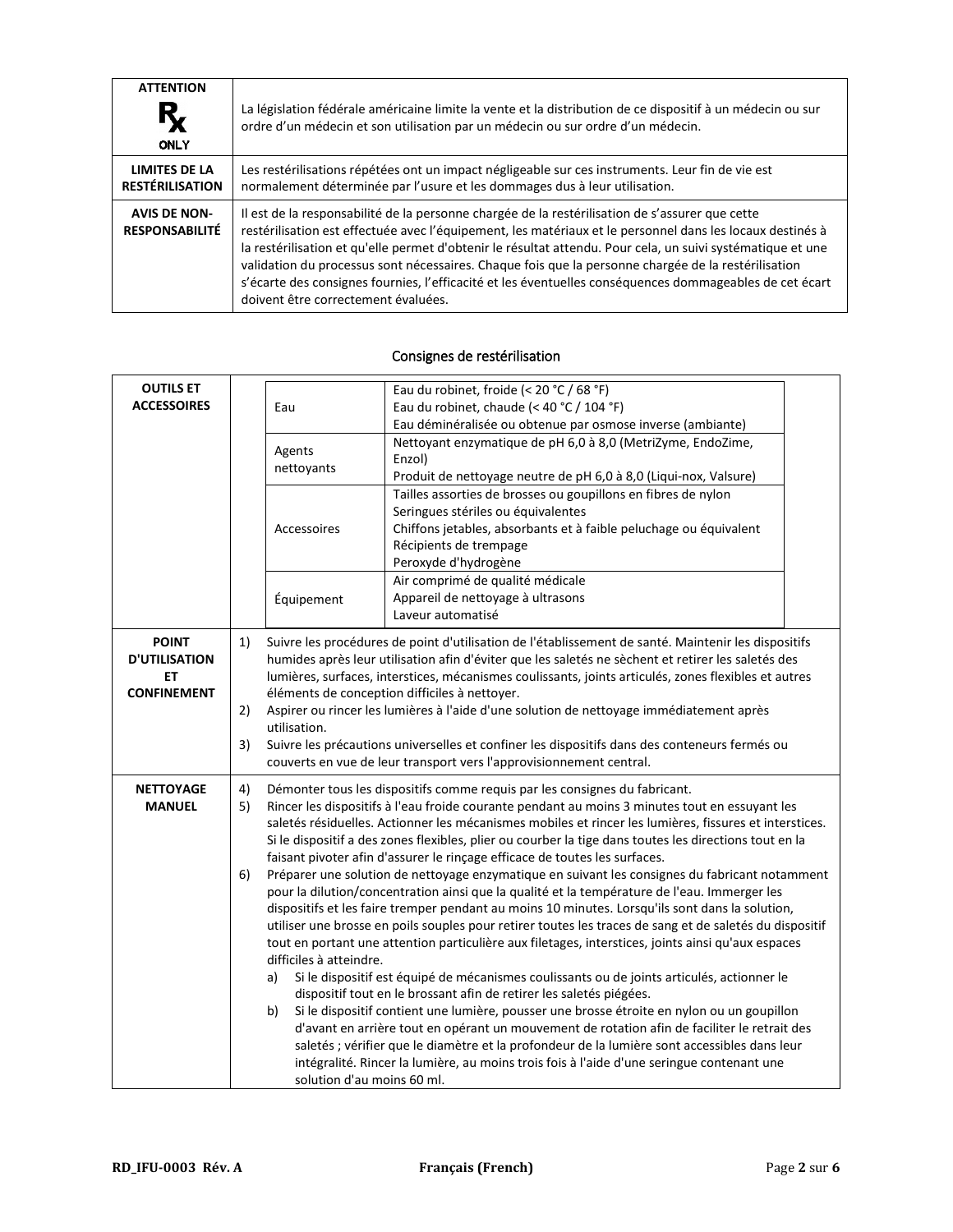## Consignes de restérilisation

|    | Si le dispositif a des zones flexibles, plier ou courber la tige dans toutes les directions dans la<br>C)                                                               |
|----|-------------------------------------------------------------------------------------------------------------------------------------------------------------------------|
|    | solution et utiliser une brosse de lavage dans un mouvement de torsion pour nettoyer toutes                                                                             |
|    | les surfaces tout en faisant pivoter la pièce.                                                                                                                          |
| 7) | Retirer les dispositifs et les rincer/agiter dans de l'eau froide pendant au moins 3 minutes.                                                                           |
|    | Actionner les mécanismes mobiles et rincer tous les lumières, fissures et interstices. Si le dispositif                                                                 |
|    | a des zones flexibles, plier ou courber la tige dans toutes les directions tout en la faisant pivoter                                                                   |
|    | afin d'assurer le rinçage efficace de toutes les surfaces.                                                                                                              |
| 8) | Préparer une solution de nettoyage neutre en suivant les consignes du fabricant notamment pour                                                                          |
|    | la dilution/concentration ainsi que la qualité et la température de l'eau. Immerger les dispositifs et                                                                  |
|    | les faire tremper pendant au moins 5 minutes. Lorsqu'ils sont dans la solution, utiliser une brosse                                                                     |
|    | en poils souples pour retirer toutes les traces de sang et de saletés du dispositif tout en portant                                                                     |
|    | une attention particulière aux filetages, interstices, joints ainsi qu'aux espaces difficiles à atteindre.                                                              |
|    | Si le dispositif est équipé de mécanismes coulissants ou de joints articulés, actionner le<br>a)<br>dispositif tout en le brossant afin de retirer les saletés piégées. |
|    | Si le dispositif contient une lumière, pousser une brosse étroite en nylon ou un goupillon<br>b)                                                                        |
|    | d'avant en arrière tout en opérant un mouvement de rotation afin de faciliter le retrait des                                                                            |
|    | saletés; vérifier que le diamètre et la profondeur de la lumière sont accessibles dans leur                                                                             |
|    | intégralité. Rincer la lumière, au moins trois fois à l'aide d'une seringue contenant une                                                                               |
|    | solution d'au moins 60 ml.                                                                                                                                              |
|    | Si le dispositif a des zones flexibles, plier ou courber la tige dans toutes les directions dans la<br>c)                                                               |
|    | solution et utiliser une brosse de lavage dans un mouvement de torsion pour nettoyer toutes                                                                             |
|    | les surfaces tout en faisant pivoter la pièce.                                                                                                                          |
|    |                                                                                                                                                                         |
|    |                                                                                                                                                                         |
| 9) | Retirer les dispositifs et les rincer/agiter dans de l'eau froide pendant au moins 3 minutes.                                                                           |
|    | Actionner les mécanismes mobiles et rincer tous les lumières, fissures et interstices. Si le dispositif                                                                 |
|    | a des zones flexibles, plier ou courber légèrement la tige dans toutes les directions tout en la                                                                        |
|    | faisant pivoter afin d'assurer le rinçage efficace de toutes les surfaces.                                                                                              |
|    | 10) Préparer une solution de nettoyage enzymatique avec de l'eau chaude en suivant les consignes du                                                                     |
|    | fabricant dans un appareil à ultrasons. Soniquer les dispositifs pendant au moins 15 minutes à une                                                                      |
|    | fréquence minimale de 40 kHz. Il est recommandé d'utiliser un appareil à ultrasons avec                                                                                 |
|    | accessoires de rinçage. Les dispositifs avec lumière doivent être rincés à l'aide d'une solution de                                                                     |
|    | nettoyage sous la surface de la solution afin d'assurer la bonne pénétration des canaux.                                                                                |
|    | 11) Retirer les dispositifs et les rincer/agiter dans de l'eau ambiante déminéralisée/obtenue par                                                                       |
|    | osmose inverse pendant au moins 4 minutes. Actionner les mécanismes mobiles et rincer tous les                                                                          |
|    | lumières, fissures et interstices. Si le dispositif a des zones flexibles, plier ou courber la tige dans                                                                |
|    | toutes les directions tout en la faisant pivoter pendant au moins 2 minutes afin d'assurer le rinçage                                                                   |
|    | efficace de toutes les surfaces.                                                                                                                                        |
|    | 12) Sécher le dispositif à l'aide d'un chiffon absorbant. Sécher toutes les zones internes à l'air                                                                      |
|    | comprimé, filtré.                                                                                                                                                       |
|    | 13) À l'aide d'une loupe, vérifier visuellement l'absence de saletés sur le dispositif, notamment sur tous                                                              |
|    | les mécanismes de commande, fissures, interstices et lumières. Si le dispositif n'est pas                                                                               |
|    | visuellement propre, répéter les étapes 4 à 13.                                                                                                                         |
|    | 14) Plonger le dispositif dans du peroxyde d'hydrogène à 2-3 %. L'apparition de bulles confirme la                                                                      |
|    | présence d'hémoglobine. Dans ce cas, répéter les étapes 5 à 14. Rincer correctement le dispositif à                                                                     |
|    | l'eau déminéralisée/obtenue par osmose inverse.                                                                                                                         |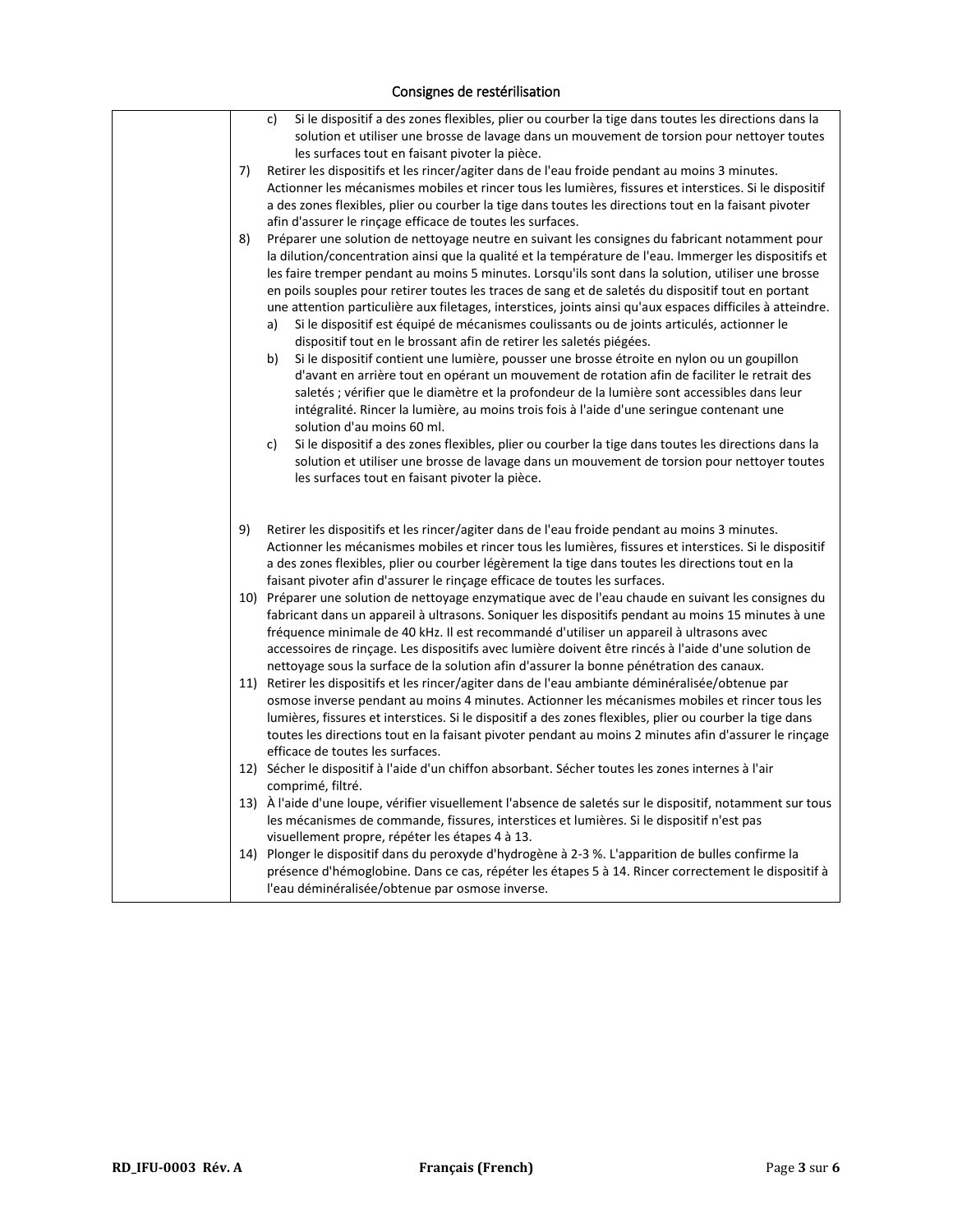| <b>NETTOYAGE</b><br><b>AUTOMATISÉ</b> | Remarque : tous les dispositifs doivent être prénettoyés manuellement avant tout processus de<br>nettoyage automatisé ; suivez les étapes 1 à 9. Les étapes 10 à 14 sont facultatives mais<br>recommandées. |                    |                                                                                                                                                                                   |                                                                                                            |
|---------------------------------------|-------------------------------------------------------------------------------------------------------------------------------------------------------------------------------------------------------------|--------------------|-----------------------------------------------------------------------------------------------------------------------------------------------------------------------------------|------------------------------------------------------------------------------------------------------------|
|                                       | 15) Transférer les dispositifs dans un laveur/désinfecteur automatique en vue de leur traitement<br>suivant les paramètres minimums suivants.                                                               |                    |                                                                                                                                                                                   |                                                                                                            |
|                                       | Phase                                                                                                                                                                                                       | Temps<br>(minutes) | Température                                                                                                                                                                       | Type de produit de<br>nettoyage et concentration                                                           |
|                                       | Prélavage 1                                                                                                                                                                                                 | 02:00              | Eau du robinet, froide                                                                                                                                                            | S. o.                                                                                                      |
|                                       | Lavage aux enzymes                                                                                                                                                                                          | 02:00              | Eau du robinet,<br>chaude                                                                                                                                                         | Produit de nettoyage aux<br>enzymes                                                                        |
|                                       | Lavage 1                                                                                                                                                                                                    | 02:00              | 63 °C / 146 °F                                                                                                                                                                    | Produit de nettoyage neutre                                                                                |
|                                       | Rinçage 1                                                                                                                                                                                                   | 02:00              | Eau du robinet,<br>chaude                                                                                                                                                         | S. o.                                                                                                      |
|                                       | Rinçage à l'eau<br>purifiée                                                                                                                                                                                 | 02:00              | 63 °C / 146 °F                                                                                                                                                                    | S. o.                                                                                                      |
|                                       | Séchage                                                                                                                                                                                                     | 07:00              | 115 °C / 240 °F                                                                                                                                                                   | S. o.                                                                                                      |
|                                       |                                                                                                                                                                                                             |                    |                                                                                                                                                                                   | 16) Sécher l'humidité excessive à l'aide d'un chiffon absorbant. Sécher toutes les zones internes à l'air  |
|                                       | comprimé, filtré.                                                                                                                                                                                           |                    |                                                                                                                                                                                   | 17) À l'aide d'une loupe, vérifier visuellement l'absence de saletés sur le dispositif, notamment sur tous |
|                                       |                                                                                                                                                                                                             |                    | les mécanismes de commande, fissures, interstices et lumières. Si le dispositif n'est pas                                                                                         |                                                                                                            |
|                                       | visuellement propre, répéter les étapes 4 à 9 et 15 à 17.                                                                                                                                                   |                    |                                                                                                                                                                                   |                                                                                                            |
|                                       | 18) Plonger le dispositif dans du peroxyde d'hydrogène à 2-3 %. L'apparition de bulles confirme la                                                                                                          |                    |                                                                                                                                                                                   |                                                                                                            |
|                                       | dispositif à l'eau déminéralisée/obtenue par osmose inverse.                                                                                                                                                |                    |                                                                                                                                                                                   | présence d'hémoglobine. Dans ce cas, répéter les étapes 5 à 9 et 15 à 18. Rincer correctement le           |
| <b>DÉSINFECTION</b>                   | $\bullet$                                                                                                                                                                                                   |                    | Les dispositifs doivent être stérilisés au stade final (voir le § sur la stérilisation).                                                                                          |                                                                                                            |
|                                       | $\bullet$                                                                                                                                                                                                   |                    | Les instruments Avalign sont compatibles avec les profils durée-température des                                                                                                   |                                                                                                            |
|                                       |                                                                                                                                                                                                             |                    | laveurs/désinfecteurs pour la désinfection thermique conformément à la norme ISO 15883.                                                                                           |                                                                                                            |
| <b>INSPECTION ET</b>                  | ٠                                                                                                                                                                                                           |                    | Vérifier visuellement l'absence de dommages ou d'usures sur les dispositifs. Les instruments                                                                                      |                                                                                                            |
| <b>TEST DE</b>                        |                                                                                                                                                                                                             |                    | présentant des pièces cassées, fissurées, ébréchées ou érodées, ou des surfaces abîmées ne                                                                                        |                                                                                                            |
| <b>FONCTIONNEME</b><br>ΝT             | doivent pas être utilisés. Ils doivent être remplacés sur le champ.<br>$\bullet$                                                                                                                            |                    |                                                                                                                                                                                   | Vérifier que les bords tranchants de l'alésoir sont lisses et réguliers, exempts de fissures ou d'éclats   |
|                                       |                                                                                                                                                                                                             |                    | qui pourraient avoir des conséquences sur les performances de coupe.                                                                                                              |                                                                                                            |
|                                       | $\bullet$                                                                                                                                                                                                   |                    |                                                                                                                                                                                   | Vérifier que les surfaces de contact des alésoirs modulaires fonctionnent correctement et que le           |
|                                       | dispositif réagit sans complications à la puissance.                                                                                                                                                        |                    |                                                                                                                                                                                   |                                                                                                            |
| <b>CONDITIONNEM</b>                   | $\bullet$                                                                                                                                                                                                   |                    |                                                                                                                                                                                   | Seuls les matériaux d'emballage pour stérilisation approuvés par la FDA doivent être utilisés par          |
| <b>ENT</b>                            | l'utilisateur final lors de l'emballage des dispositifs.                                                                                                                                                    |                    |                                                                                                                                                                                   |                                                                                                            |
|                                       | consulter la norme ANSI/AAMI ST79.                                                                                                                                                                          |                    | Pour des informations supplémentaires sur la stérilisation à la vapeur, l'utilisateur final devra                                                                                 |                                                                                                            |
|                                       | Emballage de stérilisation<br>$\bullet$                                                                                                                                                                     |                    |                                                                                                                                                                                   |                                                                                                            |
|                                       | $\circ$                                                                                                                                                                                                     |                    |                                                                                                                                                                                   | Les boîtes peuvent être enveloppées dans un emballage de stérilisation de qualité médicale                 |
|                                       |                                                                                                                                                                                                             |                    |                                                                                                                                                                                   | standard en suivant la méthode de double emballage de l'AAMI ou une méthode équivalente.                   |
|                                       | Conteneurs de stérilisation rigides<br>$\bullet$                                                                                                                                                            |                    |                                                                                                                                                                                   |                                                                                                            |
|                                       | $\circ$                                                                                                                                                                                                     |                    | Pour obtenir des informations sur les conteneurs de stérilisation rigides, se reporter aux<br>modes d'emploi correspondants fournis par le fabricant du conteneur ou contacter le |                                                                                                            |
|                                       | fabricant directement pour plus d'informations.                                                                                                                                                             |                    |                                                                                                                                                                                   |                                                                                                            |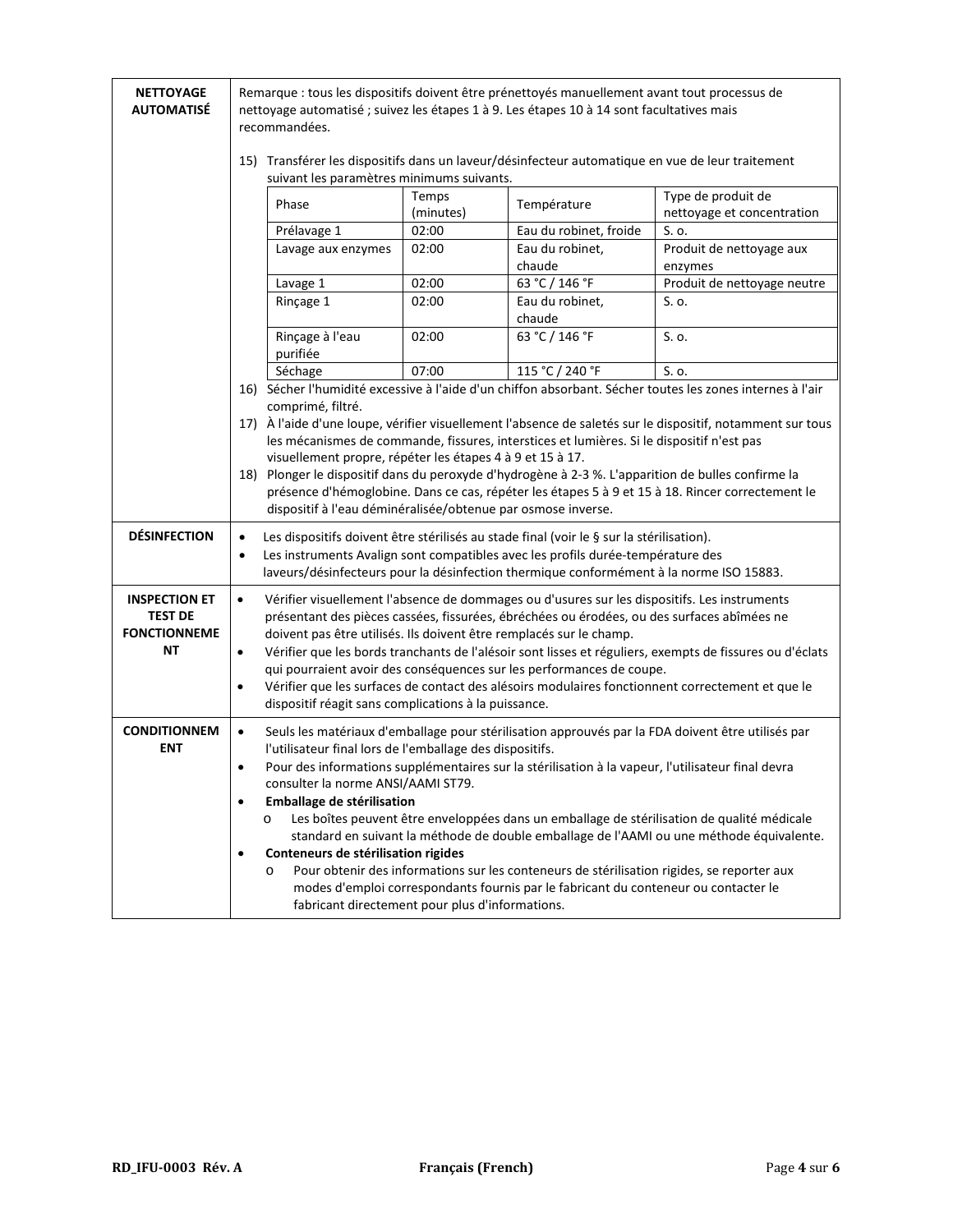| <b>STÉRILISATION</b> | Stériliser à la vapeur. Voici les cycles minimums requis pour la stérilisation à la vapeur des dispositifs<br>Avalign:                                                                                                                                                                                                                                                                           |                                                                                                                 |                                                                                                                                                                                                                                                                                                                                                                                                                                                                                                                                    |                                |                                                                                                                                                                      |
|----------------------|--------------------------------------------------------------------------------------------------------------------------------------------------------------------------------------------------------------------------------------------------------------------------------------------------------------------------------------------------------------------------------------------------|-----------------------------------------------------------------------------------------------------------------|------------------------------------------------------------------------------------------------------------------------------------------------------------------------------------------------------------------------------------------------------------------------------------------------------------------------------------------------------------------------------------------------------------------------------------------------------------------------------------------------------------------------------------|--------------------------------|----------------------------------------------------------------------------------------------------------------------------------------------------------------------|
|                      | Boîte à instruments avec double emballage :                                                                                                                                                                                                                                                                                                                                                      |                                                                                                                 |                                                                                                                                                                                                                                                                                                                                                                                                                                                                                                                                    |                                |                                                                                                                                                                      |
|                      |                                                                                                                                                                                                                                                                                                                                                                                                  |                                                                                                                 | <b>Temps</b>                                                                                                                                                                                                                                                                                                                                                                                                                                                                                                                       |                                |                                                                                                                                                                      |
|                      | Type de cycle<br>Prévide                                                                                                                                                                                                                                                                                                                                                                         | Température<br>132 °C (270 °F)                                                                                  | d'exposition<br>4 minutes                                                                                                                                                                                                                                                                                                                                                                                                                                                                                                          | <b>Impulsions</b><br>4         | Temps de séchage<br>20 minutes                                                                                                                                       |
|                      |                                                                                                                                                                                                                                                                                                                                                                                                  |                                                                                                                 | Boîte à instrument unique enfermé dans un conteneur de stérilisation rigide :                                                                                                                                                                                                                                                                                                                                                                                                                                                      |                                |                                                                                                                                                                      |
|                      | Type de cycle<br>Prévide                                                                                                                                                                                                                                                                                                                                                                         | Température<br>132 °C (270 °F)                                                                                  | <b>Temps</b><br>d'exposition<br>4 minutes                                                                                                                                                                                                                                                                                                                                                                                                                                                                                          | <b>Impulsions</b><br>4         | Temps de séchage<br>30 minutes                                                                                                                                       |
|                      | $\bullet$                                                                                                                                                                                                                                                                                                                                                                                        | correctement, entretenu et étalonné.                                                                            | Les modes d'emploi et recommandations relatifs à la configuration de charge maximale du                                                                                                                                                                                                                                                                                                                                                                                                                                            |                                | stérilisateur et fournis par le fabricant doivent être suivis à la lettre. Le stérilisateur doit être installé                                                       |
|                      | $\bullet$<br>configuration de charge.                                                                                                                                                                                                                                                                                                                                                            |                                                                                                                 | Les paramètres de durée et de température nécessaires à la stérilisation varient en fonction du<br>type de stérilisateur, du cycle et du matériel d'emballage. Il est essentiel de valider les paramètres<br>du processus pour chaque type d'appareil de stérilisation dans l'établissement et chaque                                                                                                                                                                                                                              |                                |                                                                                                                                                                      |
|                      | Les dispositifs Avalign ont été validés en conditions de laboratoire à l'aide de la méthode de<br>$\bullet$<br>surdestruction par indicateur biologique (IB) afin d'obtenir un niveau d'assurance de stérilité (NAS)<br>de 10 <sup>-6</sup> dans une boîte à instruments enveloppée deux fois ou dans une boîte à instrument unique<br>enfermé dans un conteneur de stérilisation rigide adapté. |                                                                                                                 |                                                                                                                                                                                                                                                                                                                                                                                                                                                                                                                                    |                                |                                                                                                                                                                      |
|                      | $\bullet$<br>déplacement de gravité.                                                                                                                                                                                                                                                                                                                                                             |                                                                                                                 | Seuls les cycles de stérilisation à la vapeur ont été validés pour une utilisation et sont compatibles<br>avec la forme du dispositif. Un établissement peut décider d'utiliser des cycles de stérilisation à la<br>vapeur différents de ceux proposés s'il a correctement validé le cycle pour assurer la bonne<br>pénétration de la vapeur et un contact adapté avec les dispositifs à stériliser. Remarque : il ne faut<br>pas utiliser de conteneurs de stérilisation rigides pour des cycles de stérilisation à la vapeur par |                                |                                                                                                                                                                      |
| <b>STOCKAGE</b>      | $\bullet$<br>$\bullet$                                                                                                                                                                                                                                                                                                                                                                           | d'endommager la barrière stérile.                                                                               | Après stérilisation, les instruments doivent rester dans leur emballage de stérilisation et être<br>stockés dans un placard propre et sec ou dans une boîte de rangement.<br>Il convient de faire particulièrement attention lors de la manipulation des dispositifs afin d'éviter                                                                                                                                                                                                                                                 |                                |                                                                                                                                                                      |
| <b>ENTRETIEN</b>     | $\bullet$<br>$\bullet$                                                                                                                                                                                                                                                                                                                                                                           | Les têtes d'alésoirs ne peuvent pas être réaffûtées.                                                            | Jeter les dispositifs endommagés, usés ou non fonctionnels.                                                                                                                                                                                                                                                                                                                                                                                                                                                                        |                                |                                                                                                                                                                      |
| <b>GARANTIE</b>      | $\bullet$<br>$\bullet$                                                                                                                                                                                                                                                                                                                                                                           |                                                                                                                 | Tous les produits sont garantis sans défaut de matériau ni de fabrication à la date d'expédition.<br>Les instruments Avalign sont réutilisables et satisfont aux normes AAMI de stérilisation. Tous nos<br>produits ont été conçus et sont fabriqués en conformité avec les normes de qualité les plus<br>strictes. Nous ne pouvons endosser la responsabilité de la défaillance de produits ayant subi une<br>quelconque modification par rapport à leur conception d'origine.                                                    |                                |                                                                                                                                                                      |
| <b>CONTACT</b>       | Fabriqué par :<br>1-877-289-1096<br>www.avalign.com                                                                                                                                                                                                                                                                                                                                              | <b>Avalign Technologies</b><br>8727 Clinton Park Drive<br>Fort Wayne, IN 46825<br>product.questions@avalign.com | $\mathsf{CE}_{\text{cos}}$                                                                                                                                                                                                                                                                                                                                                                                                                                                                                                         | EC<br>Buchsteig 3<br>Allemagne | <b>REP</b><br>Représentant agréé :<br><b>Division German Specialty</b><br><b>Instruments d'Avalign</b><br>78 532 Tuttlingen, Unter<br>FTéléphone : +49 7462 200 40 0 |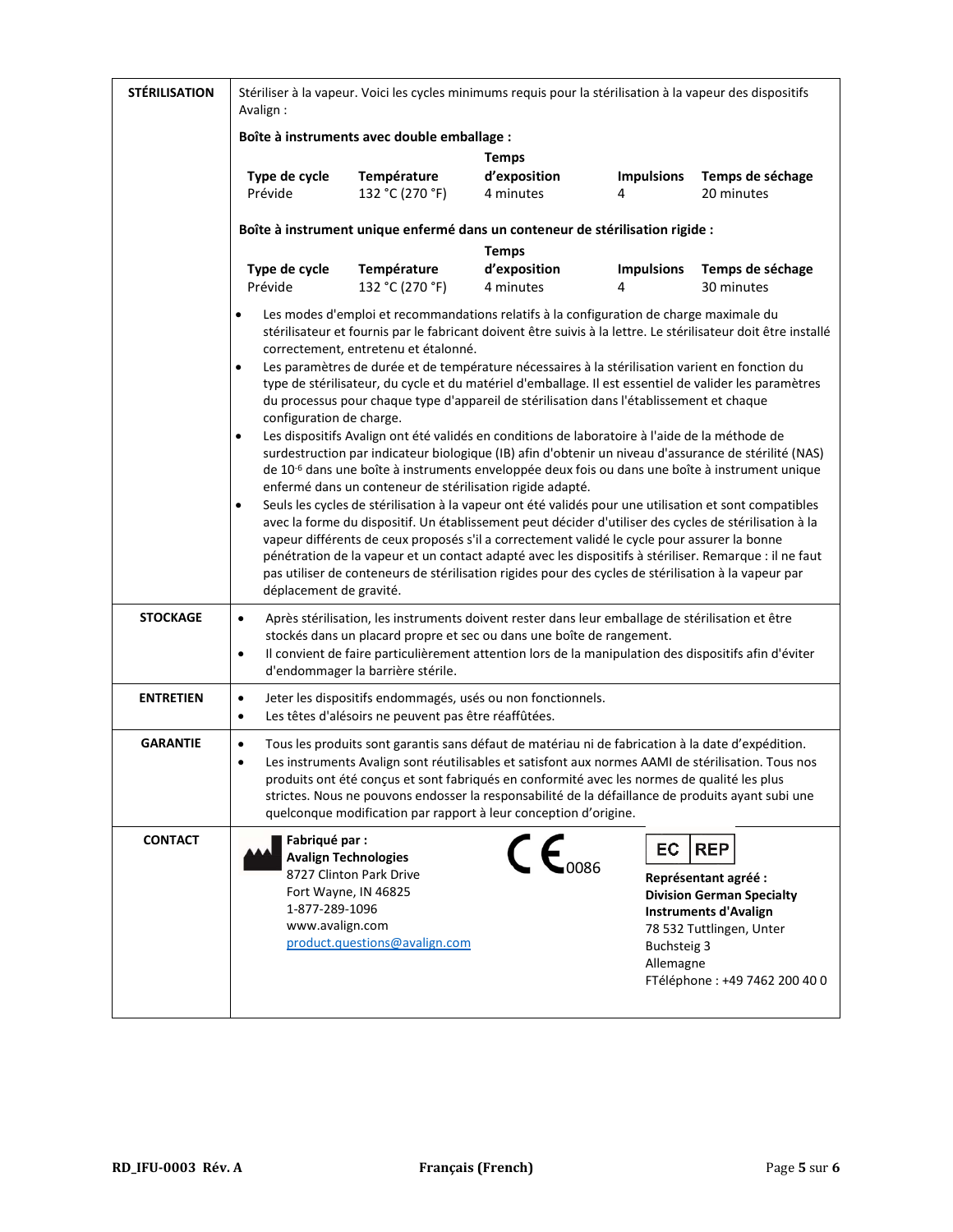### Glossaire des étiquettes

| Symbole          | Titre et traductions                                                                                           |
|------------------|----------------------------------------------------------------------------------------------------------------|
| Г                | Fabricant                                                                                                      |
| EC<br><b>REP</b> | Représentant agréé dans la communauté européenne                                                               |
| LO'              | Numéro de lot / Code de lot                                                                                    |
| REI              | Référence                                                                                                      |
|                  | Consulter le mode d'emploi                                                                                     |
|                  | Attention                                                                                                      |
| <b>ONLY</b>      | La législation fédérale américaine limite la vente de ce dispositif à un médecin ou sur ordre d'un<br>médecin. |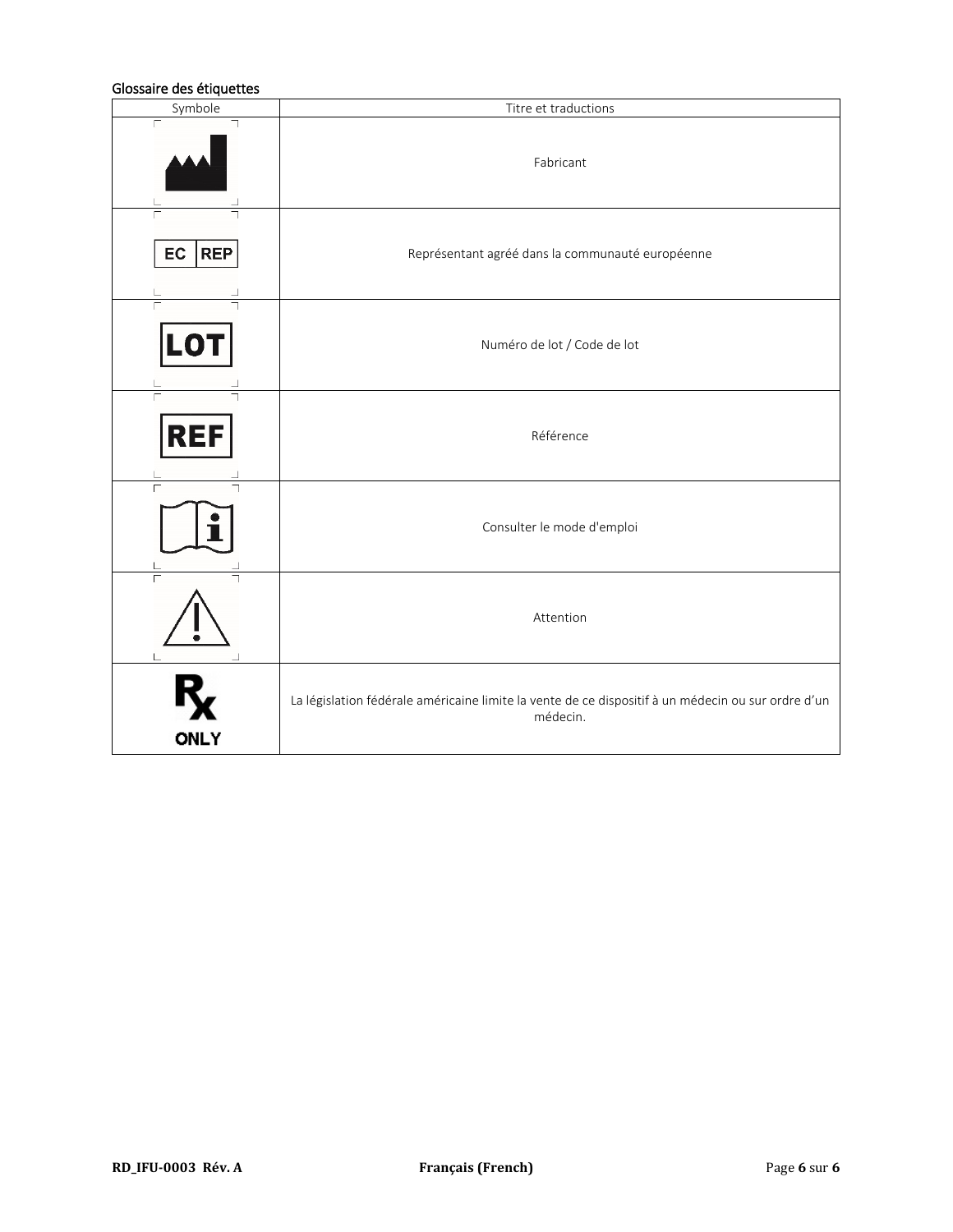# **Deutsch DE**

# Gebrauchsanweisung für einteilige flexible Markraumbohrer system

| Das flexible Markraumbohrersystem Avalign dient zum Aufbohren der Markhöhle für das                                                                                                                                                                                                                                                                                                                                                                                                                                                                                                                                                                                                                                                                                                                                                                                                                                                                                                                                                                                                                                                                                                                                                                                                                                                                                                                                                                                                                                                                                                                                                                                                                                                                                                                                                                                                                                                                                                                                                                                                                                                                                                                                                                                                                                                                    |
|--------------------------------------------------------------------------------------------------------------------------------------------------------------------------------------------------------------------------------------------------------------------------------------------------------------------------------------------------------------------------------------------------------------------------------------------------------------------------------------------------------------------------------------------------------------------------------------------------------------------------------------------------------------------------------------------------------------------------------------------------------------------------------------------------------------------------------------------------------------------------------------------------------------------------------------------------------------------------------------------------------------------------------------------------------------------------------------------------------------------------------------------------------------------------------------------------------------------------------------------------------------------------------------------------------------------------------------------------------------------------------------------------------------------------------------------------------------------------------------------------------------------------------------------------------------------------------------------------------------------------------------------------------------------------------------------------------------------------------------------------------------------------------------------------------------------------------------------------------------------------------------------------------------------------------------------------------------------------------------------------------------------------------------------------------------------------------------------------------------------------------------------------------------------------------------------------------------------------------------------------------------------------------------------------------------------------------------------------------|
| Einbringen von Implantaten (z. B. Markraumnägel oder Schäfte).                                                                                                                                                                                                                                                                                                                                                                                                                                                                                                                                                                                                                                                                                                                                                                                                                                                                                                                                                                                                                                                                                                                                                                                                                                                                                                                                                                                                                                                                                                                                                                                                                                                                                                                                                                                                                                                                                                                                                                                                                                                                                                                                                                                                                                                                                         |
| Chirurgische Eingriffe dürfen nur von Personen durchgeführt werden, die ausreichend über<br>chirurgische Techniken (z. B. Verfahren zum stufenweisen Aufbohren) geschult sind und<br>damit vertraut sind.<br>Konsultieren Sie die medizinische Fachliteratur über Techniken, Komplikationen und<br>Gefahren, bevor Sie einen chirurgischen Eingriff vornehmen. Vor Benutzung des Produkts<br>müssen alle sicherheitsbezogenen Informationen sorgfältig gelesen werden.                                                                                                                                                                                                                                                                                                                                                                                                                                                                                                                                                                                                                                                                                                                                                                                                                                                                                                                                                                                                                                                                                                                                                                                                                                                                                                                                                                                                                                                                                                                                                                                                                                                                                                                                                                                                                                                                                 |
| Einteilige und modulare chirurgische Instrumente bestehen im Allgemeinen aus Edelstahl<br>für medizinische Anwendungen.<br>Kompatibilität der Bohrleistung mit einem modifizierten Trinkle-Aufsatz oder<br>$\circ$<br>einem Jacobs-Bohrfutter.<br>Bzgl. der Kompatibilität mit einem Führungsdraht mit Kugelspitze ist die<br>$\circ$<br>unmittelbare Produktkennzeichnung zu beachten. Bei einteiligen Bohrern<br>geben die letzten beiden Ziffern der Katalognummer, d. h. 20 oder 30, den<br>jeweiligen Durchmesser von Ø2,0 oder Ø3,0 an. Modulare Bohrköpfe sind<br>mit Ø2,0GW oder Ø3,0GW gekennzeichnet.<br>Instrumentenbehältnisse und -schalen können aus verschiedenen Materialien wie<br>beispielsweise Edelstahl, Aluminium und Silikonmatten bestehen.<br>Die Instrumente werden UNSTERIL geliefert und müssen vor dem Gebrauch inspiziert,<br>gereinigt und sterilisiert werden.<br>Die Produkte sind kritisch und müssen gemäß FDA-Richtlinien und Spaulding-<br>Klassifizierungsschema endsterilisiert werden.<br>Die Produkte dürfen nicht implantiert werden.                                                                                                                                                                                                                                                                                                                                                                                                                                                                                                                                                                                                                                                                                                                                                                                                                                                                                                                                                                                                                                                                                                                                                                                                                                                                        |
| Avalign empfiehlt, Medizinprodukte vor der Sterilisation manuell und automatisch zu<br>reinigen. Automatische Methoden allein reichen möglicherweise nicht aus, um die Produkte<br>adäquat zu reinigen. Die Produkte müssen trocknen, bevor sie für die Sterilisation verpackt<br>werden.<br>Die Produkte sollten nach dem Gebrauch schnellstmöglich aufbereitet werden. Die<br>Instrumente müssen getrennt von den Behältern und Schalen gereinigt werden.<br>Flexible Instrumente enthalten herausfordernde Elemente, denen bei der Reinigung<br>besondere Aufmerksamkeit geschenkt werden muss. Wiederholtes Biegen oder zu starkes<br>Biegen der Instrumente kann nachteilige Auswirkungen auf ihre Ermüdungseigenschaften<br>und ihre Nutzungsdauer haben.<br>Alle Reinigungsmittellösungen sollten regelmäßig ausgetauscht werden, bevor sie zu stark<br>verschmutzt werden.<br>Vor der Reinigung, Sterilisation und Verwendung müssen alle Sicherheitskappen vorsichtig<br>entfernt werden. Alle Instrumente sollten im Hinblick auf ihre Funktionsfähigkeit und ihren<br>ordnungsgemäßen Zustand überprüft werden. Benutzen Sie die Instrumente nicht, wenn sie<br>nicht zufriedenstellend funktionieren.<br>Bei der Validierung der beschriebenen Sterilisationsmethoden befanden sich die<br>Instrumente an bestimmten, durch das Behältnis-Design vorgegebenen Orten. Bereiche, die<br>für bestimmte Instrumente vorgesehen sind, sollten nur diese Instrumente enthalten.<br>Stumpfe und/oder beschädigte Bohrköpfe erhöhen beim Bohren den Druck und die<br>Temperatur im Markraum und sollten vor dem klinischen Einsatz inspiziert und<br>ausgesondert werden.<br>Die Vorrichtungen sind mit der Drehmoment-Bohreinstellung zu verwenden.<br>Modulare Vorrichtungen müssen über einen Kugelspitzenführungsdraht zum<br>Wiederauffinden verwendet werden, falls das Gerät nicht verwendet werden sollte.<br>Beschädigungsrisiko: Das chirurgische Instrument ist ein Präzisionsgerät. Damit es<br>ordnungsgemäß funktioniert, muss es vorsichtig gehandhabt werden. Unsachgemäße<br>externe Handhabung kann zu Fehlfunktionen des Instruments führen.<br>Scharfe Instrumente müssen mit Vorsicht benutzt werden, um Verletzungen zu vermeiden.<br>Wenn ein Instrument bei einem Patienten benutzt wird/wurde, bei dem Creutzfeldt-Jakob- |
|                                                                                                                                                                                                                                                                                                                                                                                                                                                                                                                                                                                                                                                                                                                                                                                                                                                                                                                                                                                                                                                                                                                                                                                                                                                                                                                                                                                                                                                                                                                                                                                                                                                                                                                                                                                                                                                                                                                                                                                                                                                                                                                                                                                                                                                                                                                                                        |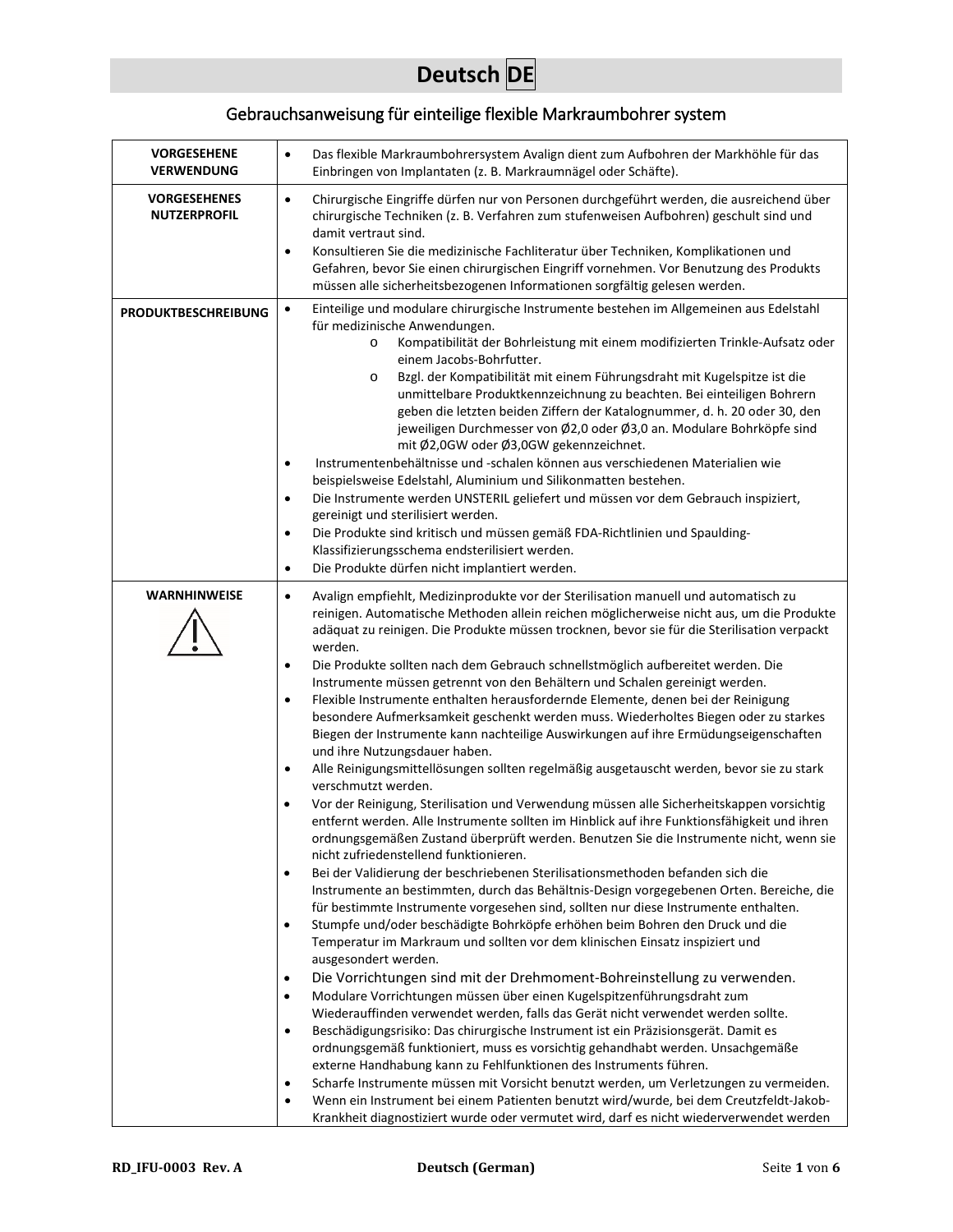|                                          | und muss vernichtet werden, da bei der Aufbereitung oder Sterilisation das Risiko einer<br>Kreuzkontamination nicht beseitigt werden kann.                                                                                                                                                                                                                                                                                                                              |
|------------------------------------------|-------------------------------------------------------------------------------------------------------------------------------------------------------------------------------------------------------------------------------------------------------------------------------------------------------------------------------------------------------------------------------------------------------------------------------------------------------------------------|
| <b>ACHTUNG</b><br><b>ONLY</b>            | Nach US-amerikanischem Bundesgesetz darf dieses Gerät nur von einem zugelassenen Arzt oder<br>auf ärztliche Anordnung verkauft, vertrieben und benutzt werden.                                                                                                                                                                                                                                                                                                          |
| <b>GRENZEN DER</b><br>WIEDERAUFBEREITUNG | Die wiederholte Aufbereitung hat nur minimale Auswirkungen auf die Instrumente. Das Ende der<br>Nutzungsdauer wird normalerweise durch Abnutzung und Beschädigung aufgrund<br>bestimmungsgemäßer Verwendung bestimmt.                                                                                                                                                                                                                                                   |
| <b>HAFTUNGSAUSSCHLUSS</b>                | Der Aufbereiter ist dafür verantwortlich, dass die Aufbereitung unter Verwendung der<br>geeigneten Geräte und Materialien erfolgt und das Personal ausreichend geschult ist, damit das<br>gewünschte Ergebnis erzielt wird. Dazu ist es erforderlich, den Prozess zu validieren und<br>routinemäßig zu überwachen. Jede Abweichung von diesen Anweisungen durch den Aufbereiter<br>muss auf ihre Effektivität und potenziell unerwünschte Folgen hin untersucht werden. |

## Aufbereitungsanleitung

| <b>ERFORDERLICHE</b><br><b>AUSRÜSTUNG</b>             |                | Wasser                                                                                                                                                                                                                                                                                                                                                                                                                                                                                                                                                                                                   | Kaltes Leitungswasser (< 20°C / 68°F)<br>Warmes Leitungswasser (> 40°C / 104°F)<br>Deionisiertes Wasser oder Umkehrosmosewasser<br>(Zimmertemperatur)<br>Enzymatische Reinigungslösung pH 6,0-8,0; z. B. MetriZyme,                                                                                                                                                                                                                                                                                                                                                                                                                                                                                                                                                                                      |  |  |  |
|-------------------------------------------------------|----------------|----------------------------------------------------------------------------------------------------------------------------------------------------------------------------------------------------------------------------------------------------------------------------------------------------------------------------------------------------------------------------------------------------------------------------------------------------------------------------------------------------------------------------------------------------------------------------------------------------------|----------------------------------------------------------------------------------------------------------------------------------------------------------------------------------------------------------------------------------------------------------------------------------------------------------------------------------------------------------------------------------------------------------------------------------------------------------------------------------------------------------------------------------------------------------------------------------------------------------------------------------------------------------------------------------------------------------------------------------------------------------------------------------------------------------|--|--|--|
|                                                       |                | Reinigungsmittel<br>Zubehör                                                                                                                                                                                                                                                                                                                                                                                                                                                                                                                                                                              | EndoZime, Enzol<br>Neutrales Reinigungsmittel pH 6,0-8,0; z. B. Liqui-nox, Valsure<br>Bürsten verschiedener Größe und/oder Reinigungsdrähte mit<br>Nylonborsten<br>Sterile Spritzen oder gleichwertiges Zubehör<br>Saugfähiges Material, fusselarme Einmaltücher oder gleichwertiges<br>Zubehör<br>Einweichschüsseln<br>Wasserstoffperoxid                                                                                                                                                                                                                                                                                                                                                                                                                                                               |  |  |  |
|                                                       |                | Geräte                                                                                                                                                                                                                                                                                                                                                                                                                                                                                                                                                                                                   | Medizinische Druckluft<br>Ultraschallbad<br>Reinigungs-/Desinfektionsgerät                                                                                                                                                                                                                                                                                                                                                                                                                                                                                                                                                                                                                                                                                                                               |  |  |  |
| <b>EINSATZORT</b><br><b>UND</b><br><b>CONTAINMENT</b> | 1)<br>2)<br>3) | Krankenhauspraktiken für den Einsatzort befolgen. Die Instrumente sollten nach dem Gebrauch<br>feucht gehalten werden, um ein Eintrocknen der Verschmutzungen zu vermeiden. Überschüssigen<br>Schmutz aus/von allen Lumen, Oberflächen, Ritzen, Gleitmechanismen, Gelenken, flexiblen<br>Bereichen und allen anderen schwer zu reinigenden Stellen entfernen.<br>Lumen sofort nach dem Gebrauch mit einer Reinigungslösung spülen.<br>Allgemeine Vorsichtsmaßnahmen beachten und Instrumente für den Transport in den zentralen<br>Aufbereitungsbereich in geschlossene oder bedeckte Behältnisse legen. |                                                                                                                                                                                                                                                                                                                                                                                                                                                                                                                                                                                                                                                                                                                                                                                                          |  |  |  |
| <b>MANUELLE</b><br><b>REINIGUNG</b>                   | 4)<br>5)       | Alle Instrumente gemäß Herstelleranweisungen zerlegen.<br>Instrumente mindestens 3 Minuten lang unter kaltem fließendem Leitungswasser spülen und dabei<br>Schmutzreste abwischen. Bewegliche Mechanismen hin und her bewegen und alle Lumen, Risse<br>und/oder Spalten spülen. Bei Instrumenten mit flexiblen Bereichen den Schaft in verschiedene<br>Richtungen biegen und dabei drehen, um sicherzustellen, dass alle Oberflächen ausreichend gespült<br>werden.                                                                                                                                      |                                                                                                                                                                                                                                                                                                                                                                                                                                                                                                                                                                                                                                                                                                                                                                                                          |  |  |  |
|                                                       | 6)             | Bereiche.<br>a)<br>b)                                                                                                                                                                                                                                                                                                                                                                                                                                                                                                                                                                                    | Bereiten Sie eine enzymatische Reinigungslösung gemäß Herstellerangaben<br>(Verdünnung/Konzentration, Wasserqualität und Temperatur) zu. Tauchen Sie die Geräte in die<br>Lösung ein und lassen Sie sie mindestens 10 Minuten lang einweichen. Bürsten Sie die Oberflächen<br>während des Einweichens mit einer weichen Bürste ab, um Blut und andere Rückstände zu<br>entfernen. Achten Sie dabei besonders auf Gewinde, Spalten, Nähte und andere schwer zugängliche<br>Wenn das Instrument Gleitmechanismen oder Gelenke hat, bewegen Sie es beim Reinigen hin<br>und her, um eingefangenen Schmutz zu entfernen.<br>Lumen sollten mit einer passgenauen Nylonbürste oder einem Reinigungsdraht gereinigt<br>werden. Dazu die Bürste mit einer Drehbewegung einführen und wieder herausziehen, um die |  |  |  |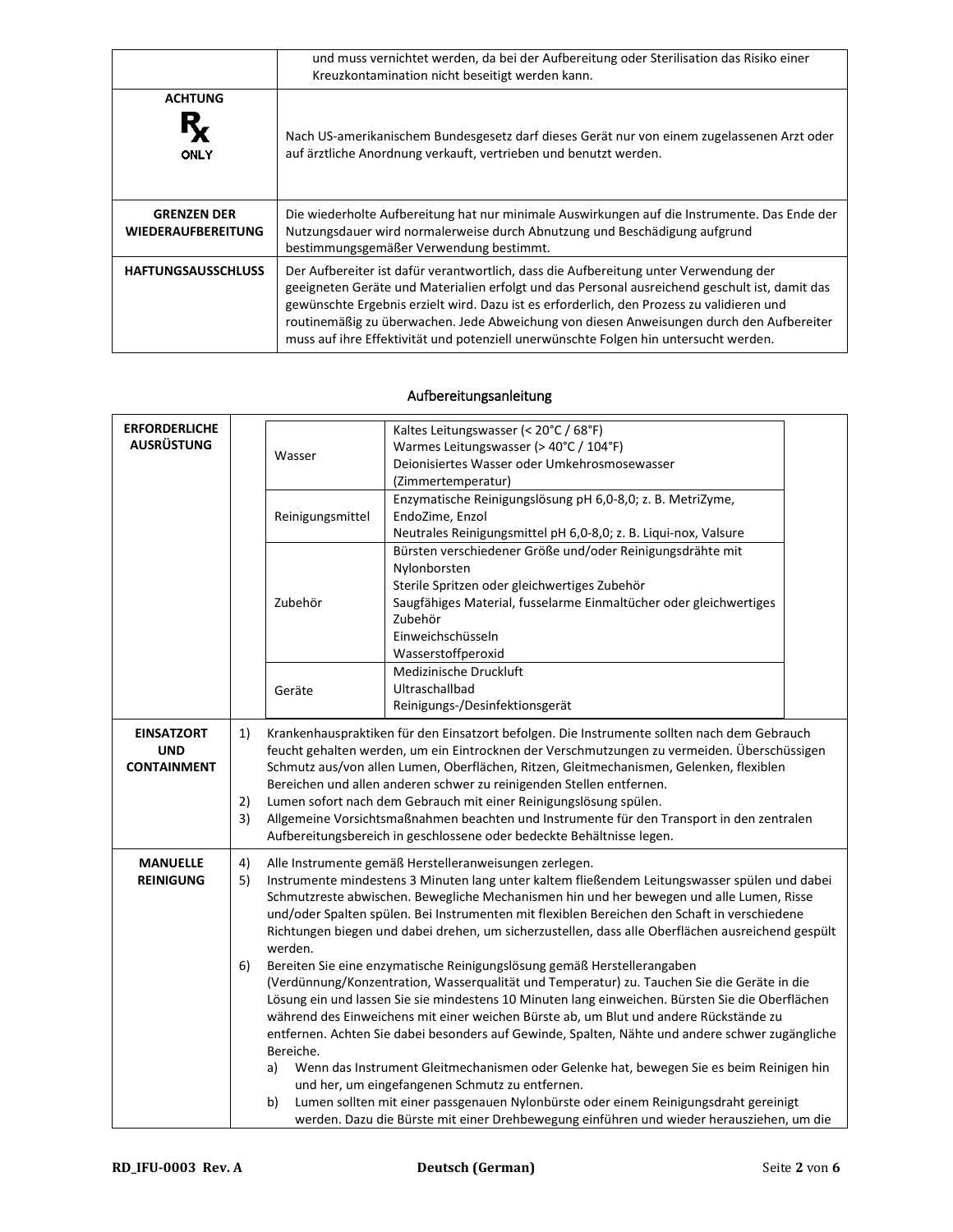## Aufbereitungsanleitung

|    | Schmutzentfernung zu erleichtern. Achten Sie darauf, dass der gesamte Durchmesser und der            |
|----|------------------------------------------------------------------------------------------------------|
|    | Boden des Lumens erreicht werden. Spülen Sie das Lumen mindestens dreimal mit einer                  |
|    | Spritze, die mindestens 60 ml Lösung enthält.                                                        |
|    | Bei Instrumenten mit flexiblen Bereichen den Schaft in der Lösung in verschiedene Richtungen<br>c)   |
|    | biegen und drehen und mit einer Bürste mittels Drehbewegung alle Oberflächen reinigen.               |
| 7) | Instrumente aus der Lösung entfernen und mindestens 3 Minuten mit kaltem Leitungswasser              |
|    | spülen. Bewegen Sie dabei alle beweglichen Mechanismen und spülen Sie alle Lumen, Risse              |
|    |                                                                                                      |
|    | und/oder Spalten aus. Bei Instrumenten mit flexiblen Bereichen den Schaft in der Lösung in           |
|    | verschiedene Richtungen biegen und drehen, damit alle Oberflächen adäquat gespült werden.            |
| 8) | Bereiten Sie eine neutrale Reinigungslösung gemäß Herstellerangaben (Verdünnung/Konzentration,       |
|    | Wasserqualität und Temperatur) zu. Tauchen Sie die Geräte in die Lösung ein und lassen Sie sie       |
|    | mindestens 5 Minuten lang einweichen. Bürsten Sie die Oberflächen während des Einweichens mit        |
|    | einer weichen Bürste ab, um Blut und andere Rückstände zu entfernen. Achten Sie dabei besonders      |
|    | auf Gewinde, Spalten, Nähte und andere schwer zugängliche Bereiche.                                  |
|    | Wenn das Instrument Gleitmechanismen oder Gelenke hat, bewegen Sie es beim Reinigen hin<br>a)        |
|    | und her, um eingefangenen Schmutz zu entfernen.                                                      |
|    | b)<br>Lumen sollten mit einer passgenauen Nylonbürste oder einem Reinigungsdraht gereinigt           |
|    | werden. Dazu die Bürste mit einer Drehbewegung einführen und wieder herausziehen, um die             |
|    | Schmutzentfernung zu erleichtern. Achten Sie darauf, dass der gesamte Durchmesser und der            |
|    | Boden des Lumens erreicht werden. Spülen Sie das Lumen mindestens dreimal mit einer                  |
|    | Spritze, die mindestens 60 ml Lösung enthält.                                                        |
|    | c)<br>Bei Instrumenten mit flexiblen Bereichen den Schaft in der Lösung in verschiedene Richtungen   |
|    | biegen und drehen und mit einer Bürste mittels Drehbewegung alle Oberflächen reinigen.               |
|    |                                                                                                      |
|    |                                                                                                      |
| 9) | Instrumente aus der Lösung entfernen und mindestens 3 Minuten mit kaltem Leitungswasser              |
|    | spülen. Bewegen Sie dabei alle beweglichen Mechanismen und spülen Sie alle Lumen, Risse              |
|    | und/oder Spalten aus. Bei Instrumenten mit flexiblen Bereichen den Schaft in der Lösung leicht in    |
|    | verschiedene Richtungen biegen und drehen, damit alle Oberflächen adäquat gespült werden.            |
|    | 10) Bereiten Sie gemäß Herstellerangaben ein Ultraschallbad mit einer enzymatischen Reinigungslösung |
|    | vor. Behandeln Sie die Instrumente mindestens 15 Minuten lang mit einer Frequenz von 40 kHz. Es      |
|    | wird empfohlen, ein Ultraschallbad mit Spülvorrichtung zu verwenden. Instrumente mit Lumen           |
|    | sollten vollständig untergetaucht mit Reinigungslösung durchgespült werden, um sicherzustellen,      |
|    | dass alle Oberflächen mit der Lösung in Berührung kommen.                                            |
|    | 11) Nehmen Sie die Instrumente aus dem Bad und spülen Sie sie mindestens 4 Minuten mit               |
|    | deionisiertem Wasser oder Umkehrosmosewasser. Bewegen Sie dabei die beweglichen                      |
|    | Mechanismen und spülen Sie alle Lumen, Risse und/oder Spalten aus. Bei Instrumenten mit              |
|    | flexiblen Bereichen den Schaft in der Lösung mindestens 2 Minuten lang in verschiedene Richtungen    |
|    | biegen und drehen, damit alle Oberflächen adäquat gespült werden.                                    |
|    | 12) Trocknen Sie das Instrument mit einem saugfähigen Tuch ab. Verwenden Sie gefilterte Druckluft,   |
|    | um Innenräume zu trocknen.                                                                           |
|    | 13) Überprüfen Sie das Instrument (mit allen beweglichen Mechanismen, Rissen, Spalten und Lumen)     |
|    | visuell unter Vergrößerung auf verbleibenden Schmutz. Wenn es nicht sauber ist, wiederholen Sie      |
|    | die Schritte 4-13.                                                                                   |
|    | 14) Tauchen Sie das Instrument in 2-3 % Wasserstoffperoxid ein. Das Erscheinen von Blasen bestätigt  |
|    | das Vorhandensein von Hämoglobin. Wiederholen Sie die Schritte 5-14, falls Blasen auftreten.         |
|    | Spülen Sie das Instrument sorgfältig mit deionisiertem Wasser oder Umkehrosmosewasser.               |
|    |                                                                                                      |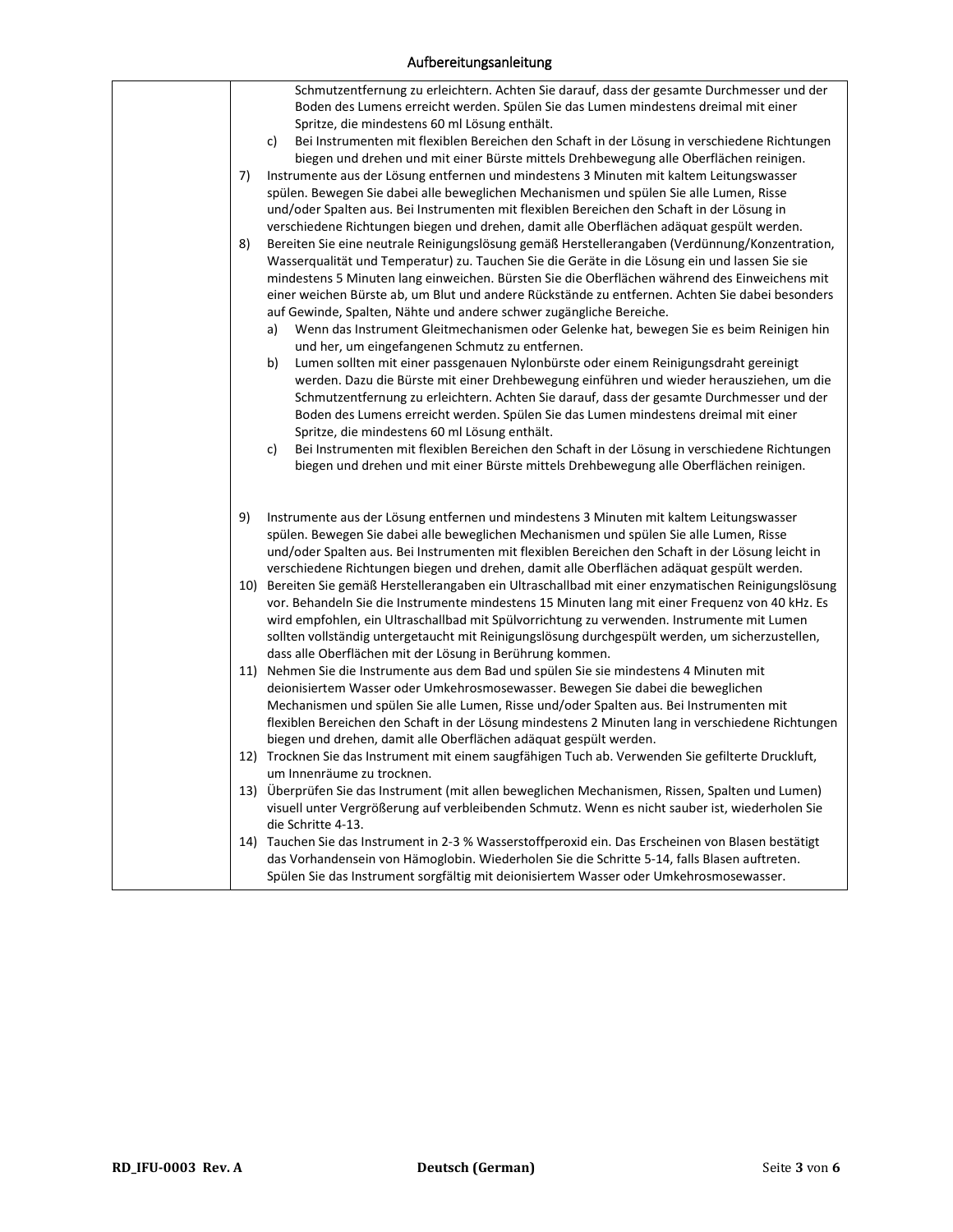| <b>AUTOMATISCHE</b><br><b>REINIGUNG</b>            | Hinweis: Alle Instrumente müssen vor einer automatischen Reinigung manuell vorgereinigt werden<br>(Schritte 1-9). Die Schritte 10-14 sind optional, werden aber empfohlen.                                                                                  |                                                                                                                                                                                                                                                                                                     |                |                                                                              |                                                                                                    |  |
|----------------------------------------------------|-------------------------------------------------------------------------------------------------------------------------------------------------------------------------------------------------------------------------------------------------------------|-----------------------------------------------------------------------------------------------------------------------------------------------------------------------------------------------------------------------------------------------------------------------------------------------------|----------------|------------------------------------------------------------------------------|----------------------------------------------------------------------------------------------------|--|
|                                                    | 15) Legen Sie die Instrumente in ein automatisches Reinigungs-Desinfektionsgerät für eine Behandlung<br>mit den nachstehend aufgeführten Mindestparametern.                                                                                                 |                                                                                                                                                                                                                                                                                                     |                |                                                                              |                                                                                                    |  |
|                                                    |                                                                                                                                                                                                                                                             | Phase                                                                                                                                                                                                                                                                                               | Zeit (Minuten) | Temperatur                                                                   | Art und Konzentration des<br>Reinigungsmittels                                                     |  |
|                                                    |                                                                                                                                                                                                                                                             | Vorwäsche 1                                                                                                                                                                                                                                                                                         | 02:00          | Kaltes Leitungswasser                                                        | n. z.                                                                                              |  |
|                                                    |                                                                                                                                                                                                                                                             | Enzymatisches                                                                                                                                                                                                                                                                                       | 02:00          | Heißes Leitungswasser                                                        | Enzymatisches                                                                                      |  |
|                                                    |                                                                                                                                                                                                                                                             | Waschen                                                                                                                                                                                                                                                                                             |                |                                                                              | Reinigungsmittel                                                                                   |  |
|                                                    |                                                                                                                                                                                                                                                             | Waschen 1                                                                                                                                                                                                                                                                                           | 02:00          | Temperatur: 63°C<br>(146°F)                                                  | Neutrales Reinigungsmittel                                                                         |  |
|                                                    |                                                                                                                                                                                                                                                             | Spülen 1                                                                                                                                                                                                                                                                                            | 02:00          | Heißes Leitungswasser                                                        | n. z.                                                                                              |  |
|                                                    |                                                                                                                                                                                                                                                             | Spülen mit                                                                                                                                                                                                                                                                                          | 02:00          | Temperatur: 63°C                                                             | n. z.                                                                                              |  |
|                                                    |                                                                                                                                                                                                                                                             | gereinigtem Wasser                                                                                                                                                                                                                                                                                  |                | (146°F)                                                                      |                                                                                                    |  |
|                                                    |                                                                                                                                                                                                                                                             | Trocknen                                                                                                                                                                                                                                                                                            | 07:00          | Temperatur: 115°C<br>(240°F)                                                 | n. z.                                                                                              |  |
|                                                    |                                                                                                                                                                                                                                                             |                                                                                                                                                                                                                                                                                                     |                |                                                                              | 16) Trocknen Sie verbleibende Feuchtigkeit mit einem saugfähigen Tuch ab. Verwenden Sie gefilterte |  |
|                                                    |                                                                                                                                                                                                                                                             | Druckluft, um Innenräume zu trocknen.                                                                                                                                                                                                                                                               |                |                                                                              |                                                                                                    |  |
|                                                    |                                                                                                                                                                                                                                                             | 17) Überprüfen Sie das Instrument (mit allen beweglichen Mechanismen, Rissen, Spalten und Lumen)                                                                                                                                                                                                    |                |                                                                              |                                                                                                    |  |
|                                                    |                                                                                                                                                                                                                                                             | visuell unter Vergrößerung auf verbleibenden Schmutz. Wenn es nicht sichtbar sauber ist,                                                                                                                                                                                                            |                |                                                                              |                                                                                                    |  |
|                                                    |                                                                                                                                                                                                                                                             | wiederholen Sie die Schritte 4-9, 15-17.                                                                                                                                                                                                                                                            |                |                                                                              |                                                                                                    |  |
|                                                    |                                                                                                                                                                                                                                                             | 18) Tauchen Sie das Instrument in 2-3 % Wasserstoffperoxid ein. Das Erscheinen von Blasen bestätigt<br>das Vorhandensein von Hämoglobin. Wiederholen Sie die Schritte 5-9, 15-18, falls Blasen auftreten.<br>Spülen Sie das Instrument sorgfältig mit deionisiertem Wasser oder Umkehrosmosewasser. |                |                                                                              |                                                                                                    |  |
|                                                    |                                                                                                                                                                                                                                                             |                                                                                                                                                                                                                                                                                                     |                |                                                                              |                                                                                                    |  |
| <b>DESINFEKTION</b>                                | Die Instrumente müssen endsterilisiert werden (Siehe Abschnitt "Sterilisation").<br>$\bullet$<br>Avalign-Instrumente können nach den in ISO 15883 angegebenen Zeit-Temperatur-Profilen für die<br>$\bullet$<br>thermische Desinfektion desinfiziert werden. |                                                                                                                                                                                                                                                                                                     |                |                                                                              |                                                                                                    |  |
| <b>INSPEKTION UND</b><br><b>FUNKTIONSTEST</b><br>S | Überprüfen Sie das Instrument visuell auf Schäden und Abnutzung. Instrumente mit gebrochenen,<br>$\bullet$<br>gerissenen, abgeschlagenen oder matten Oberflächen sollten nicht mehr benutzt und sofort ersetzt<br>werden.                                   |                                                                                                                                                                                                                                                                                                     |                |                                                                              |                                                                                                    |  |
|                                                    | Überprüfen Sie, ob die Schneidkanten des Bohrers glatt, durchgehend und frei von Rissen oder                                                                                                                                                                |                                                                                                                                                                                                                                                                                                     |                |                                                                              |                                                                                                    |  |
|                                                    |                                                                                                                                                                                                                                                             | Absplitterungen sind, die die Schnittleistung beeinträchtigen könnten.                                                                                                                                                                                                                              |                |                                                                              |                                                                                                    |  |
|                                                    | Überprüfen Sie, ob die Passflächen des modularen Bohrers wie vorgesehen funktionieren und das<br>$\bullet$<br>Instrument problemlos mit Strom versorgt werden kann.                                                                                         |                                                                                                                                                                                                                                                                                                     |                |                                                                              |                                                                                                    |  |
|                                                    |                                                                                                                                                                                                                                                             |                                                                                                                                                                                                                                                                                                     |                |                                                                              |                                                                                                    |  |
| <b>VERPACKUNG</b>                                  | $\bullet$                                                                                                                                                                                                                                                   |                                                                                                                                                                                                                                                                                                     |                |                                                                              | Der Endnutzer sollte zum Verpacken der Instrumente nur Sterilisationsbeutel mit FDA-Zulassung      |  |
|                                                    |                                                                                                                                                                                                                                                             | verwenden.                                                                                                                                                                                                                                                                                          |                |                                                                              |                                                                                                    |  |
|                                                    | ٠                                                                                                                                                                                                                                                           | über Dampfsterilisation zu erhalten.                                                                                                                                                                                                                                                                |                |                                                                              | Der Endnutzer sollte den Standard ANSI/AAMI ST79 zu Rate ziehen, um zusätzliche Informationen      |  |
|                                                    | ٠                                                                                                                                                                                                                                                           | Sterilisationstuch                                                                                                                                                                                                                                                                                  |                |                                                                              |                                                                                                    |  |
|                                                    |                                                                                                                                                                                                                                                             | $\circ$                                                                                                                                                                                                                                                                                             |                |                                                                              | Die Behältnisse können mit einem Standard-Sterilisationstuch für medizinische Zwecke in einer      |  |
|                                                    |                                                                                                                                                                                                                                                             |                                                                                                                                                                                                                                                                                                     |                |                                                                              | Doppellage gemäß AAMI-Vorschriften oder einer gleichwertigen Methode umhüllt werden.               |  |
|                                                    | $\bullet$                                                                                                                                                                                                                                                   | Starre Sterilisationsbehälter<br>$\circ$                                                                                                                                                                                                                                                            |                |                                                                              | Informationen zu starren Sterilisationsbehältern entnehmen Sie bitte den entsprechenden            |  |
|                                                    |                                                                                                                                                                                                                                                             |                                                                                                                                                                                                                                                                                                     |                | Herstelleranweisungen. Sie können sich auch direkt an den Hersteller wenden. |                                                                                                    |  |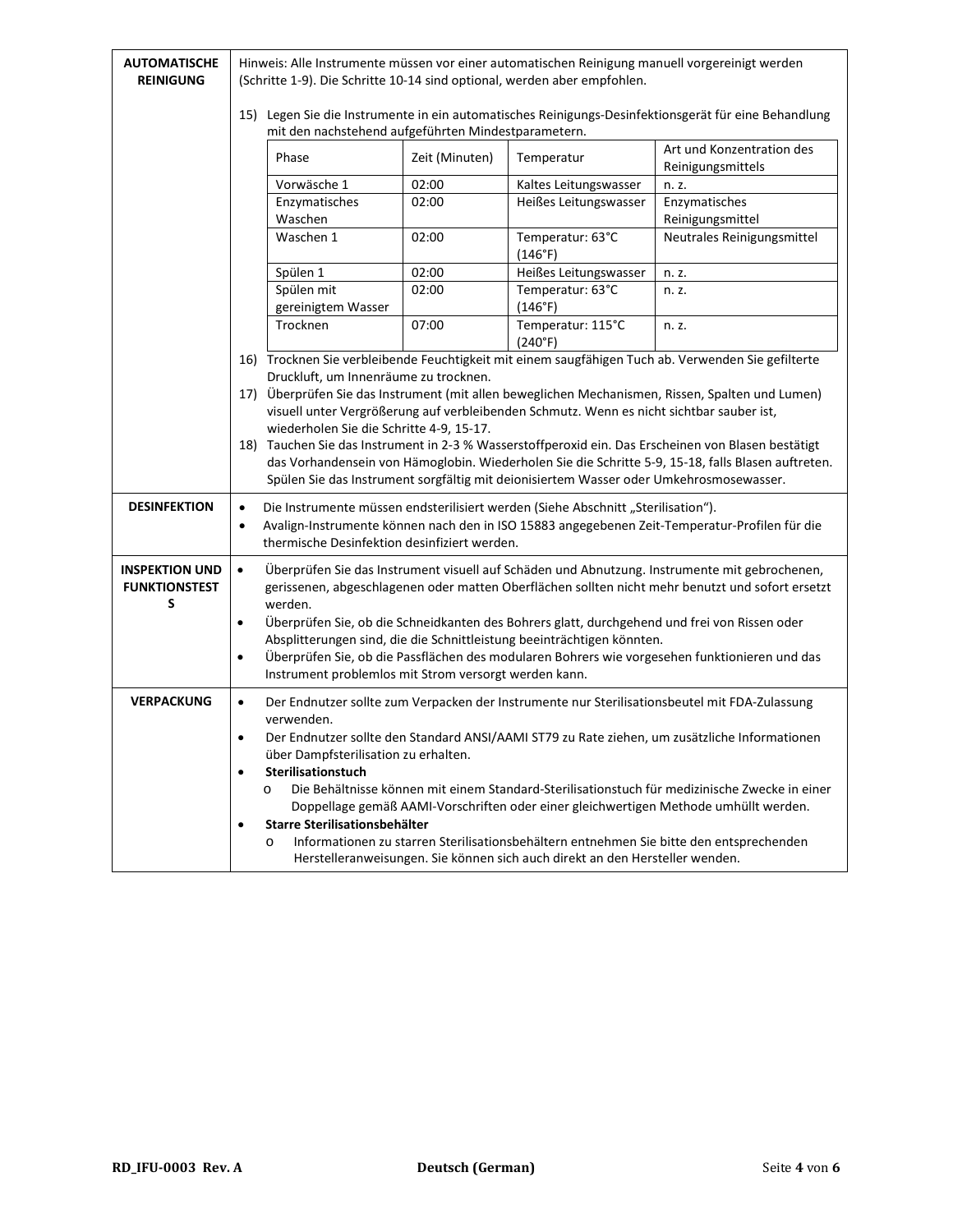| <b>STERILISATION</b>      | Mit Dampf sterilisieren. Die nachstehenden Angaben sind Mindestzyklen für die Dampfsterilisation von<br>Avalign-Instrumenten:                                                                                                                                                                                                                                                                                                                                                                                                                                                                                                                                                                                                                                                                                                                                                                                                                                                                                                                                                                                                                                                                                                                                                                                                                                                                                                                                                                                                           |                                                          |                          |  |                                                                                                                                                                                                                |  |  |  |
|---------------------------|-----------------------------------------------------------------------------------------------------------------------------------------------------------------------------------------------------------------------------------------------------------------------------------------------------------------------------------------------------------------------------------------------------------------------------------------------------------------------------------------------------------------------------------------------------------------------------------------------------------------------------------------------------------------------------------------------------------------------------------------------------------------------------------------------------------------------------------------------------------------------------------------------------------------------------------------------------------------------------------------------------------------------------------------------------------------------------------------------------------------------------------------------------------------------------------------------------------------------------------------------------------------------------------------------------------------------------------------------------------------------------------------------------------------------------------------------------------------------------------------------------------------------------------------|----------------------------------------------------------|--------------------------|--|----------------------------------------------------------------------------------------------------------------------------------------------------------------------------------------------------------------|--|--|--|
|                           | Behältnis für doppelt verpackte Instrumente:                                                                                                                                                                                                                                                                                                                                                                                                                                                                                                                                                                                                                                                                                                                                                                                                                                                                                                                                                                                                                                                                                                                                                                                                                                                                                                                                                                                                                                                                                            |                                                          |                          |  |                                                                                                                                                                                                                |  |  |  |
|                           | Zyklusart<br>Temperatur<br><b>Pulse</b><br>Trocknungszeit<br><b>Expositionszeit</b><br>Vorvakuum<br>132°C (270°F)<br>4 Minuten<br>4<br>20 Minuten                                                                                                                                                                                                                                                                                                                                                                                                                                                                                                                                                                                                                                                                                                                                                                                                                                                                                                                                                                                                                                                                                                                                                                                                                                                                                                                                                                                       |                                                          |                          |  |                                                                                                                                                                                                                |  |  |  |
|                           | Behältnis für einfach verpackte Instrumente in starrem Sterilisationsbehälter:                                                                                                                                                                                                                                                                                                                                                                                                                                                                                                                                                                                                                                                                                                                                                                                                                                                                                                                                                                                                                                                                                                                                                                                                                                                                                                                                                                                                                                                          |                                                          |                          |  |                                                                                                                                                                                                                |  |  |  |
|                           | Trocknungszeit<br>30 Minuten                                                                                                                                                                                                                                                                                                                                                                                                                                                                                                                                                                                                                                                                                                                                                                                                                                                                                                                                                                                                                                                                                                                                                                                                                                                                                                                                                                                                                                                                                                            |                                                          |                          |  |                                                                                                                                                                                                                |  |  |  |
|                           | Die Anweisungen des Herstellers bezüglich der maximalen Beladungskonfiguration müssen genau<br>$\bullet$<br>befolgt werden. Das Sterilisationsgerät muss sachgerecht installiert, gewartet und kalibriert werden.<br>Die für die Sterilisation erforderlichen Zeit- und Temperaturparameter variieren je nach<br>$\bullet$<br>Sterilisatortyp, Zyklusdesign und Verpackungsmaterial. Es ist wichtig, dass die Prozessparameter für<br>die einrichtungsspezifische Sterilisationsausrüstung und Produktladungskonfiguration validiert<br>werden.<br>Avalign-Instrumente werden unter Laborbedingungen mit der Overkill-Methode mit biologischen<br>$\bullet$<br>Indikatoren validiert, um einen SAL-Wert (Sterility Assurance Level) von 10 <sup>-6</sup> in einem Behältnis für<br>doppelt verpackte Instrumente oder einem Behältnis für einfach verpackte Instrumente in einem<br>geeigneten starren Sterilisationsbehälter.<br>Es wurden nur Dampfsterilisationszyklen für den Einsatz getestet, und sie haben sich als kompatibel<br>$\bullet$<br>mit dem Instrumentendesign erwiesen. Eine Einrichtung kann andere als die empfohlenen<br>Dampfsterilisationszyklen verwenden, wenn diese zuvor in der Einrichtung sachgemäß überprüft<br>worden sind, um eine ausreichende Dampfpenetrierung und einen ausreichenden Kontakt des<br>Dampfs mit dem Instrument im Sterilisationsbehältnis zu gewährleisten. Hinweis: Für eine<br>Dampfsterilisation im Gravitationsverfahren dürfen keine starren Sterilisationsbehälter verwendet |                                                          |                          |  |                                                                                                                                                                                                                |  |  |  |
| <b>AUFBEWAHRUN</b><br>G   | Nach der Sterilisation sollten die Instrumente in der Sterilisationsverpackung bleiben und in einem<br>$\bullet$<br>sauberen, trockenen Schrank oder Aufbewahrungskasten aufbewahrt werden.<br>Beim Umgang mit den Produkten ist darauf zu achten, dass eine Beschädigung der Sterilbarriere<br>$\bullet$<br>vermieden wird.                                                                                                                                                                                                                                                                                                                                                                                                                                                                                                                                                                                                                                                                                                                                                                                                                                                                                                                                                                                                                                                                                                                                                                                                            |                                                          |                          |  |                                                                                                                                                                                                                |  |  |  |
| <b>WARTUNG</b>            | Beschädigte, abgenutzte oder funktionsuntüchtige Instrumente aussondern.<br>$\bullet$<br>Bohrköpfe können nicht nachgeschärft werden.<br>$\bullet$                                                                                                                                                                                                                                                                                                                                                                                                                                                                                                                                                                                                                                                                                                                                                                                                                                                                                                                                                                                                                                                                                                                                                                                                                                                                                                                                                                                      |                                                          |                          |  |                                                                                                                                                                                                                |  |  |  |
| <b>GEWÄHRLEISTU</b><br>ΝG | Der Hersteller garantiert, dass alle Produkte zum Zeitpunkt des Versands frei von Material- und<br>$\bullet$<br>Herstellungsfehlern sind.<br>Avalign-Instrumente sind wiederverwendbar und entsprechen den AAMI-Standards für die<br>$\bullet$<br>Sterilisation. Alle unsere Produkte werden in Übereinstimmung mit den höchsten Qualitätsstandards<br>entwickelt und gefertigt. Wir übernehmen keinerlei Haftung für das Versagen von Produkten, an<br>denen Veränderungen vorgenommen wurden.                                                                                                                                                                                                                                                                                                                                                                                                                                                                                                                                                                                                                                                                                                                                                                                                                                                                                                                                                                                                                                         |                                                          |                          |  |                                                                                                                                                                                                                |  |  |  |
| <b>KONTAKT</b>            | Hergestellt von:<br><b>Avalign Technologies</b><br>Fort Wayne, IN 46825<br>1-877-289-1096<br>www.avalign.com                                                                                                                                                                                                                                                                                                                                                                                                                                                                                                                                                                                                                                                                                                                                                                                                                                                                                                                                                                                                                                                                                                                                                                                                                                                                                                                                                                                                                            | 8727 Clinton Park Drive<br>product.questions@avalign.com | $C\epsilon_{\text{obs}}$ |  | <b>REP</b><br>EC<br><b>Authorisierte Vertretung:</b><br><b>Avalign German Specialty</b><br><b>Instruments Division</b><br>78 532 Tuttlingen, Unter<br>Buchsteig 3<br>Deutschland Telefon: +49<br>7462 200 40 0 |  |  |  |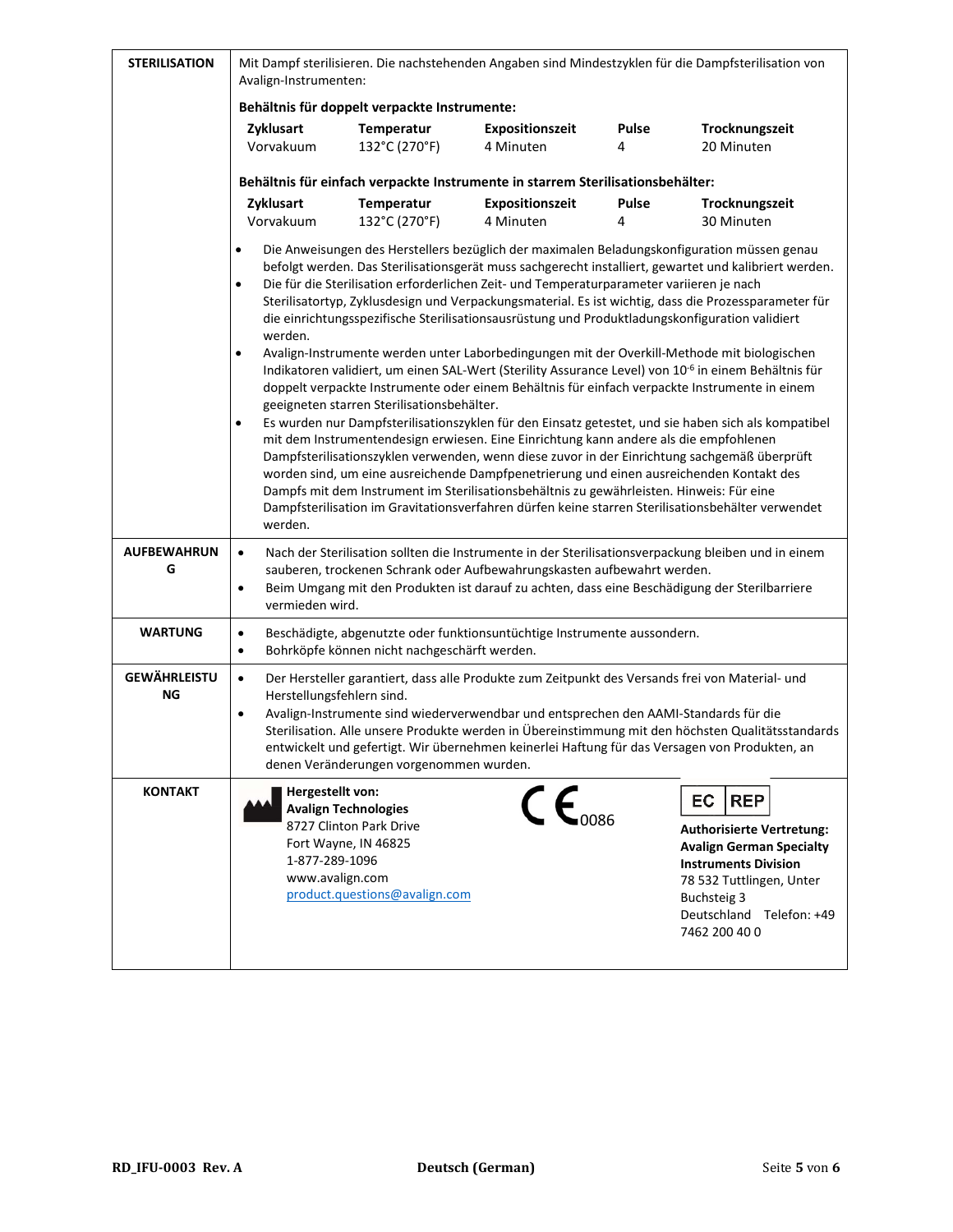### Erklärung der Symbole

| בו גומו עווך עכו טפווווטטוכ<br>Symbol | Titel und Übersetzungen                                                                                                               |
|---------------------------------------|---------------------------------------------------------------------------------------------------------------------------------------|
| $\Gamma$                              | Hersteller                                                                                                                            |
| EC<br><b>REP</b>                      | Autorisierte Vertretung in der Europäischen Gemeinschaft                                                                              |
| $\Gamma$<br>LO                        | Chargennummer                                                                                                                         |
| $\overline{\Gamma}$<br><b>REF</b>     | Katalognummer                                                                                                                         |
|                                       | Gebrauchsanweisung beachten                                                                                                           |
|                                       | Achtung                                                                                                                               |
| <b>ONLY</b>                           | Nach US-amerikanischem Bundesgesetz darf dieses Gerät nur von einem zugelassenen Arzt oder<br>auf ärztliche Anordnung verkauft werden |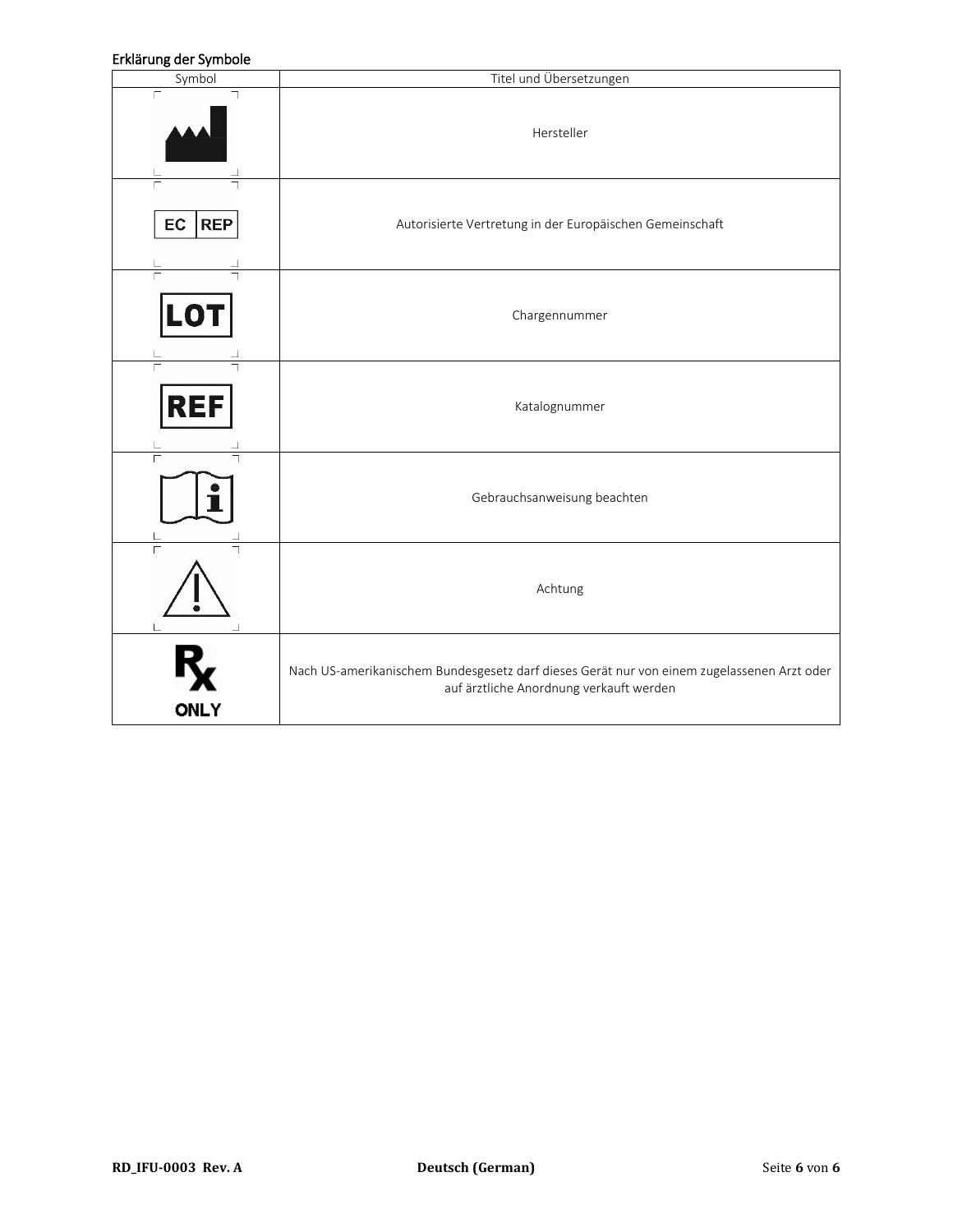# **Italiano IT**

# Istruzioni per l'uso del sistema flessibile a onde intramidollare flessibile

| <b>USO PREVISTO</b>                             | I sistemi alesatori intramidollari (IM) flessibili Avalign sono destinati all'alesaggio di un canale osseo<br>٠<br>endomidollare in preparazione per l'inserimento di impianti (ad esempio chiodi o steli<br>endomidollari).                                                                                                                                                                                                                                                                                                                                                                                                                                                                                                                                                                                                                                                                                                                                                                                                                                                                                                                                                                                                                                                                                                                                                                                                                                                                                                                                                                                                                                                                                                                                                                                                                                                                                                                                                                                                                                                                                                                                                                                                                                                                                                                                                                                                                                                                                                                                                                                                                    |
|-------------------------------------------------|-------------------------------------------------------------------------------------------------------------------------------------------------------------------------------------------------------------------------------------------------------------------------------------------------------------------------------------------------------------------------------------------------------------------------------------------------------------------------------------------------------------------------------------------------------------------------------------------------------------------------------------------------------------------------------------------------------------------------------------------------------------------------------------------------------------------------------------------------------------------------------------------------------------------------------------------------------------------------------------------------------------------------------------------------------------------------------------------------------------------------------------------------------------------------------------------------------------------------------------------------------------------------------------------------------------------------------------------------------------------------------------------------------------------------------------------------------------------------------------------------------------------------------------------------------------------------------------------------------------------------------------------------------------------------------------------------------------------------------------------------------------------------------------------------------------------------------------------------------------------------------------------------------------------------------------------------------------------------------------------------------------------------------------------------------------------------------------------------------------------------------------------------------------------------------------------------------------------------------------------------------------------------------------------------------------------------------------------------------------------------------------------------------------------------------------------------------------------------------------------------------------------------------------------------------------------------------------------------------------------------------------------------|
| <b>PROFILO UTENTE</b><br><b>PREVISTO</b>        | Le procedure chirurgiche dovrebbero essere eseguite solo da persone in possesso di una formazione<br>$\bullet$<br>adeguata e che abbiano familiarità con le tecniche chirurgiche comprese procedure di alesatura<br>progressive.<br>Consultare la letteratura medica per tecniche, complicazioni e pericoli prima di eseguire qualsiasi<br>٠<br>procedura chirurgica. Prima di utilizzare il prodotto, tutte le istruzioni per quanto riguarda le sue<br>caratteristiche di sicurezza devono essere lette attentamente.                                                                                                                                                                                                                                                                                                                                                                                                                                                                                                                                                                                                                                                                                                                                                                                                                                                                                                                                                                                                                                                                                                                                                                                                                                                                                                                                                                                                                                                                                                                                                                                                                                                                                                                                                                                                                                                                                                                                                                                                                                                                                                                         |
| <b>DESCRIZIONE DEL</b><br><b>DISPOSITIVO</b>    | Strumenti chirurgici comprendenti i costrutti monoblocco e modulari composti generalmente da<br>$\bullet$<br>acciai inox di grado medicale.<br>Compatibilità con il trapano Drill Power con un accessorio modificato Trinkle o con un<br>$\circ$<br>mandrino di Jacobs.<br>Vedere la marcatura diretta del prodotto per la compatibilità del filo guida con punta<br>$\circ$<br>a sfera. Per gli alesatori monoblocco, le ultime due cifre del numero di catalogo, 20 o<br>30 definiscono le rispettive dimensioni di Ø2,0 o Ø3,0. Le teste modulari<br>dell'alesatore sono contrassegnate con Ø2.0GW o Ø3.0GW.<br>I contenitori e i vassoi per strumentazione possono essere costituiti da diversi materiali tra cui<br>٠<br>acciaio inossidabile, alluminio e tappetini in silicone.<br>Gli strumenti sono forniti non sterili e devono essere ispezionate, pul ite e sterilizzate prima dell'uso.<br>$\bullet$<br>I dispositivi sono critici e richiedono la sterilizzazione terminale secondo le linee guida FDA e lo<br>$\bullet$<br>schema di classificazione Spaulding.<br>I dispositivi non sono impiantabili.<br>$\bullet$                                                                                                                                                                                                                                                                                                                                                                                                                                                                                                                                                                                                                                                                                                                                                                                                                                                                                                                                                                                                                                                                                                                                                                                                                                                                                                                                                                                                                                                                                                             |
| <b>AVVERTENZE</b>                               | Avalign raccomanda una pulizia manuale e automatizzata completa dei dispositivi medici prima della<br>$\bullet$<br>sterilizzazione. I metodi automatizzati da soli potrebbero non pulire adeguatamente i dispositivi. I<br>dispositivi devono essere asciugati prima di essere confezionato per la sterilizzazione.<br>I dispositivi devono essere ritrattati al più presto possibile dopo l'uso. Gli strumenti devono essere<br>$\bullet$<br>lavati separatamente dai contenitori e dai vassoi.<br>I dispositivi flessibili presentano funzioni impegnative e richiedono particolare attenzione durante la<br>$\bullet$<br>pulizia. Flessioni ripetute o eccessive dei dispositivi potrebbero avere effetti negativi sulle proprietà<br>di resistenza alla fatica e durata di vita del dispositivo.<br>Tutte le soluzioni con agenti detergenti devono essere frequentemente sostituite prima che si<br>$\bullet$<br>sporchino eccessivamente.<br>Prima di procedere a pulizia, sterilizzazione e utilizzo, rimuovere tutti i tappi di protezione con<br>$\bullet$<br>cautela. Tutti gli strumenti devono essere ispezionati per verificarne il funzionamento e la<br>condizione. Non utilizzare gli strumenti se non funzionano in modo soddisfacente.<br>I metodi di sterilizzazione descritti sono stati validati con i dispositivi in posizioni predeterminate in<br>$\bullet$<br>base al design del contenitore. Le aree destinate a dispositivi specifici devono contenere solo quei<br>dispositivi.<br>Le teste dell'alesatore smusse e/o danneggiate aumentano la pressione intramidollare e la<br>$\bullet$<br>temperatura durante l'alesatura e devono essere ispezionate e scartate prima dell'uso clinico.<br>I dispositivi devono essere utilizzati con impostazione della coppia di foratura.<br>٠<br>Dispositivi modulari devono essere utilizzati su un filo guida a sfera per scopi di recupero in caso di<br>$\bullet$<br>guasto del dispositivo.<br>Rischio di danni - lo strumento chirurgico è un dispositivo di precisione. La manipolazione attenta è<br>$\bullet$<br>importante per un corretto funzionamento del prodotto. La manipolazione esterna impropria può<br>causare il malfunzionamento del prodotto.<br>Usare cautela quando si maneggiano strumenti appuntiti per evitare lesioni.<br>٠<br>Se un dispositivo è/è stato utilizzato in un paziente con malattia di Creutzfeldt-Jakob (CJD) accertata<br>٠<br>o sospetta, il dispositivo non può essere riutilizzato e deve essere distrutto a causa di una incapacità<br>di ritrattare o sterilizzare per eliminare il rischio di contaminazione incrociata. |
| <b>ATTENZIONE</b><br>$R_{\rm x}$<br><b>ONLY</b> | La legge federale statunitense limita la vendita, la distribuzione e l'uso di questo dispositivo al medico o<br>su prescrizione medica.                                                                                                                                                                                                                                                                                                                                                                                                                                                                                                                                                                                                                                                                                                                                                                                                                                                                                                                                                                                                                                                                                                                                                                                                                                                                                                                                                                                                                                                                                                                                                                                                                                                                                                                                                                                                                                                                                                                                                                                                                                                                                                                                                                                                                                                                                                                                                                                                                                                                                                         |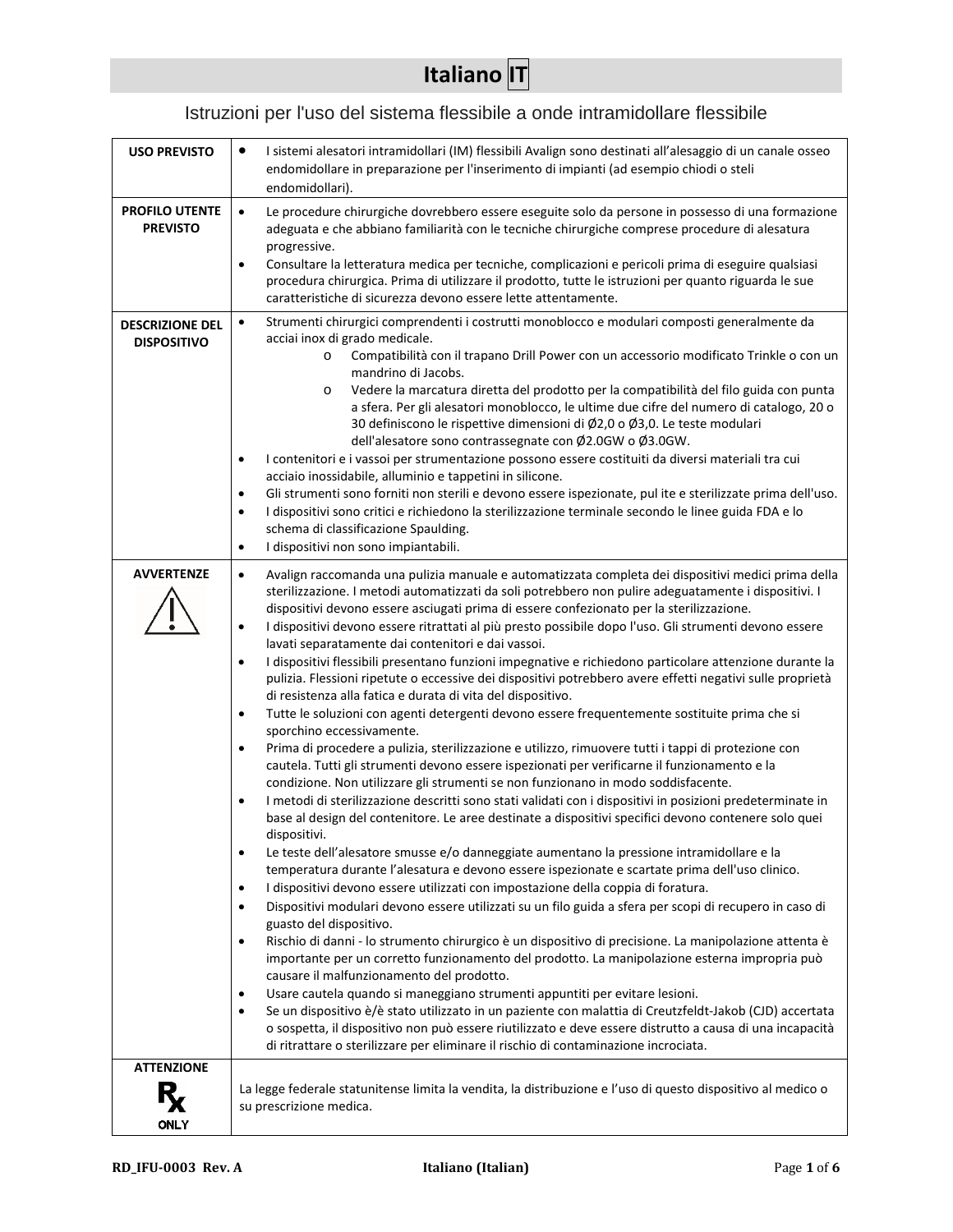| <b>LIMITAZIONI DI</b>                      | Il ritrattamento ripetuto ha un effetto minimo su questi strumenti. La fine della vita è normalmente                                                                                                                                                                                                                                                                                                                                                                                 |
|--------------------------------------------|--------------------------------------------------------------------------------------------------------------------------------------------------------------------------------------------------------------------------------------------------------------------------------------------------------------------------------------------------------------------------------------------------------------------------------------------------------------------------------------|
| <b>RITRATTAMENTO</b>                       | determinata da usura e danni dovuti all'uso.                                                                                                                                                                                                                                                                                                                                                                                                                                         |
| <b>ESONERO DI</b><br><b>RESPONSABILITÀ</b> | È responsabilità dell'addetto al ritrattamento assicurarsi che il ritrattamento venga eseguito utilizzando<br>attrezzature, materiali e personale nella struttura di ritrattamento e che ottenga il risultato desiderato.<br>Ciò richiede la validazione e il monitoraggio di routine del processo. Qualsiasi deviazione da parte<br>dell'addetto al ritrattamento dalle istruzioni fornite deve essere adeguatamente valutata per efficacia e<br>possibili conseguenze sfavorevoli. |

### Istruzioni di ritrattamento

| <b>STRUMENTI E</b>                |    |                                                                                                                                                                                                                       | Acqua di rubinetto fredda (< 20 °C/68 °F)                                                                                                                                                                               |  |  |  |
|-----------------------------------|----|-----------------------------------------------------------------------------------------------------------------------------------------------------------------------------------------------------------------------|-------------------------------------------------------------------------------------------------------------------------------------------------------------------------------------------------------------------------|--|--|--|
| <b>ACCESSORI</b>                  |    | Acqua di rubinetto calda (> 40 °C/104 °F)<br>Acqua                                                                                                                                                                    |                                                                                                                                                                                                                         |  |  |  |
|                                   |    |                                                                                                                                                                                                                       | Acqua deionizzata (DI) o di osmosi inversa (OI) (ambiente)                                                                                                                                                              |  |  |  |
|                                   |    |                                                                                                                                                                                                                       | Detergente enzimatico pH 6.0-8.0 per es. MetriZyme, EndoZime,                                                                                                                                                           |  |  |  |
|                                   |    | Agenti detergenti                                                                                                                                                                                                     | Enzol                                                                                                                                                                                                                   |  |  |  |
|                                   |    |                                                                                                                                                                                                                       | Detergente neutro pH 6.0-8.0 i.e. Liqui-nox, Valsure<br>Spazzole e/o scovolini di misure assortite con setole in nylon                                                                                                  |  |  |  |
|                                   |    |                                                                                                                                                                                                                       | Siringhe sterili o equivalente                                                                                                                                                                                          |  |  |  |
|                                   |    | Accessori                                                                                                                                                                                                             | Panni monouso assorbenti, con pochi pelucchi o equivalenti                                                                                                                                                              |  |  |  |
|                                   |    |                                                                                                                                                                                                                       | Pentole a immersione                                                                                                                                                                                                    |  |  |  |
|                                   |    |                                                                                                                                                                                                                       | Perossido di idrogeno                                                                                                                                                                                                   |  |  |  |
|                                   |    |                                                                                                                                                                                                                       | Aria compressa di tipo medico                                                                                                                                                                                           |  |  |  |
|                                   |    | Attrezzatura                                                                                                                                                                                                          | Pulitore a Ultrasuoni<br>Lavadisinfettatrice automatizzata                                                                                                                                                              |  |  |  |
|                                   |    |                                                                                                                                                                                                                       |                                                                                                                                                                                                                         |  |  |  |
| <b>PUNTO DI</b>                   | 1) |                                                                                                                                                                                                                       | Seguire le pratiche al punto di uso della struttura sanitaria. Mantenere umidi i dispositivi dopo l'uso                                                                                                                 |  |  |  |
| UTILIZZO E<br><b>CONTENIMENTO</b> |    |                                                                                                                                                                                                                       | per evitare che lo sporco si secchi e rimuovere i residui di sporco e detriti da tutti i lumi, superfici,<br>crepe, meccanismi di scorrimento, giunti a cerniera, zone flessibili e da tutte le altre zone difficili da |  |  |  |
|                                   |    | pulire per forma.                                                                                                                                                                                                     |                                                                                                                                                                                                                         |  |  |  |
|                                   | 2) |                                                                                                                                                                                                                       | Aspirare o lavare i lumi con una soluzione detergente subito dopo l'uso.                                                                                                                                                |  |  |  |
|                                   | 3) | Seguire le precauzioni universali e collocare i dispositivi in contenitori chiusi o coperti per il                                                                                                                    |                                                                                                                                                                                                                         |  |  |  |
|                                   |    | trasporto alla fornitura centrale.                                                                                                                                                                                    |                                                                                                                                                                                                                         |  |  |  |
| <b>PULIZIA</b>                    | 4) |                                                                                                                                                                                                                       | Smontare tutti i dispositivi come indicato in base alle istruzioni del produttore.                                                                                                                                      |  |  |  |
| <b>MANUALE</b>                    | 5) | Risciacquare i dispositivi sotto l'acqua di rubinetto corrente fredda per un minimo di 3 minuti<br>mentre si lavano via i residui di sporco o i detriti. Azionare i meccanismi mobili e lavare tutti i lumi,          |                                                                                                                                                                                                                         |  |  |  |
|                                   |    |                                                                                                                                                                                                                       |                                                                                                                                                                                                                         |  |  |  |
|                                   |    | crepe e/o fessure durante il risciacquo. Se il dispositivo presenta zone flessibili, piegare o flettere il<br>corpo in più direzioni durante la rotazione per garantire un adeguato risciacquo di tutte le superfici. |                                                                                                                                                                                                                         |  |  |  |
|                                   | 6) |                                                                                                                                                                                                                       | Preparare una soluzione detergente enzimatica secondo le istruzioni del produttore inclusa                                                                                                                              |  |  |  |
|                                   |    |                                                                                                                                                                                                                       | diluizione/concentrazione, qualità dell'acqua e temperatura. Immergere i dispositivi e lasciarli in                                                                                                                     |  |  |  |
|                                   |    | immersione per un minimo di 10 minuti. Mentre nella soluzione, utilizzare una spazzola a setole                                                                                                                       |                                                                                                                                                                                                                         |  |  |  |
|                                   |    | morbide, per rimuovere tutte le tracce di sangue e detriti dal dispositivo, prestando particolare<br>attenzione a filetti, fenditure, saldature ed eventuali aree difficili da raggiungere.                           |                                                                                                                                                                                                                         |  |  |  |
|                                   |    |                                                                                                                                                                                                                       |                                                                                                                                                                                                                         |  |  |  |
|                                   |    | a)                                                                                                                                                                                                                    | Se il dispositivo presenta meccanismi di scorrimento o articolazioni a cerniera, azionare il                                                                                                                            |  |  |  |
|                                   |    | b)                                                                                                                                                                                                                    | dispositivo durante il lavaggio per rimuovere l'eventuale sporco intrappolato.<br>Se il dispositivo presenta lumi, utilizzare una spazzola o uno scovolino in nylon che si adattano                                     |  |  |  |
|                                   |    |                                                                                                                                                                                                                       | perfettamente spingendo e tirando con un movimento di torsione per facilitare la rimozione                                                                                                                              |  |  |  |
|                                   |    |                                                                                                                                                                                                                       | dei detriti; assicurare che tutto il diametro e la profondità del lume sia accessibile. Sciacquare il                                                                                                                   |  |  |  |
|                                   |    |                                                                                                                                                                                                                       | lume, tre volte minimo, con una siringa contenente una soluzione minima di 60 ml.                                                                                                                                       |  |  |  |
|                                   |    | c)                                                                                                                                                                                                                    | Se il dispositivo presenta zone flessibili, piegare o flettere l'albero in più direzioni nella                                                                                                                          |  |  |  |
|                                   |    |                                                                                                                                                                                                                       | soluzione e utilizzare una spazzola a setole rigide e un'azione di torsione per pulire tutte le                                                                                                                         |  |  |  |
|                                   | 7) |                                                                                                                                                                                                                       | superfici durante la rotazione della parte.<br>Rimuovere i dispositivi e risciacquare sotto l'acqua di rubinetto corrente fredda per un minimo di 3                                                                     |  |  |  |
|                                   |    |                                                                                                                                                                                                                       | minuti. Azionare i meccanismi mobili e lavare tutti i lumi, crepe e/o fessure durante il risciacquo. Se                                                                                                                 |  |  |  |
|                                   |    |                                                                                                                                                                                                                       | il dispositivo presenta zone flessibili, piegare o flettere il corpo in più direzioni durante la rotazione                                                                                                              |  |  |  |
|                                   |    |                                                                                                                                                                                                                       | per garantire un adeguato risciacquo di tutte le superfici.                                                                                                                                                             |  |  |  |
|                                   | 8) |                                                                                                                                                                                                                       | Preparare una soluzione detergente neutra secondo le istruzioni del produttore inclusa                                                                                                                                  |  |  |  |
|                                   |    |                                                                                                                                                                                                                       | diluizione/concentrazione, qualità dell'acqua e temperatura. Immergere i dispositivi e lasciarli in                                                                                                                     |  |  |  |
|                                   |    |                                                                                                                                                                                                                       | immersione per un minimo di 5 minuti. Mentre nella soluzione, utilizzare una spazzola a setole<br>morbide, per rimuovere tutte le tracce di sangue e detriti dal dispositivo, prestando particolare                     |  |  |  |
|                                   |    |                                                                                                                                                                                                                       | attenzione a filetti, fenditure, saldature ed eventuali aree difficili da raggiungere.                                                                                                                                  |  |  |  |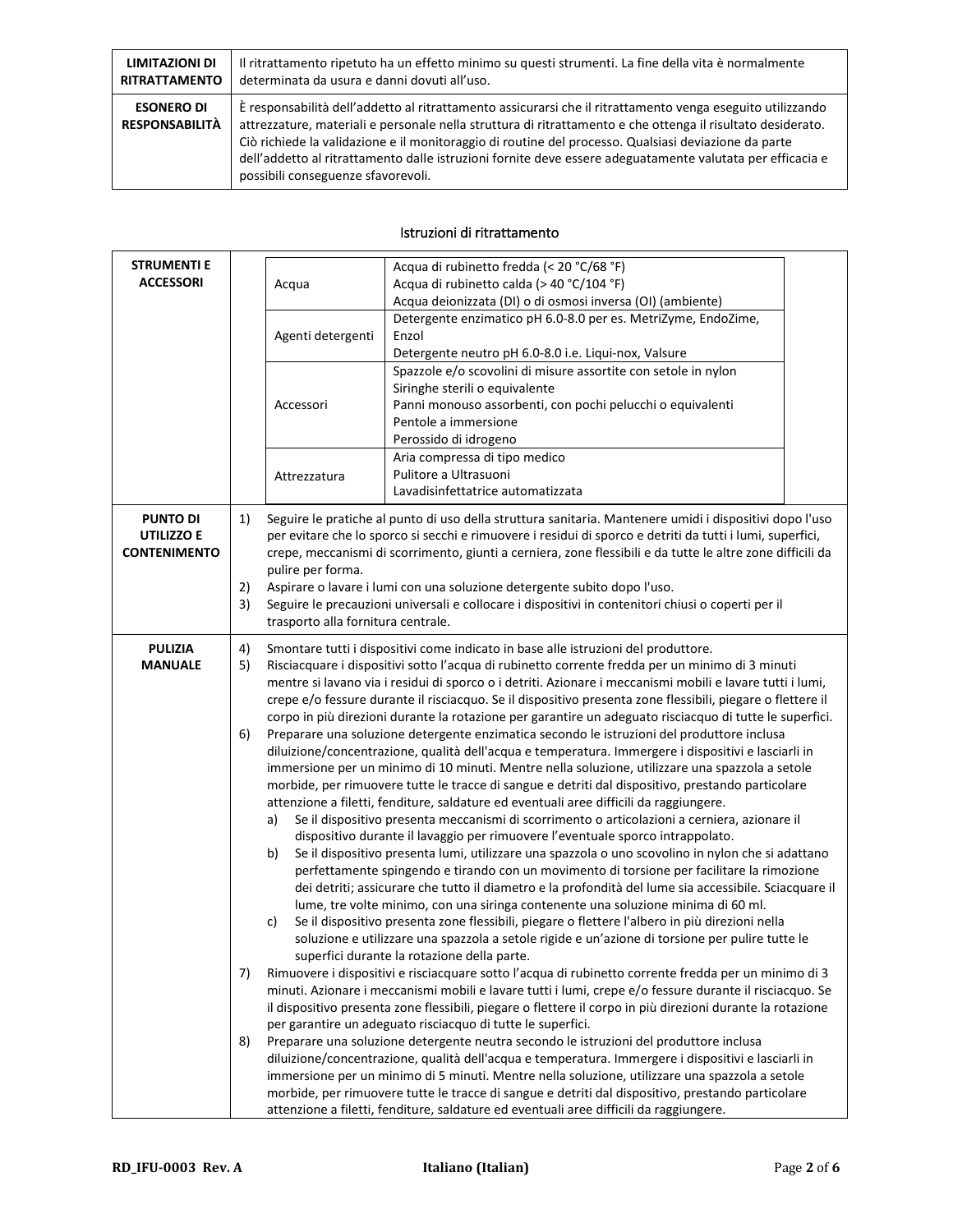### Istruzioni di ritrattamento

|                                            | Se il dispositivo presenta meccanismi di scorrimento o articolazioni a cerniera, azionare il<br>a)<br>dispositivo durante il lavaggio per rimuovere l'eventuale sporco intrappolato.<br>Se il dispositivo presenta lumi, utilizzare una spazzola o uno scovolino in nylon che si adattano<br>b)<br>perfettamente spingendo e tirando con un movimento di torsione per facilitare la rimozione<br>dei detriti; assicurare che tutto il diametro e la profondità del lume sia accessibile. Sciacquare il<br>lume, tre volte minimo, con una siringa contenente una soluzione minima di 60 ml.<br>Se il dispositivo presenta zone flessibili, piegare o flettere l'albero in più direzioni nella<br>c)<br>soluzione e utilizzare una spazzola a setole rigide e un'azione di torsione per pulire tutte le<br>superfici durante la rotazione della parte. |                                                                                                                                                                                                                                                                                                                                                                                                                                                                                                                                                                                |                   |                                                                                |                                                                                                                                                                                                                                                                                                                         |  |  |
|--------------------------------------------|-------------------------------------------------------------------------------------------------------------------------------------------------------------------------------------------------------------------------------------------------------------------------------------------------------------------------------------------------------------------------------------------------------------------------------------------------------------------------------------------------------------------------------------------------------------------------------------------------------------------------------------------------------------------------------------------------------------------------------------------------------------------------------------------------------------------------------------------------------|--------------------------------------------------------------------------------------------------------------------------------------------------------------------------------------------------------------------------------------------------------------------------------------------------------------------------------------------------------------------------------------------------------------------------------------------------------------------------------------------------------------------------------------------------------------------------------|-------------------|--------------------------------------------------------------------------------|-------------------------------------------------------------------------------------------------------------------------------------------------------------------------------------------------------------------------------------------------------------------------------------------------------------------------|--|--|
|                                            | 9)                                                                                                                                                                                                                                                                                                                                                                                                                                                                                                                                                                                                                                                                                                                                                                                                                                                    | Rimuovere i dispositivi e sciacquare/agitare in acqua fredda del rubinetto per almeno 3 minuti.<br>Azionare i meccanismi mobili e lavare tutti i lumi, crepe e/o fessure durante il risciacquo. Se il<br>dispositivo presenta zone flessibili, piegare o flettere il corpo in più direzioni durante la rotazione                                                                                                                                                                                                                                                               |                   |                                                                                |                                                                                                                                                                                                                                                                                                                         |  |  |
|                                            |                                                                                                                                                                                                                                                                                                                                                                                                                                                                                                                                                                                                                                                                                                                                                                                                                                                       | per garantire un adeguato risciacquo di tutte le superfici.<br>10) Preparare una soluzione detergente enzimatica utilizzando acqua calda in base alle raccomandazioni<br>del produttore in un'unità a ultrasuoni. Sonicare i dispositivi per un minimo di 15 minuti usando una<br>frequenza minima di 40 kHz. Si consiglia di utilizzare un'unità ad ultrasuoni con il lavaggio degli<br>accessori. I dispositivi con lumi devono essere completamente lavati con soluzione detergente sotto<br>la superficie della soluzione per garantire un'adeguata perfusione dei canali. |                   |                                                                                |                                                                                                                                                                                                                                                                                                                         |  |  |
|                                            |                                                                                                                                                                                                                                                                                                                                                                                                                                                                                                                                                                                                                                                                                                                                                                                                                                                       |                                                                                                                                                                                                                                                                                                                                                                                                                                                                                                                                                                                |                   | minimo di 2 minuti per garantire un adeguato risciacquo di tutte le superfici. | 11) Rimuovere i dispositivi e risciacquare/agitare in ambiente DI/OI per un minimo di 4 minuti. Azionare<br>i meccanismi mobili e lavare tutti i lumi, crepe e/o fessure durante il risciacquo. Se il dispositivo<br>presenta zone flessibili, piegare o flettere il corpo in più direzioni durante la rotazione per un |  |  |
|                                            |                                                                                                                                                                                                                                                                                                                                                                                                                                                                                                                                                                                                                                                                                                                                                                                                                                                       | compressa filtrata.                                                                                                                                                                                                                                                                                                                                                                                                                                                                                                                                                            |                   |                                                                                | 12) Asciugare il dispositivo utilizzando un panno assorbente. Asciugare tutte le aree interne con aria                                                                                                                                                                                                                  |  |  |
|                                            |                                                                                                                                                                                                                                                                                                                                                                                                                                                                                                                                                                                                                                                                                                                                                                                                                                                       |                                                                                                                                                                                                                                                                                                                                                                                                                                                                                                                                                                                |                   |                                                                                | 13) Ispezionare visivamente il dispositivo sotto ingrandimento alla ricerca di sporco compresi tutti i                                                                                                                                                                                                                  |  |  |
|                                            |                                                                                                                                                                                                                                                                                                                                                                                                                                                                                                                                                                                                                                                                                                                                                                                                                                                       |                                                                                                                                                                                                                                                                                                                                                                                                                                                                                                                                                                                |                   |                                                                                | meccanismi di azionamento, crepe, fessure e lumi. Se non è visibilmente pulito, ripetere le fasi 4-13.<br>14) Immergere il dispositivo in 2-3% di perossido di idrogeno. La comparsa di bolle conferma la presenza                                                                                                      |  |  |
|                                            |                                                                                                                                                                                                                                                                                                                                                                                                                                                                                                                                                                                                                                                                                                                                                                                                                                                       |                                                                                                                                                                                                                                                                                                                                                                                                                                                                                                                                                                                |                   |                                                                                | di emoglobina. Ripetere le fasi 5-14 se compaiono bolle. Risciacquare adeguatamente con acqua                                                                                                                                                                                                                           |  |  |
| <b>PULIZIA</b><br><b>AUTOMATIZZAT</b><br>А |                                                                                                                                                                                                                                                                                                                                                                                                                                                                                                                                                                                                                                                                                                                                                                                                                                                       | DI/OI.<br>Nota: tutti i dispositivi devono essere pre-puliti manualmente prima di qualsiasi processo di pulizia<br>automatizzato, seguire le fasi da 1 a 9. Le fasi 10-14 sono opzionali ma consigliate.<br>15) Trasferire i dispositivi in una lavadisinfettatrice automatica per il trattamento secondo i parametri                                                                                                                                                                                                                                                          |                   |                                                                                |                                                                                                                                                                                                                                                                                                                         |  |  |
|                                            |                                                                                                                                                                                                                                                                                                                                                                                                                                                                                                                                                                                                                                                                                                                                                                                                                                                       | minimi.<br>Fase                                                                                                                                                                                                                                                                                                                                                                                                                                                                                                                                                                | Tempo             | Temperatura                                                                    | Tipo di detersivo e la                                                                                                                                                                                                                                                                                                  |  |  |
|                                            |                                                                                                                                                                                                                                                                                                                                                                                                                                                                                                                                                                                                                                                                                                                                                                                                                                                       | Pre-lavaggio 1                                                                                                                                                                                                                                                                                                                                                                                                                                                                                                                                                                 | (minuti)<br>02:00 | Acqua di rubinetto<br>fredda                                                   | concentrazione<br>N/A                                                                                                                                                                                                                                                                                                   |  |  |
|                                            |                                                                                                                                                                                                                                                                                                                                                                                                                                                                                                                                                                                                                                                                                                                                                                                                                                                       | Lavaggio enzimatico                                                                                                                                                                                                                                                                                                                                                                                                                                                                                                                                                            | 02:00             | Acqua di rubinetto<br>calda                                                    | Detergente enzimatico                                                                                                                                                                                                                                                                                                   |  |  |
|                                            |                                                                                                                                                                                                                                                                                                                                                                                                                                                                                                                                                                                                                                                                                                                                                                                                                                                       | Lavaggio 1                                                                                                                                                                                                                                                                                                                                                                                                                                                                                                                                                                     | 02:00             | Temperatura: 63<br>°C/146 °F                                                   | Detergente neutro                                                                                                                                                                                                                                                                                                       |  |  |
|                                            |                                                                                                                                                                                                                                                                                                                                                                                                                                                                                                                                                                                                                                                                                                                                                                                                                                                       | Risciacquo 1                                                                                                                                                                                                                                                                                                                                                                                                                                                                                                                                                                   | 02:00             | Acqua di rubinetto<br>calda                                                    | N/A                                                                                                                                                                                                                                                                                                                     |  |  |
|                                            |                                                                                                                                                                                                                                                                                                                                                                                                                                                                                                                                                                                                                                                                                                                                                                                                                                                       | Risciacquo acqua<br>purificata                                                                                                                                                                                                                                                                                                                                                                                                                                                                                                                                                 | 02:00             | Temperatura: 63<br>°C/146 °F                                                   | N/A                                                                                                                                                                                                                                                                                                                     |  |  |
|                                            |                                                                                                                                                                                                                                                                                                                                                                                                                                                                                                                                                                                                                                                                                                                                                                                                                                                       | Asciugare                                                                                                                                                                                                                                                                                                                                                                                                                                                                                                                                                                      | 07:00             | Temperatura:<br>115°C/240°F                                                    | N/A                                                                                                                                                                                                                                                                                                                     |  |  |
|                                            |                                                                                                                                                                                                                                                                                                                                                                                                                                                                                                                                                                                                                                                                                                                                                                                                                                                       | aria compressa filtrata.                                                                                                                                                                                                                                                                                                                                                                                                                                                                                                                                                       |                   |                                                                                | 16) Asciugare l'umidità in eccesso utilizzando un panno assorbente. Asciugare tutte le aree interne con                                                                                                                                                                                                                 |  |  |
|                                            | 17)                                                                                                                                                                                                                                                                                                                                                                                                                                                                                                                                                                                                                                                                                                                                                                                                                                                   | $15-17.$                                                                                                                                                                                                                                                                                                                                                                                                                                                                                                                                                                       |                   |                                                                                | Ispezionare visivamente il dispositivo sotto ingrandimento alla ricerca di sporco compresi tutti i<br>meccanismi di azionamento, crepe, fessure e lumi. Se non è visibilmente pulito, ripetere le fasi 4-9,                                                                                                             |  |  |
|                                            |                                                                                                                                                                                                                                                                                                                                                                                                                                                                                                                                                                                                                                                                                                                                                                                                                                                       | acqua DI/OI.                                                                                                                                                                                                                                                                                                                                                                                                                                                                                                                                                                   |                   |                                                                                | 18) Immergere il dispositivo in 2-3% di perossido di idrogeno. La comparsa di bolle conferma la presenza<br>di emoglobina. Ripetere le fasi 5-9, 15-18 se compaiono bolle. Risciacquare adeguatamente con                                                                                                               |  |  |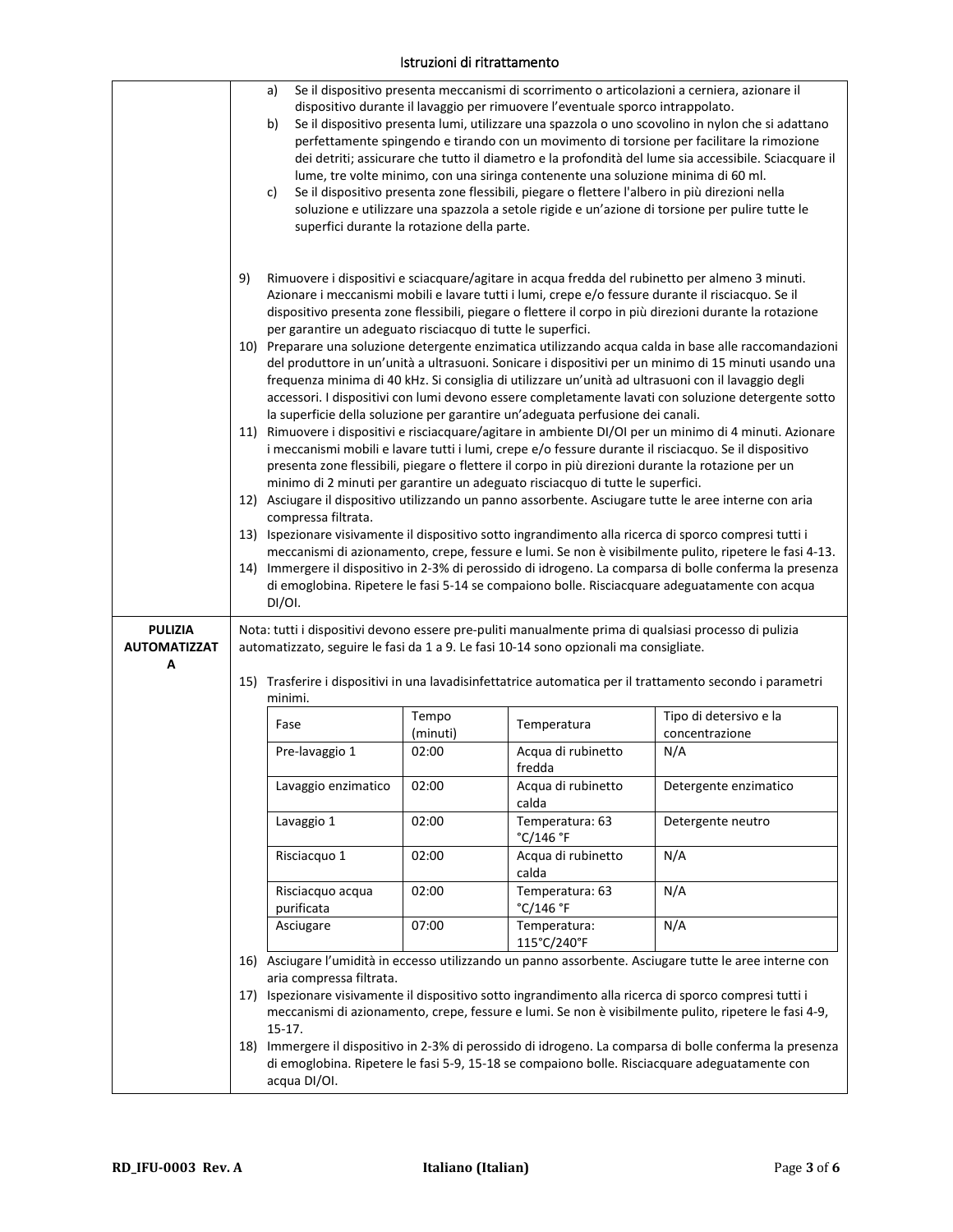| <b>DISINFEZIONE</b>                          | I dispositivi devono essere sterilizzabili terminalmente (vedi § Sterilizzazione).<br>$\bullet$<br>Gli strumenti Avalign sono compatibili con i profili tempo-temperatura della lavadisinfettatrice per la<br>$\bullet$<br>disinfezione termica secondo ISO 15883.                                                                                                                                                                                                                                                                                                                                                                                                                                                                                                                                                                                                                                                                                                                                                                                                                                                                                                                                                                                                                                                                                                                                                                                                                                                                                                                                                        |                                                                                          |                         |                     |                                                                                                               |  |
|----------------------------------------------|---------------------------------------------------------------------------------------------------------------------------------------------------------------------------------------------------------------------------------------------------------------------------------------------------------------------------------------------------------------------------------------------------------------------------------------------------------------------------------------------------------------------------------------------------------------------------------------------------------------------------------------------------------------------------------------------------------------------------------------------------------------------------------------------------------------------------------------------------------------------------------------------------------------------------------------------------------------------------------------------------------------------------------------------------------------------------------------------------------------------------------------------------------------------------------------------------------------------------------------------------------------------------------------------------------------------------------------------------------------------------------------------------------------------------------------------------------------------------------------------------------------------------------------------------------------------------------------------------------------------------|------------------------------------------------------------------------------------------|-------------------------|---------------------|---------------------------------------------------------------------------------------------------------------|--|
| <b>ISPEZIONE E TEST</b><br><b>FUNZIONALI</b> | $\bullet$<br>Ispezionare visivamente i dispositivi per verificare eventuali danni o usura. Strumenti con parti rotte,<br>fessurate, scheggiate o usurate, o superfici offuscate non dovrebbero essere usate, ma dovrebbero<br>essere sostituite immediatamente.<br>Verificare che i bordi di taglio dell'alesatore siano lisci e continui, privi di grandi crepe o scheggiature<br>$\bullet$<br>che possono compromettere le prestazioni di taglio.<br>Verificare che le superfici di accoppiamento dell'alesatore modulare funzionino come previsto e che<br>$\bullet$<br>il dispositivo si interfacci con l'alimentazione senza complicazioni.                                                                                                                                                                                                                                                                                                                                                                                                                                                                                                                                                                                                                                                                                                                                                                                                                                                                                                                                                                          |                                                                                          |                         |                     |                                                                                                               |  |
| <b>CONFEZIONE</b>                            | Solo i materiali di imballaggio per sterilizzazione approvati dalla FDA devono essere utilizzati<br>$\bullet$<br>dall'utente finale quando si confezionano i dispositivi.<br>L'utente finale dovrebbe consultare ANSI/AAMI ST79 per ulteriori informazioni sulla sterilizzazione a<br>$\bullet$<br>vapore.<br>Involucro per sterilizzazione<br>$\bullet$<br>I contenitori possono essere avvolti in un involucro per sterilizzazione standard, di tipo medico<br>$\circ$<br>utilizzando il metodo AAMI a doppio involucro o equivalente.<br>Contenitore di sterilizzazione rigido<br>$\bullet$<br>Per le informazioni relative ai contenitori di sterilizzazione rigidi, fare riferimento alle istruzioni<br>$\circ$<br>per l'uso appropriate fornite dal produttore del contenitore o contattare direttamente il<br>produttore per una guida.                                                                                                                                                                                                                                                                                                                                                                                                                                                                                                                                                                                                                                                                                                                                                                            |                                                                                          |                         |                     |                                                                                                               |  |
| <b>STERILIZZAZIONE</b>                       | dispositivi Avalign:                                                                                                                                                                                                                                                                                                                                                                                                                                                                                                                                                                                                                                                                                                                                                                                                                                                                                                                                                                                                                                                                                                                                                                                                                                                                                                                                                                                                                                                                                                                                                                                                      | Contenitore per strumenti con involucro doppio:                                          |                         |                     | Sterilizzare a vapore. Di seguito sono riportati i cicli minimi richiesti per la sterilizzazione a vapore dei |  |
|                                              |                                                                                                                                                                                                                                                                                                                                                                                                                                                                                                                                                                                                                                                                                                                                                                                                                                                                                                                                                                                                                                                                                                                                                                                                                                                                                                                                                                                                                                                                                                                                                                                                                           |                                                                                          | Tempo di                |                     |                                                                                                               |  |
|                                              | Tipo di ciclo                                                                                                                                                                                                                                                                                                                                                                                                                                                                                                                                                                                                                                                                                                                                                                                                                                                                                                                                                                                                                                                                                                                                                                                                                                                                                                                                                                                                                                                                                                                                                                                                             | Temperatura                                                                              | esposizione             | <b>Impulsi</b>      | Tempo di asciugatura                                                                                          |  |
|                                              | Prevuoto                                                                                                                                                                                                                                                                                                                                                                                                                                                                                                                                                                                                                                                                                                                                                                                                                                                                                                                                                                                                                                                                                                                                                                                                                                                                                                                                                                                                                                                                                                                                                                                                                  | 132 °C (270 °F)                                                                          | 4 minuti                | 4                   | 20 minuti                                                                                                     |  |
|                                              |                                                                                                                                                                                                                                                                                                                                                                                                                                                                                                                                                                                                                                                                                                                                                                                                                                                                                                                                                                                                                                                                                                                                                                                                                                                                                                                                                                                                                                                                                                                                                                                                                           | Contenitore per strumenti singoli inserito in un contenitore per sterilizzazione rigido: | Tempo di                |                     |                                                                                                               |  |
|                                              | Tipo di ciclo<br>Prevuoto                                                                                                                                                                                                                                                                                                                                                                                                                                                                                                                                                                                                                                                                                                                                                                                                                                                                                                                                                                                                                                                                                                                                                                                                                                                                                                                                                                                                                                                                                                                                                                                                 | <b>Temperatura</b><br>132 °C (270 °F)                                                    | esposizione<br>4 minuti | <b>Impulsi</b><br>4 | Tempo di asciugatura<br>30 minuti                                                                             |  |
| <b>STOCCAGGIO</b>                            | Le istruzioni operative e le linee guida per la configurazione del carico massimo del produttore dello<br>$\bullet$<br>sterilizzatore devono essere seguite in modo esplicito. Lo sterilizzatore deve essere correttamente<br>installato, mantenuto e calibrato.<br>I parametri di tempo e temperatura necessari per la sterilizzazione variano in base<br>$\bullet$<br>al tipo di sterilizzatore, al tipo di ciclo e al materiale di imballaggio. È essenziale<br>che i parametri di processo siano validati per ciascun tipo di apparecchiatura di<br>sterilizzazione propria della struttura e per configurazione del carico del prodotto.<br>I dispositivi Avalign sono stati validati in condizioni di laboratorio utilizzando il metodo overkill<br>$\bullet$<br>indicatore biologico (IB) per ottenere un livello di garanzia della sterilità (SAL) di 10 <sup>-6</sup> in un<br>contenitore per strumenti in doppio involucro o in un contenitore per strumenti singolo racchiusa<br>nel contenitore di sterilizzazione rigido appropriato.<br>Solo i cicli di sterilizzazione a vapore sono stati validati per l'uso ed hanno dimostrato di essere<br>$\bullet$<br>compatibili con il design del dispositivo specificato. Una struttura può scegliere di utilizzare cicli di<br>sterilizzazione a vapore diversi dal ciclo suggerito se la struttura ha validato correttamente il ciclo al<br>fine di garantire penetrazione e contatto del vapore adeguati con i dispositivi per la sterilizzazione.<br>Nota: i contenitori per sterilizzazione rigidi non possono essere utilizzati in cicli a vapore gravità. |                                                                                          |                         |                     |                                                                                                               |  |
|                                              | Dopo la sterilizzazione, gli strumenti dovrebbero rimanere nell'imballaggio di sterilizzazione ed<br>$\bullet$<br>essere conservati in un luogo pulito e asciutto o contenitore di stoccaggio.<br>Prestare attenzione quando si maneggiano questi dispositivi per evitare di danneggiare la barriera<br>$\bullet$                                                                                                                                                                                                                                                                                                                                                                                                                                                                                                                                                                                                                                                                                                                                                                                                                                                                                                                                                                                                                                                                                                                                                                                                                                                                                                         |                                                                                          |                         |                     |                                                                                                               |  |
|                                              | sterile.                                                                                                                                                                                                                                                                                                                                                                                                                                                                                                                                                                                                                                                                                                                                                                                                                                                                                                                                                                                                                                                                                                                                                                                                                                                                                                                                                                                                                                                                                                                                                                                                                  |                                                                                          |                         |                     |                                                                                                               |  |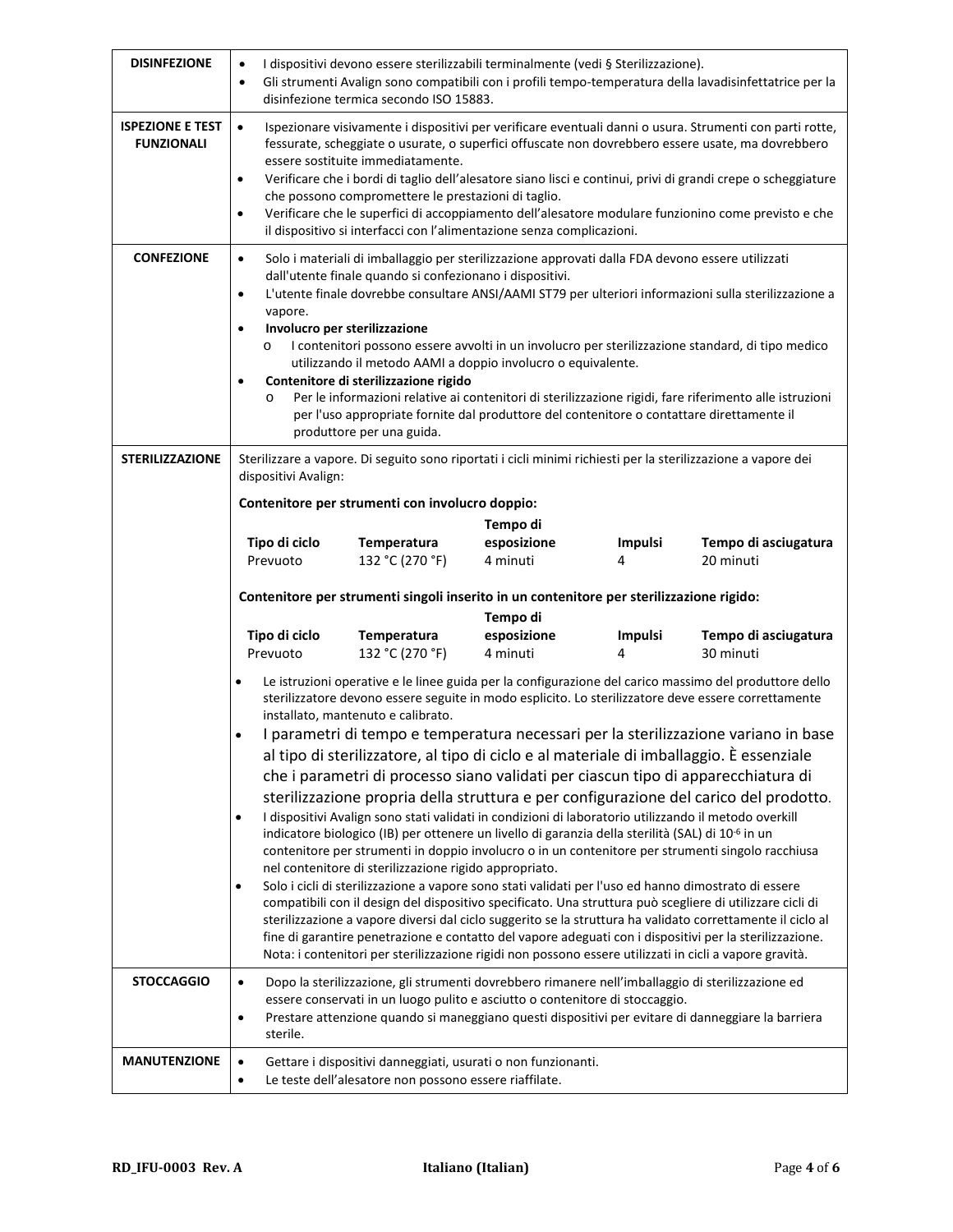| <b>GARANZIA</b>  | Tutti i prodotti sono garantiti da difetti nei materiali e nella manodopera al momento della<br>spedizione.<br>Gli strumenti Avalign sono riutilizzabili e soddisfano gli standard AAMI per la sterilizzazione. Tutti i<br>٠<br>nostri prodotti sono progettati e fabbricati per soddisfare i più elevati standard di qualità. Non<br>possiamo accettare alcuna responsabilità per il guasto di prodotti che sono stati modificati in<br>qualsiasi modo rispetto al loro design originale. |                                                                                                                                                                                                            |  |
|------------------|--------------------------------------------------------------------------------------------------------------------------------------------------------------------------------------------------------------------------------------------------------------------------------------------------------------------------------------------------------------------------------------------------------------------------------------------------------------------------------------------|------------------------------------------------------------------------------------------------------------------------------------------------------------------------------------------------------------|--|
| <b>REFERENTE</b> | Prodotto da:<br><b>Avalign Technologies</b><br>8727 Clinton Park Drive<br>Fort Wayne, IN 46825<br>1-877-289-1096<br>www.avalign.com<br>product.questions@avalign.com                                                                                                                                                                                                                                                                                                                       | EC<br><b>REP</b><br>Rappresentante<br>autorizzato:<br><b>Avalign German Specialty</b><br><b>Instruments Division</b><br>78 532 Tuttlingen, Unter<br>Buchsteig 3<br>Germania Telefono: +49<br>7462 200 40 0 |  |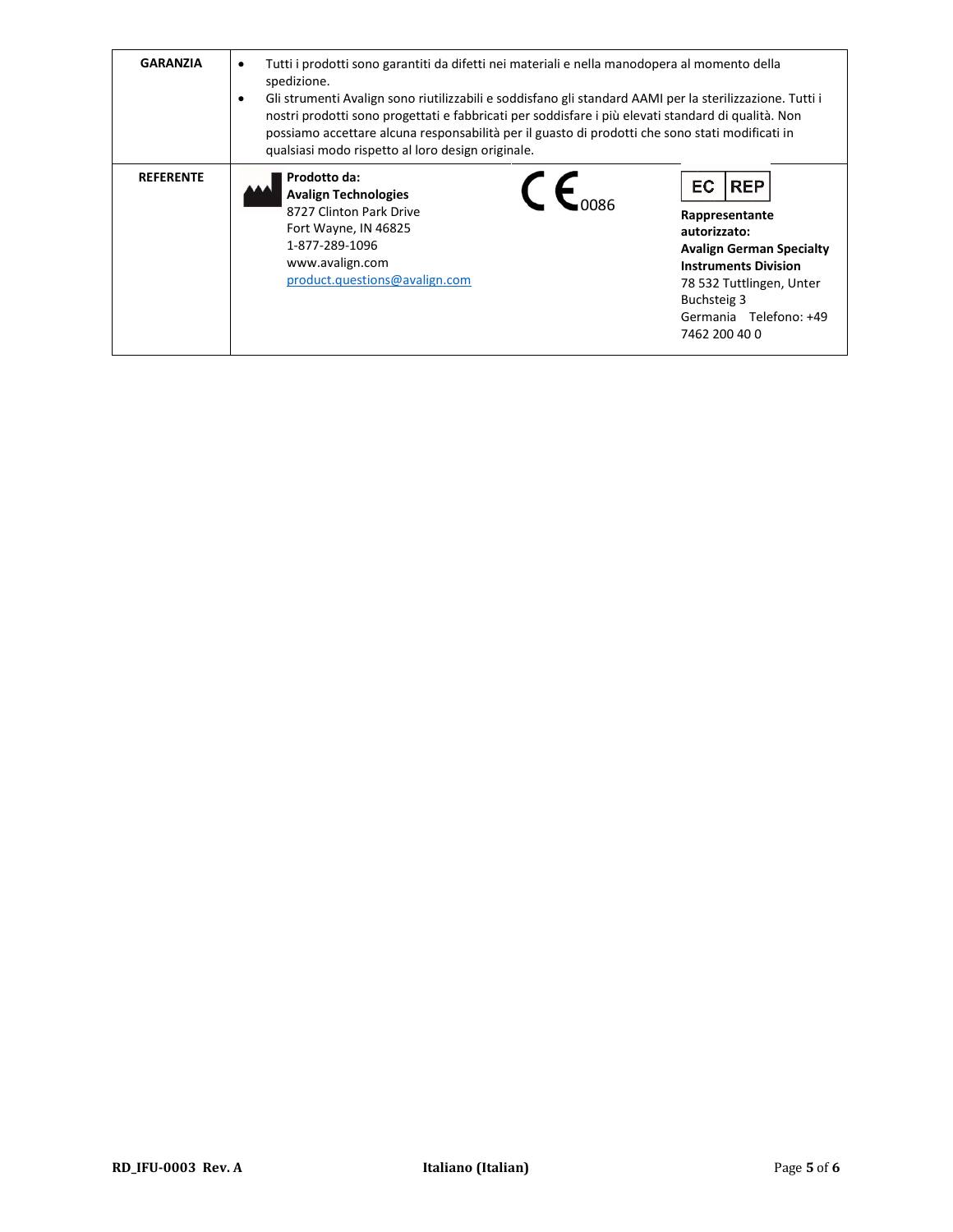### Glossario etichetta

| טוטטטעווט כנוטווכננע<br>Simbolo      | Titolo e traduzioni                                                                                        |  |  |  |  |  |
|--------------------------------------|------------------------------------------------------------------------------------------------------------|--|--|--|--|--|
|                                      | Fabbricante                                                                                                |  |  |  |  |  |
| <b>REP</b><br>EC                     | Rappresentante autorizzato nella Comunità europea                                                          |  |  |  |  |  |
| LO<br>Numero di lotto/codice partita |                                                                                                            |  |  |  |  |  |
| REF                                  | Numero catalogo                                                                                            |  |  |  |  |  |
| $\Gamma$                             | Consultare le istruzioni per l'uso                                                                         |  |  |  |  |  |
|                                      | Attenzione                                                                                                 |  |  |  |  |  |
| <b>ONLY</b>                          | La legge federale (USA) limita la vendita di questo dispositivo da parte o su prescrizione di un<br>medico |  |  |  |  |  |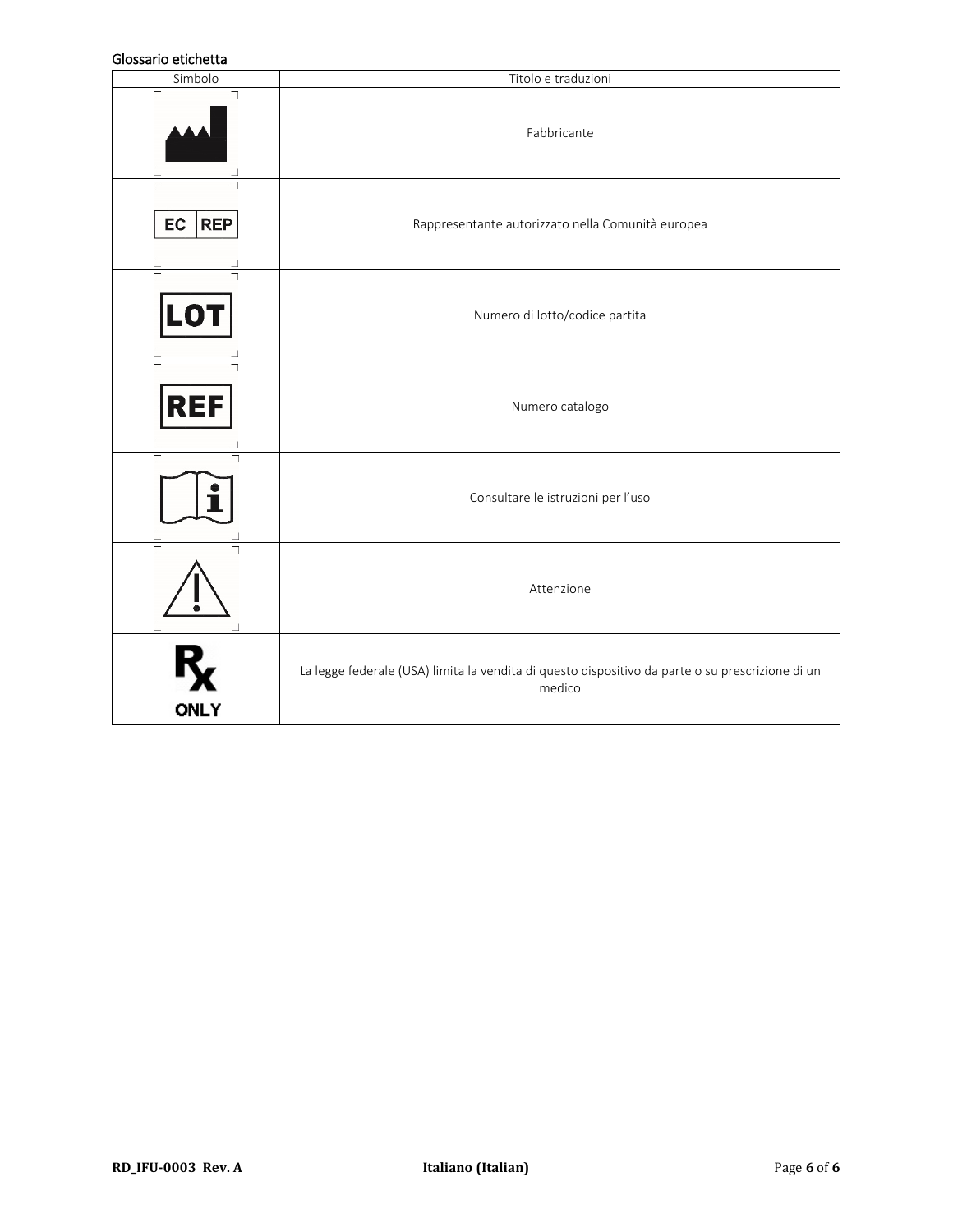# **Português PT**

# Instruções de uso do sistema de Instrumentação de Intramedular em Monobloco Flexível

| <b>UTILIZAÇÃO</b><br><b>PREVISTA</b>                     | O Sistema de Escareadores Intramedulares (IM) Flexíveis Avalign destina-se a escarear um canal<br>ósseo intramedular na preparação para introdução de implantes (por exemplo, cavilhas ou<br>hastes intramedulares).                                                                                                                                                                                                                                                                                                                                                                                                                                                                                                                                                                                                                                                                                                                                                                                                                                                                                                                                                                                                                                                                                                                                                                                                                                                                                                                                                                                                                                                                                                                                                                                                                                                                                                                                                                                                                                                                                                                                                                                                                                                                                                                                                                                                                                                                                                                                                                                                                               |  |  |  |  |
|----------------------------------------------------------|----------------------------------------------------------------------------------------------------------------------------------------------------------------------------------------------------------------------------------------------------------------------------------------------------------------------------------------------------------------------------------------------------------------------------------------------------------------------------------------------------------------------------------------------------------------------------------------------------------------------------------------------------------------------------------------------------------------------------------------------------------------------------------------------------------------------------------------------------------------------------------------------------------------------------------------------------------------------------------------------------------------------------------------------------------------------------------------------------------------------------------------------------------------------------------------------------------------------------------------------------------------------------------------------------------------------------------------------------------------------------------------------------------------------------------------------------------------------------------------------------------------------------------------------------------------------------------------------------------------------------------------------------------------------------------------------------------------------------------------------------------------------------------------------------------------------------------------------------------------------------------------------------------------------------------------------------------------------------------------------------------------------------------------------------------------------------------------------------------------------------------------------------------------------------------------------------------------------------------------------------------------------------------------------------------------------------------------------------------------------------------------------------------------------------------------------------------------------------------------------------------------------------------------------------------------------------------------------------------------------------------------------------|--|--|--|--|
| <b>PERFIL DO</b><br><b>UTILIZADOR</b><br><b>PREVISTO</b> | Os procedimentos cirúrgicos devem ser realizados apenas por pessoas com a formação e o<br>$\bullet$<br>conhecimento adequados das técnicas cirúrgicas, inclusive de procedimentos de escareamento<br>progressivo.<br>Antes de realizar um procedimento cirúrgico, consultar a literatura médica relativa às técnicas,<br>$\bullet$<br>complicações e riscos. Antes de utilizar o produto, ler atentamente todas as instruções sobre as<br>características de segurança.                                                                                                                                                                                                                                                                                                                                                                                                                                                                                                                                                                                                                                                                                                                                                                                                                                                                                                                                                                                                                                                                                                                                                                                                                                                                                                                                                                                                                                                                                                                                                                                                                                                                                                                                                                                                                                                                                                                                                                                                                                                                                                                                                                            |  |  |  |  |
| DESCRIÇÃO DO<br><b>DISPOSITIVO</b>                       | Instrumentos cirúrgicos que contêm construções em monobloco, geralmente compostas por aço<br>$\bullet$<br>inoxidável de classe médica.<br>Compatibilidade de potência da broca por um acessório modificado ou mandril<br>$\circ$<br>Jacobs.<br>Ver a marca directa no produto sobre a compatibilidade dos fios-guias. Quanto<br>$\circ$<br>aos escareadores em monobloco, os dois últimos dígitos, 20 ou 30, definem o<br>respectivo tamanho, Ø2,0 ou Ø3,0. As cabelas dos escareadores modulares estão<br>marcadas com Ø2,0 GW ou Ø3,0 GW.<br>A caixa e os tabuleiros dos instrumentos podem ser constituídos por materiais diferentes,<br>$\bullet$<br>incluindo aços inoxidáveis, alumínio e tapetes de silicone.<br>Os instrumentos são fornecidos NÃO ESTÉREIS e devem ser inspeccionados, limpos e<br>$\bullet$<br>esterilizados antes da sua utilização.<br>Os dispositivos são de importância crítica e requerem esterilização final segundo as directrizes da<br>$\bullet$<br>FDA e o plano de classificação de Spaulding.<br>Os dispositivos não são implantáveis.<br>$\bullet$                                                                                                                                                                                                                                                                                                                                                                                                                                                                                                                                                                                                                                                                                                                                                                                                                                                                                                                                                                                                                                                                                                                                                                                                                                                                                                                                                                                                                                                                                                                                                          |  |  |  |  |
| <b>ADVERTÊNCIAS</b>                                      | A Avalign recomenda uma minuciosa limpeza manual e automática dos dispositivos médicos<br>$\bullet$<br>antes da sua esterilização. Os métodos automáticos, por si sós, podem não limpar<br>convenientemente os dispositivos. É necessário secar os dispositivos antes de os acondicionar<br>para esterilização.<br>Os dispositivos devem ser reprocessados o mais depressa possível após a utilização. Os<br>$\bullet$<br>instrumentos têm de ser limpos fora das caixas e dos tabuleiros.<br>Os dispositivos flexíveis contêm características problemáticas, pelo que requerem especial<br>$\bullet$<br>atenção durante a limpeza. A flexão repetida ou excessiva dos dispositivos pode ter efeitos<br>adversos nas suas propriedades anti-fadiga e duração.<br>Todas as soluções de agentes de limpeza devem ser frequentemente substituídas antes que<br>$\bullet$<br>fiquem sujas.<br>Antes da limpeza, esterilização e utilização, retirar cuidadosamente todas as tampas de<br>$\bullet$<br>protecção. Todos os instrumentos devem ser inspeccionados para garantir que se encontram em<br>bom estado para um funcionamento correcto. Não utilizar instrumentos que não funcionem<br>satisfatoriamente.<br>Os métodos de esterilização descritos forem validados com os dispositivos colocados em locais<br>$\bullet$<br>previamente determinados de acordo com a configuração das caixas. As zonas destinadas a<br>dispositivos específicos deverão conter apenas esses dispositivos.<br>As cabeças de escareamento obliteradas e/ou danificadas aumentam a pressão e a temperatura<br>$\bullet$<br>intramedulares durante o escareamento, pelo que devem ser inspeccionadas e descartadas antes<br>da utilização clínica.<br>Utilizar os dispositivos com regulação do binário da broca.<br>$\bullet$<br>Os dispositivos modulares devem ser usados através de um fio-guia de ponta esférica para fins<br>$\bullet$<br>de recuperação se o dispositivo não estiver em uso.<br>Risco de danos - O instrumento cirúrgico é um dispositivo de precisão. É importante manuseá-lo<br>$\bullet$<br>cuidadosamente com vista ao funcionamento preciso do produto. O manuseamento externo<br>incorrecto pode provocar avaria do produto.<br>Usar de precaução ao manusear instrumentos afiados, para evitar lesões.<br>$\bullet$<br>Se for ou tiver sido utilizado um dispositivo num doente com, ou com suspeita de Doença de<br>$\bullet$<br>Creutzfeldt-Jakob (DCJ), o dispositivo não pode ser reutilizado e deve ser eliminado devido à<br>incapacidade de reprocessamento ou esterilização para eliminar o risco de contaminação<br>cruzada. |  |  |  |  |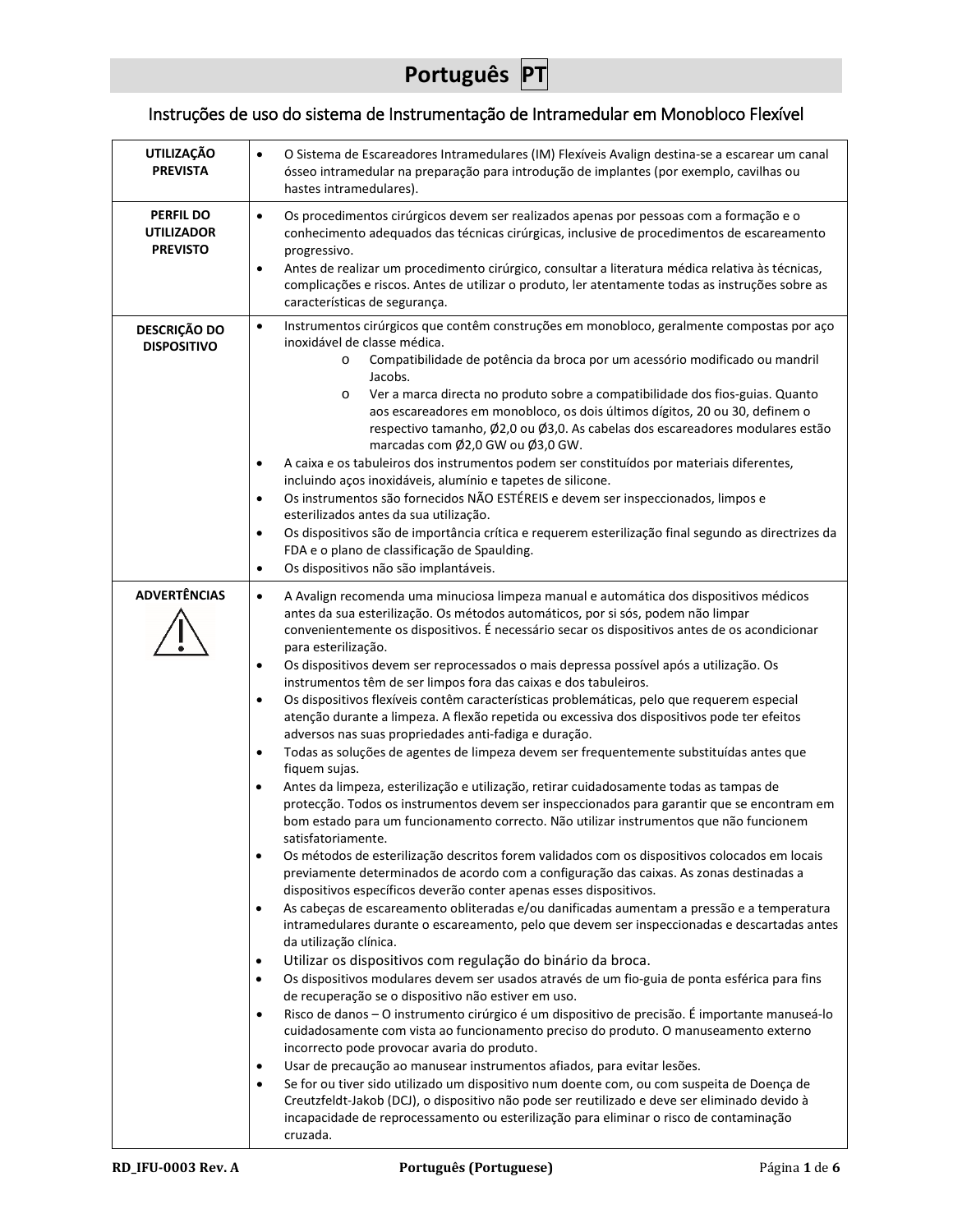| <b>AVISO</b><br>Ŗ<br><b>ONLY</b>             | A Lei Federal (EUA) restringe a venda, distribuição e utilização deste dispositivo a médicos ou<br>mediante receita médica.                                                                                                                                                                                                                                                                                                                       |
|----------------------------------------------|---------------------------------------------------------------------------------------------------------------------------------------------------------------------------------------------------------------------------------------------------------------------------------------------------------------------------------------------------------------------------------------------------------------------------------------------------|
| LIMITAÇÕES DE<br><b>REPROCESSAMENTO</b>      | O processamento repetido tem um efeito mínimo nestes instrumentos. Normalmente, o fim da vida<br>útil é determinado pelo desgaste e danos devidos à utilização.                                                                                                                                                                                                                                                                                   |
| <b>ISENÇÃO DE</b><br><b>RESPONSABILIDADE</b> | É da responsabilidade do reprocessador garantir que o reprocessamento seja realizado utilizando<br>equipamento, materiais e pessoal presente no centro de reprocessamento e que atinja o resultado<br>desejado, o que requer validação e monitorização de rotina do processo. Qualquer desvio das<br>instruções fornecidas por parte do reprocessador tem de ser correctamente avaliado quanto à<br>eficácia e potenciais consequências adversas. |

#### **INSTRUMENTOS E ACESSÓRIOS Agua** Água corrente fria (< 20 °C / 68 °F) Água corrente quente (> 40 °C / 104 °F) Água desionizada (DI) ou purificada por Osmose Inversa (OI) (temperatura ambiente) Agentes de limpeza Agente de limpeza enzimático pH 6,0-8,0, p. ex., MetriZyme, EndoZime, Enzol Detergente neutro pH 6,0-8,0 p. ex., Liqui-nox, Valsure Acessórios Pincéis e/ou limpa-cachimbos de tamanhos sortidos, com cerdas de Nylon Seringas estéreis ou equivalente Toalhetes descartáveis absorventes e sem fios ou equivalente Tinas de imersão Peróxido de Hidrogénio Equipamento Ar comprimido para utilização médica Cuba de limpeza por ultra-sons Máquina de lavar automática **PONTO DE UTILIZAÇÃO E ACONDICIONAM ENTO** 1) Seguir as práticas de ponto de utilização em vigor na unidade de saúde. Manter os dispositivos húmidos após a utilização, para evitar que os resíduos de sujidade sequem, e remover o excesso de sujidade e detritos de todos os lúmenes, superfícies, cavidades, mecanismos deslizantes, dobradiças, zonas flexíveis e todos as outras características difíceis de limpar. 2) Aspirar ou irrigar os lúmenes com uma solução de limpeza, imediatamente após a utilização. 3) Seguir as precauções universais e acondicionar os dispositivos em recipientes fechados ou tapados para o transporte até ao fornecedor central. **LIMPEZA MANUAL** 4) Desmontar todos os dispositivos de acordo com as instruções do fabricante. 5) Enxaguar os dispositivos com água corrente fria durante, pelo menos, 3 minutos para remover os resíduos de sujidade. Accionar os mecanismos móveis e irrigar todos os lúmenes, fendas e/ou cavidades durante o enxaguamento. Se o dispositivo tiver zonas flexíveis, dobrar ou flectir o veio em várias direcções e rodar para garantir o enxaguamento de todas as superfícies. 6) Preparar uma solução de limpeza enzimática de acordo com as instruções do fabricante, incluindo a diluição/concentração, qualidade e temperatura da água. Mergulhar os dispositivos e deixar imersos durante, pelo menos, 10 minutos. Enquanto estão imersos na solução, esfregar com um pincel de cerdas macias para remover todos os vestígios de sangue e detritos do dispositivo, prestando especial atenção às roscas, cavidades, uniões e todas as zonas de difícil acesso. a) Se o dispositivo tiver mecanismos deslizantes ou dobradiças, accionar o dispositivo e, ao mesmo tempo, esfregar para remover a sujidade entranhada. b) Se o dispositivo tiver um lúmen, utilizar um pincel ou limpa-cachimbos de nylon que se ajuste e efectuar um movimento de rotação para dentro e para fora para facilitar a remoção dos detritos; garantir o acesso a todo o diâmetro e ao fundo do lúmen. Irrigar o lúmen pelo menos três vezes, com uma seringa contendo, pelo menos, 60 ml de solução. c) Se o dispositivo tiver zonas flexíveis, dobrar ou flectir o veio em várias direcções, enquanto imerso na solução, e utilizar um pincel em movimento de rotação para limpar todas as superfícies, rodando a peça. 7) Retirar os dispositivos e enxaguar/agitar em água corrente fria durante, pelo menos, 3 minutos. Accionar os mecanismos móveis e irrigar todos os lúmenes, fendas e/ou cavidades durante o enxaguamento. Se o dispositivo tiver zonas flexíveis, dobrar ou flectir o veio em várias direcções em movimento de rotação para limpar todas as superfícies.

#### Instruções de Reprocessamento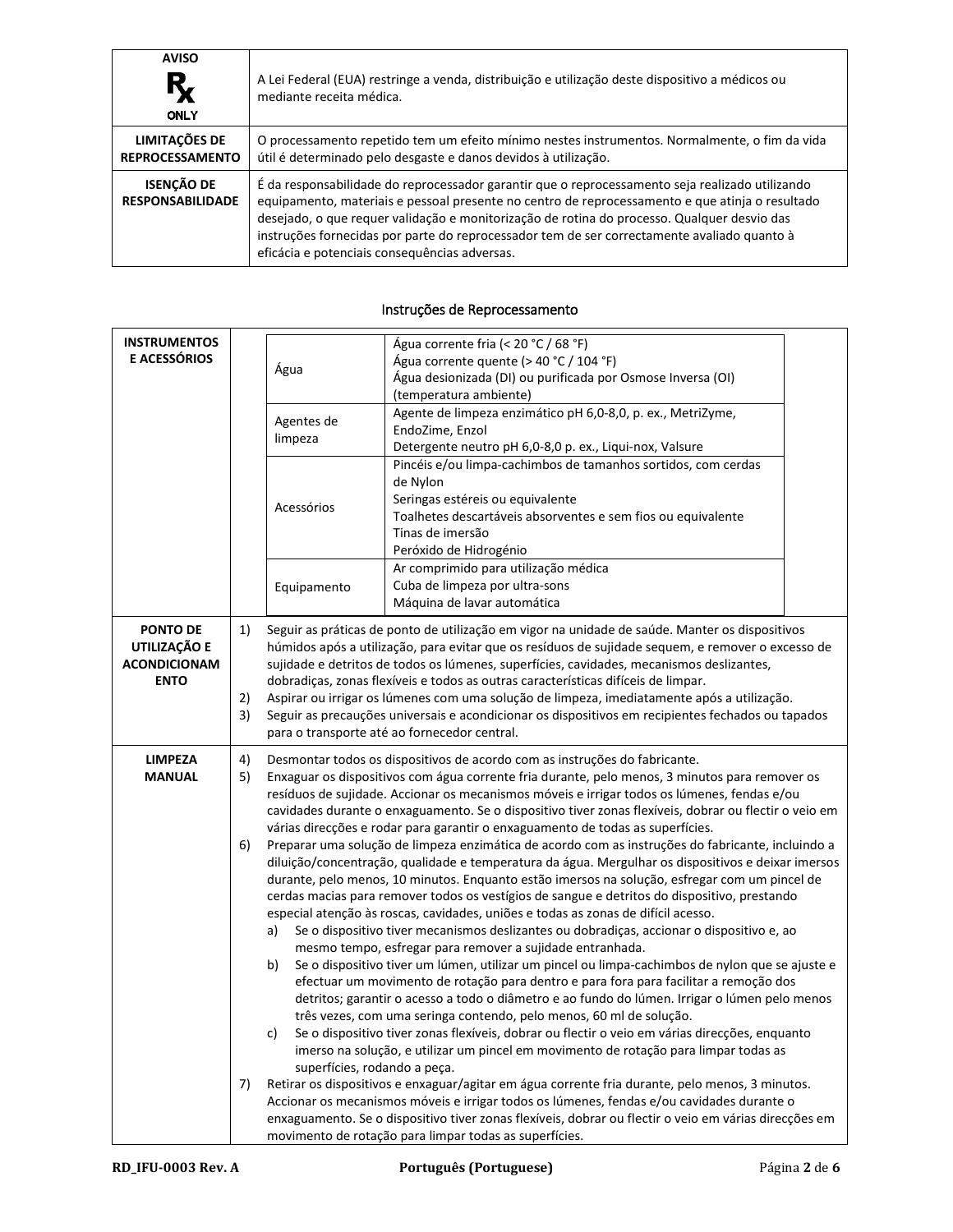## Instruções de Reprocessamento

|                                     | 8)<br>a)<br>b)<br>c)                                                                                                                                                                                                                    | Preparar uma solução de limpeza com detergente neutro de acordo com as instruções do<br>fabricante, incluindo diluição/concentração e qualidade e temperatura da água. Mergulhar os<br>dispositivos e deixar imersos durante, pelo menos, 5 minutos. Enquanto estão imersos na solução,<br>esfregar com um pincel de cerdas macias para remover todos os vestígios de sangue e detritos do<br>dispositivo, prestando especial atenção às roscas, cavidades, uniões e zonas de difícil acesso.<br>Se o dispositivo tiver mecanismos deslizantes ou dobradiças, accionar o dispositivo e, ao<br>mesmo tempo, esfregar para remover a sujidade entranhada.<br>Se o dispositivo tiver um lúmen, utilizar um pincel ou limpa-cachimbos de nylon que se ajuste e<br>efectuar um movimento de rotação para dentro e para fora para facilitar a remoção dos<br>detritos; garantir o acesso a todo o diâmetro e ao fundo do lúmen. Irrigar o lúmen pelo menos<br>três vezes, com uma seringa contendo, pelo menos, 60 ml de solução.<br>Se o dispositivo tiver zonas flexíveis, dobrar ou flectir o veio em várias direcções, enquanto<br>imerso na solução, e utilizar um pincel em movimento de rotação para limpar todas as<br>superfícies, rodando a peça. |                                                                                                                                                                                    |                                                                                                                                                                                                          |  |  |  |
|-------------------------------------|-----------------------------------------------------------------------------------------------------------------------------------------------------------------------------------------------------------------------------------------|-------------------------------------------------------------------------------------------------------------------------------------------------------------------------------------------------------------------------------------------------------------------------------------------------------------------------------------------------------------------------------------------------------------------------------------------------------------------------------------------------------------------------------------------------------------------------------------------------------------------------------------------------------------------------------------------------------------------------------------------------------------------------------------------------------------------------------------------------------------------------------------------------------------------------------------------------------------------------------------------------------------------------------------------------------------------------------------------------------------------------------------------------------------------------------------------------------------------------------------------------------|------------------------------------------------------------------------------------------------------------------------------------------------------------------------------------|----------------------------------------------------------------------------------------------------------------------------------------------------------------------------------------------------------|--|--|--|
|                                     | 9)                                                                                                                                                                                                                                      |                                                                                                                                                                                                                                                                                                                                                                                                                                                                                                                                                                                                                                                                                                                                                                                                                                                                                                                                                                                                                                                                                                                                                                                                                                                       | Accionar os mecanismos móveis e irrigar todos os lúmenes, fendas e/ou cavidades durante o                                                                                          | Retirar os dispositivos e enxaguar/agitar em água corrente fria durante, pelo menos, 3 minutos.<br>enxaguamento. Se o dispositivo tiver zonas flexíveis, dobrar ou flectir o veio em várias direcções em |  |  |  |
|                                     | 10) Preparar uma solução de limpeza enzimática com água quente, de acordo com as instruções do                                                                                                                                          |                                                                                                                                                                                                                                                                                                                                                                                                                                                                                                                                                                                                                                                                                                                                                                                                                                                                                                                                                                                                                                                                                                                                                                                                                                                       | movimento de rotação para garantir o enxaguamento correcto de todas as superfícies.<br>ultra-sons com acessórios de irrigação. Os dispositivos com lúmenes devem ser irrigados com | fabricante, numa unidade de ultra-sons. Submeter os dispositivos a ultra-sons durante, pelo menos,<br>15 minutos a uma frequência mínima de 40 kHz. Recomenda-se que seja utilizada uma unidade de       |  |  |  |
|                                     | 11)                                                                                                                                                                                                                                     | solução de limpeza, nela imersos, para garantir a irrigação correcta dos canais.<br>Retirar os dispositivos e enxaguar/agitar em água DI/OI à temperatura ambiente durante, pelo<br>menos, 4 minutos. Accionar os mecanismos móveis e irrigar todos os lúmenes, fendas e/ou<br>cavidades durante o enxaguamento. Se o dispositivo tiver zonas flexíveis, dobrar ou flectir o veio em<br>várias direcções em movimento de rotação durante, pelo menos, 2 minutos para garantir o                                                                                                                                                                                                                                                                                                                                                                                                                                                                                                                                                                                                                                                                                                                                                                       |                                                                                                                                                                                    |                                                                                                                                                                                                          |  |  |  |
|                                     |                                                                                                                                                                                                                                         | enxaguamento correcto de todas as superfícies.<br>12) Secar o dispositivo com um pano absorvente. Secar as zonas internas com ar comprimido filtrado.<br>13) Inspeccionar visualmente o dispositivo com o auxílio de uma lupa para verificar se contém sujidade,<br>incluindo todos os mecanismos móveis ou deslizantes, fendas, cavidades e lúmenes. Se não ficar<br>visivelmente limpo, repetir os passos 4-13.                                                                                                                                                                                                                                                                                                                                                                                                                                                                                                                                                                                                                                                                                                                                                                                                                                     |                                                                                                                                                                                    |                                                                                                                                                                                                          |  |  |  |
|                                     |                                                                                                                                                                                                                                         | 14) Mergulhar o dispositivo em peróxido de hidrogénio a 2-3%. O aparecimento de bolhas confirma a<br>presença de hemoglobina. Se aparecerem bolhas, repetir os passos 5-14. Enxaguar devidamente o<br>dispositivo com água DI/OI.                                                                                                                                                                                                                                                                                                                                                                                                                                                                                                                                                                                                                                                                                                                                                                                                                                                                                                                                                                                                                     |                                                                                                                                                                                    |                                                                                                                                                                                                          |  |  |  |
| <b>LIMPEZA</b><br><b>AUTOMÁTICA</b> | aconselhados.                                                                                                                                                                                                                           | Nota: Todos os dispositivos têm de ser manualmente pré-limpos antes de submetidos a qualquer<br>processo de limpeza automática, seguindo os passos 1-9. Os passos 10-14 são opcionais, mas                                                                                                                                                                                                                                                                                                                                                                                                                                                                                                                                                                                                                                                                                                                                                                                                                                                                                                                                                                                                                                                            |                                                                                                                                                                                    |                                                                                                                                                                                                          |  |  |  |
|                                     | 15) Transferir os dispositivos para um aparelho de lavagem automática/desinfecção para                                                                                                                                                  |                                                                                                                                                                                                                                                                                                                                                                                                                                                                                                                                                                                                                                                                                                                                                                                                                                                                                                                                                                                                                                                                                                                                                                                                                                                       | processamento de acordo com os parâmetros mínimos abaixo indicados.                                                                                                                |                                                                                                                                                                                                          |  |  |  |
|                                     |                                                                                                                                                                                                                                         | Tempo                                                                                                                                                                                                                                                                                                                                                                                                                                                                                                                                                                                                                                                                                                                                                                                                                                                                                                                                                                                                                                                                                                                                                                                                                                                 |                                                                                                                                                                                    | Tipo e concentração do                                                                                                                                                                                   |  |  |  |
|                                     | Fase                                                                                                                                                                                                                                    | (minutos)                                                                                                                                                                                                                                                                                                                                                                                                                                                                                                                                                                                                                                                                                                                                                                                                                                                                                                                                                                                                                                                                                                                                                                                                                                             | Temperatura                                                                                                                                                                        | detergente                                                                                                                                                                                               |  |  |  |
|                                     | Pré-lavagem 1                                                                                                                                                                                                                           | 02:00                                                                                                                                                                                                                                                                                                                                                                                                                                                                                                                                                                                                                                                                                                                                                                                                                                                                                                                                                                                                                                                                                                                                                                                                                                                 | Água corrente fria                                                                                                                                                                 | N/A                                                                                                                                                                                                      |  |  |  |
|                                     | Lavagem enzimática<br>Lavagem 1                                                                                                                                                                                                         | 02:00<br>02:00                                                                                                                                                                                                                                                                                                                                                                                                                                                                                                                                                                                                                                                                                                                                                                                                                                                                                                                                                                                                                                                                                                                                                                                                                                        | Água corrente quente<br>63 °C /146 °F                                                                                                                                              | Detergente enzimático<br>Detergente neutro                                                                                                                                                               |  |  |  |
|                                     | Enxaguamento 1                                                                                                                                                                                                                          | 02:00                                                                                                                                                                                                                                                                                                                                                                                                                                                                                                                                                                                                                                                                                                                                                                                                                                                                                                                                                                                                                                                                                                                                                                                                                                                 | Água corrente quente                                                                                                                                                               | N/A                                                                                                                                                                                                      |  |  |  |
|                                     | Enxaguamento com                                                                                                                                                                                                                        | 02:00                                                                                                                                                                                                                                                                                                                                                                                                                                                                                                                                                                                                                                                                                                                                                                                                                                                                                                                                                                                                                                                                                                                                                                                                                                                 | 63 °C /146 °F                                                                                                                                                                      | N/A                                                                                                                                                                                                      |  |  |  |
|                                     | água purificada                                                                                                                                                                                                                         |                                                                                                                                                                                                                                                                                                                                                                                                                                                                                                                                                                                                                                                                                                                                                                                                                                                                                                                                                                                                                                                                                                                                                                                                                                                       |                                                                                                                                                                                    |                                                                                                                                                                                                          |  |  |  |
|                                     | Secagem                                                                                                                                                                                                                                 | 7:00                                                                                                                                                                                                                                                                                                                                                                                                                                                                                                                                                                                                                                                                                                                                                                                                                                                                                                                                                                                                                                                                                                                                                                                                                                                  | 115 °C /240 °F                                                                                                                                                                     | N/A                                                                                                                                                                                                      |  |  |  |
|                                     | filtrado.                                                                                                                                                                                                                               |                                                                                                                                                                                                                                                                                                                                                                                                                                                                                                                                                                                                                                                                                                                                                                                                                                                                                                                                                                                                                                                                                                                                                                                                                                                       |                                                                                                                                                                                    | 16) Secar o excesso de humidade com um pano absorvente. Secar as zonas internas com ar comprimido                                                                                                        |  |  |  |
|                                     |                                                                                                                                                                                                                                         | 17) Inspeccionar visualmente o dispositivo com o auxílio de uma lupa para verificar se contém sujidade,<br>incluindo todos os mecanismos móveis ou deslizantes, fendas, cavidades e lúmenes. Se não ficar<br>visivelmente limpo, repetir os passos 4-9, 15-17.                                                                                                                                                                                                                                                                                                                                                                                                                                                                                                                                                                                                                                                                                                                                                                                                                                                                                                                                                                                        |                                                                                                                                                                                    |                                                                                                                                                                                                          |  |  |  |
|                                     | 18) Mergulhar o dispositivo em peróxido de hidrogénio a 2-3%. O aparecimento de bolhas confirma a<br>presença de hemoglobina. Se aparecerem bolhas, repetir os passos 5-9, 15-18. Enxaguar<br>devidamente o dispositivo com água DI/OI. |                                                                                                                                                                                                                                                                                                                                                                                                                                                                                                                                                                                                                                                                                                                                                                                                                                                                                                                                                                                                                                                                                                                                                                                                                                                       |                                                                                                                                                                                    |                                                                                                                                                                                                          |  |  |  |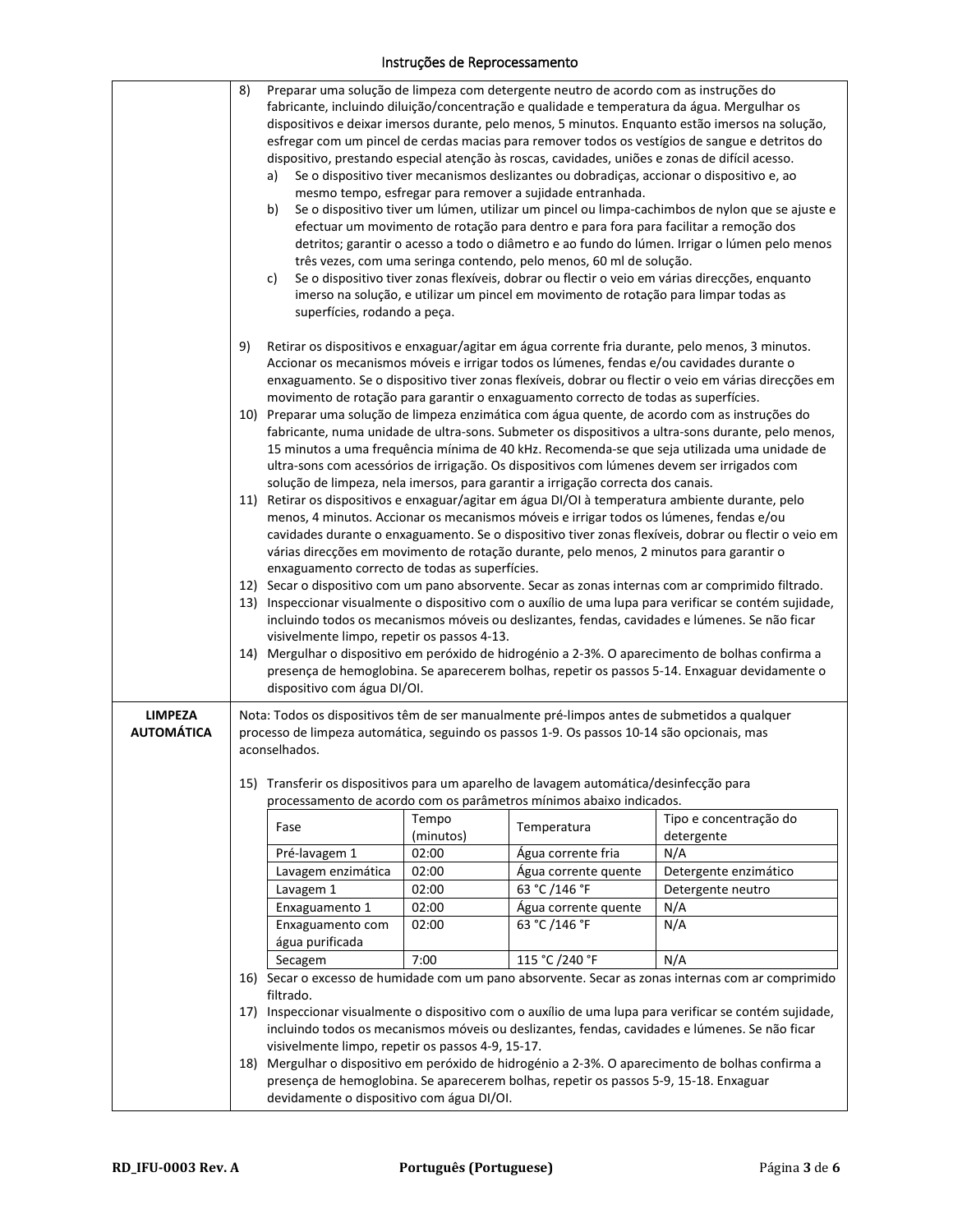| <b>DESINFECÇÃO</b>                                                | Os dispositivos têm de ser submetidos a esterilização final (Ver § Esterilização).<br>$\bullet$<br>Os instrumentos da Avalign são compatíveis com os perfis de tempo e temperatura dos aparelhos de<br>$\bullet$<br>lavagem/desinfecção para desinfecção térmica, de acordo com a norma ISO 15883.                                                                                                                                                                                                                                                                                                                                                                                                                                                                                                                                                                                                                                                                                                |                                                  |                                                                             |  |                                                                                                 |  |  |
|-------------------------------------------------------------------|---------------------------------------------------------------------------------------------------------------------------------------------------------------------------------------------------------------------------------------------------------------------------------------------------------------------------------------------------------------------------------------------------------------------------------------------------------------------------------------------------------------------------------------------------------------------------------------------------------------------------------------------------------------------------------------------------------------------------------------------------------------------------------------------------------------------------------------------------------------------------------------------------------------------------------------------------------------------------------------------------|--------------------------------------------------|-----------------------------------------------------------------------------|--|-------------------------------------------------------------------------------------------------|--|--|
| <b>INSPECÇÃO E</b><br><b>TESTE DE</b><br><b>FUNCIONAMENT</b><br>О | Inspeccionar visualmente os dispositivos para verificar se apresentam sinais de danos ou desgaste.<br>$\bullet$<br>Os instrumentos com peças partidas, rachadas, lascadas ou gastas, ou superfícies manchadas não<br>devem ser utilizados, mas sim substituídos imediatamente.<br>Confirmar que os bordos de escareamento estão lisos e contínuos, isentos de fissuras ou lascas que<br>$\bullet$<br>possam impedir a função de corte.<br>Confirmar que as superfícies pares dos escareadores modulares funcionam como pretendido e que<br>$\bullet$<br>as interfaces eléctricas do dispositivo não apresentam complicações.                                                                                                                                                                                                                                                                                                                                                                      |                                                  |                                                                             |  |                                                                                                 |  |  |
| <b>EMBALAGEM</b>                                                  | Ao embalar os dispositivos, o utilizador final deve utilizar apenas materiais de embalagem para<br>$\bullet$<br>esterilização aprovados pela FDA.<br>Para mais informações sobre esterilização por vapor, o utilizador final deve consultar a norma<br>$\bullet$<br>ANSI/AAMI ST79.<br>Invólucro de Esterilização<br>٠<br>As caixas podem ser embaladas num invólucro de esterilização normalizado de classe médica,<br>$\circ$<br>pelo método do duplo invólucro AAMI ou equivalente.<br>Recipiente de Esterilização Rígido<br>٠<br>Para obter informações sobre recipientes de esterilização rígidos, consultar as instruções de<br>$\circ$<br>utilização relevantes, fornecidas pelo respectivo fabricante, ou contactar directamente o<br>fabricante, solicitando orientação.                                                                                                                                                                                                                 |                                                  |                                                                             |  |                                                                                                 |  |  |
| <b>ESTERILIZAÇÃO</b>                                              | Esterilizar com vapor. Seguem-se os ciclos mínimos necessários para esterilização por vapor dos<br>dispositivos da Avalign:<br>Caixa de Instrumento em Invólucro Duplo:<br>Tempo de<br><b>Tipo de Ciclo</b><br>Exposição<br><b>Temperatura</b><br><b>Impulsos</b><br><b>Tempo de Secagem</b><br>Pré-vácuo<br>132 °C (270 °F)<br>4 minutos<br>20 minutos<br>4<br>Caixa de Instrumento Único Fechada em Recipiente de Esterilização Rígido:<br>Tempo de<br><b>Tipo de Ciclo</b><br>Temperatura<br>Exposição<br><b>Impulsos</b><br><b>Tempo de Secagem</b><br>Pré-vácuo<br>132 °C (270 °F)<br>4 minutos<br>30 minutos<br>4<br>Seguir rigorosamente as instruções de funcionamento e orientações sobre configuração em carga<br>$\bullet$<br>máxima explicitamente fornecidas pelo fabricante. O aparelho de esterilização tem de estar<br>correctamente instalado, mantido e calibrado.<br>Os parâmetros de tempo e de temperatura necessários para a esterilização dependem do tipo de<br>$\bullet$ |                                                  |                                                                             |  |                                                                                                 |  |  |
|                                                                   | parâmetros do processo sejam validados para cada tipo de equipamento de esterilização e de<br>configuração de carga do produto em cada centro.<br>Os dispositivos da Avalign foram validados em condições laboratoriais pelo método de saturação<br>$\bullet$<br>com indicador biológico (IB) para atingir um nível de garantia de esterilidade (NGE) de 10-6 numa<br>caixa de instrumento em invólucro duplo encerrada no recipiente de esterilização rígido adequado.<br>Foram validados para utilização apenas os ciclos de esterilização a vapor, que demonstraram ser<br>$\bullet$<br>compatíveis com a configuração do dispositivo. Um centro pode optar por ciclos de esterilização a<br>vapor diferentes do ciclo sugerido, se tiver validado adequadamente o ciclo para garantir uma<br>penetração apropriada do vapor e o contacto com os dispositivos para esterilização. Nota: os<br>recipientes de esterilização rígidos não podem ser utilizados em ciclos de vapor por gravidade.  |                                                  |                                                                             |  |                                                                                                 |  |  |
| <b>ARMAZENAMEN</b><br>то                                          | $\bullet$<br>$\bullet$                                                                                                                                                                                                                                                                                                                                                                                                                                                                                                                                                                                                                                                                                                                                                                                                                                                                                                                                                                            | numa caixa de protecção ou armário seco e limpo. | Manusear os dispositivos com cuidado para não danificar a barreira estéril. |  | Após a esterilização, os instrumentos devem ficar na embalagem de esterilização e ser guardados |  |  |
| MANUTENÇÃO                                                        | Eliminar os dispositivos danificados, gastos ou avariados.<br>$\bullet$<br>As cabeças de escareamento não podem voltar a ser afiadas.<br>$\bullet$                                                                                                                                                                                                                                                                                                                                                                                                                                                                                                                                                                                                                                                                                                                                                                                                                                                |                                                  |                                                                             |  |                                                                                                 |  |  |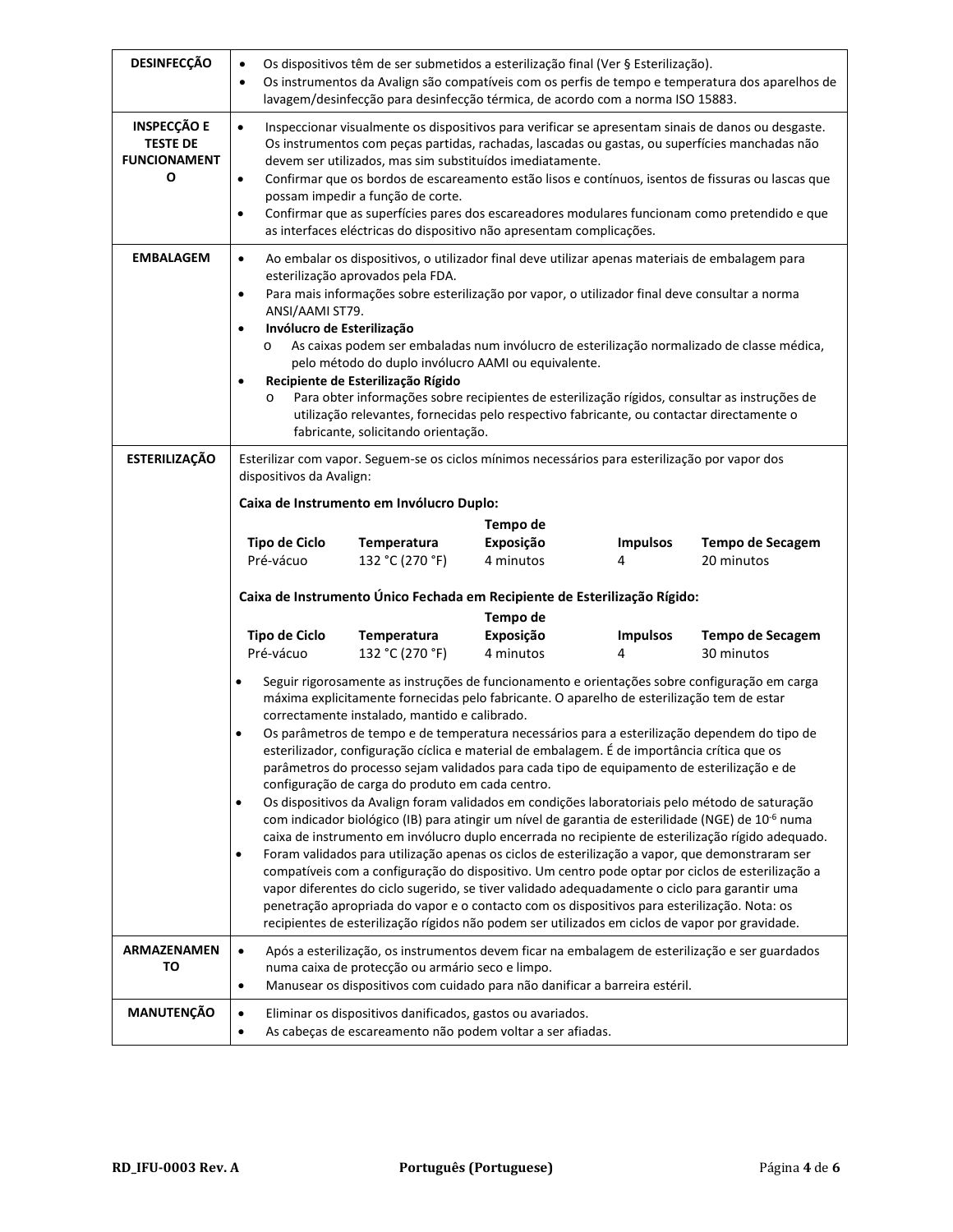| <b>GARANTIA</b> | Garante-se que todos os dispositivos estão isentos de defeitos de material e de fabrico à data de<br>٠<br>expedição.<br>Os instrumentos da Avalign são reutilizáveis e cumprem as normas AAMI sobre esterilização. Todos<br>٠<br>os nossos produtos são concebidos e fabricados para satisfazer os mais elevados padrões de<br>gualidade. Declinamos qualquer responsabilidade por falha de produtos que, por qualquer modo,<br>tenham sido submetidos a modificação da sua concepção de origem. |                                                                                                                                                                                                          |  |  |  |
|-----------------|--------------------------------------------------------------------------------------------------------------------------------------------------------------------------------------------------------------------------------------------------------------------------------------------------------------------------------------------------------------------------------------------------------------------------------------------------------------------------------------------------|----------------------------------------------------------------------------------------------------------------------------------------------------------------------------------------------------------|--|--|--|
| <b>CONTACTO</b> | Fabricado por:<br><b>Avalign Technologies</b><br>8727 Clinton Park Drive<br>Fort Wayne, IN 46825<br>1-877-289-1096<br>www.avalign.com<br>product.questions@avalign.com                                                                                                                                                                                                                                                                                                                           | <b>REP</b><br>EC<br><b>Representante Autorizado:</b><br><b>Avalign German Specialty</b><br>Divisão de Instrumentos<br>78 532 Tuttlingen, Unter<br>Buchsteig 3<br>Alemanha Telefone: +49<br>7462 200 40 0 |  |  |  |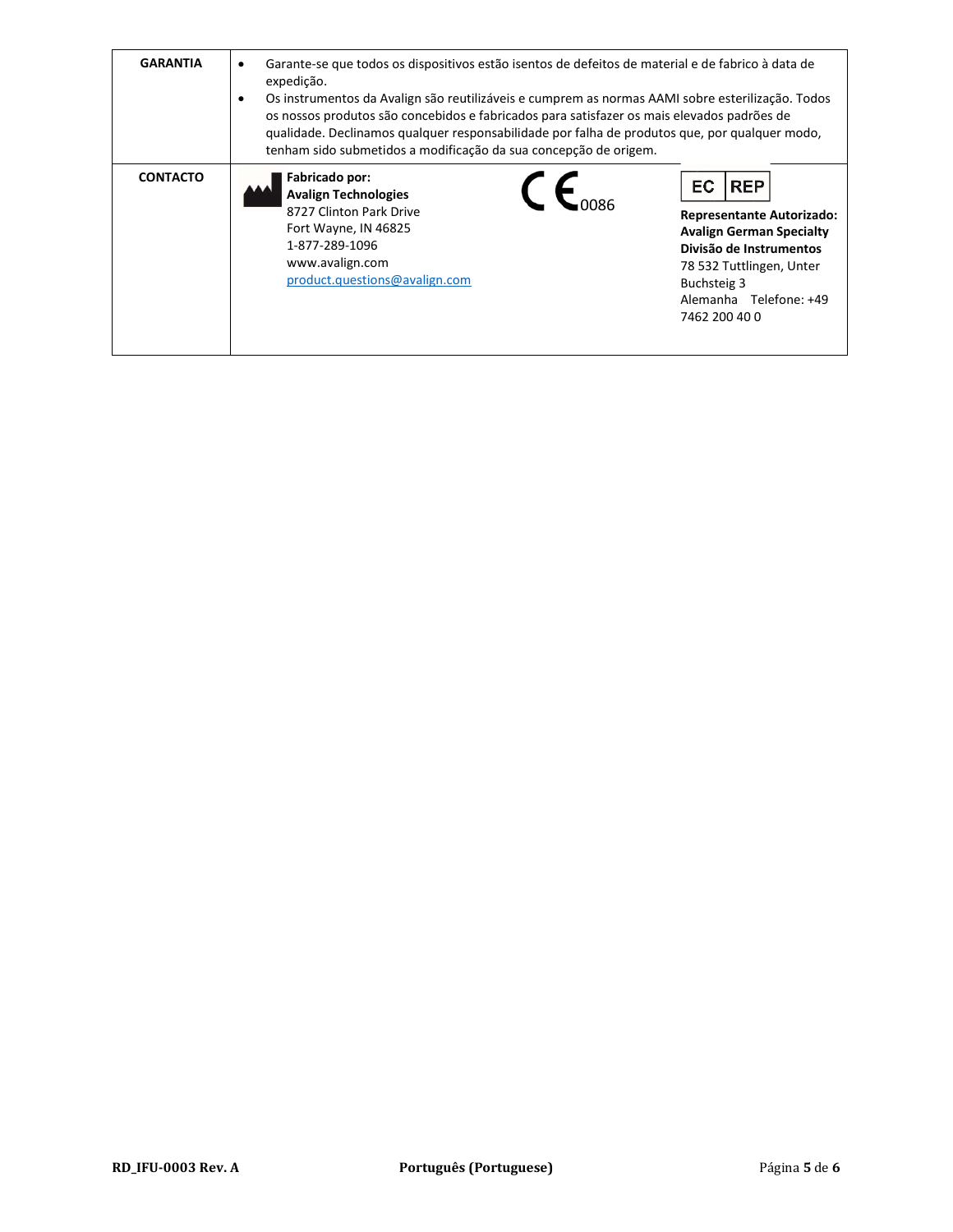### Glossário dos Rótulos

| טושטטו נטט טווסנכטוט<br>Símbolo        | Título e Traduções                                                                                           |  |  |  |  |  |
|----------------------------------------|--------------------------------------------------------------------------------------------------------------|--|--|--|--|--|
| $\Box$<br>┑                            | Fabricante                                                                                                   |  |  |  |  |  |
| <b>REP</b><br>EC                       | Representante Autorizado na União Europeia                                                                   |  |  |  |  |  |
| Número de lote / Código de série<br>LO |                                                                                                              |  |  |  |  |  |
| $\Gamma$<br>REF                        | Número de referência                                                                                         |  |  |  |  |  |
|                                        | Consultar as Instruções de Utilização                                                                        |  |  |  |  |  |
|                                        | Aviso                                                                                                        |  |  |  |  |  |
| <b>ONLY</b>                            | A Lei Federal (EUA) restringe a venda deste dispositivo a médicos credenciados ou mediante<br>receita médica |  |  |  |  |  |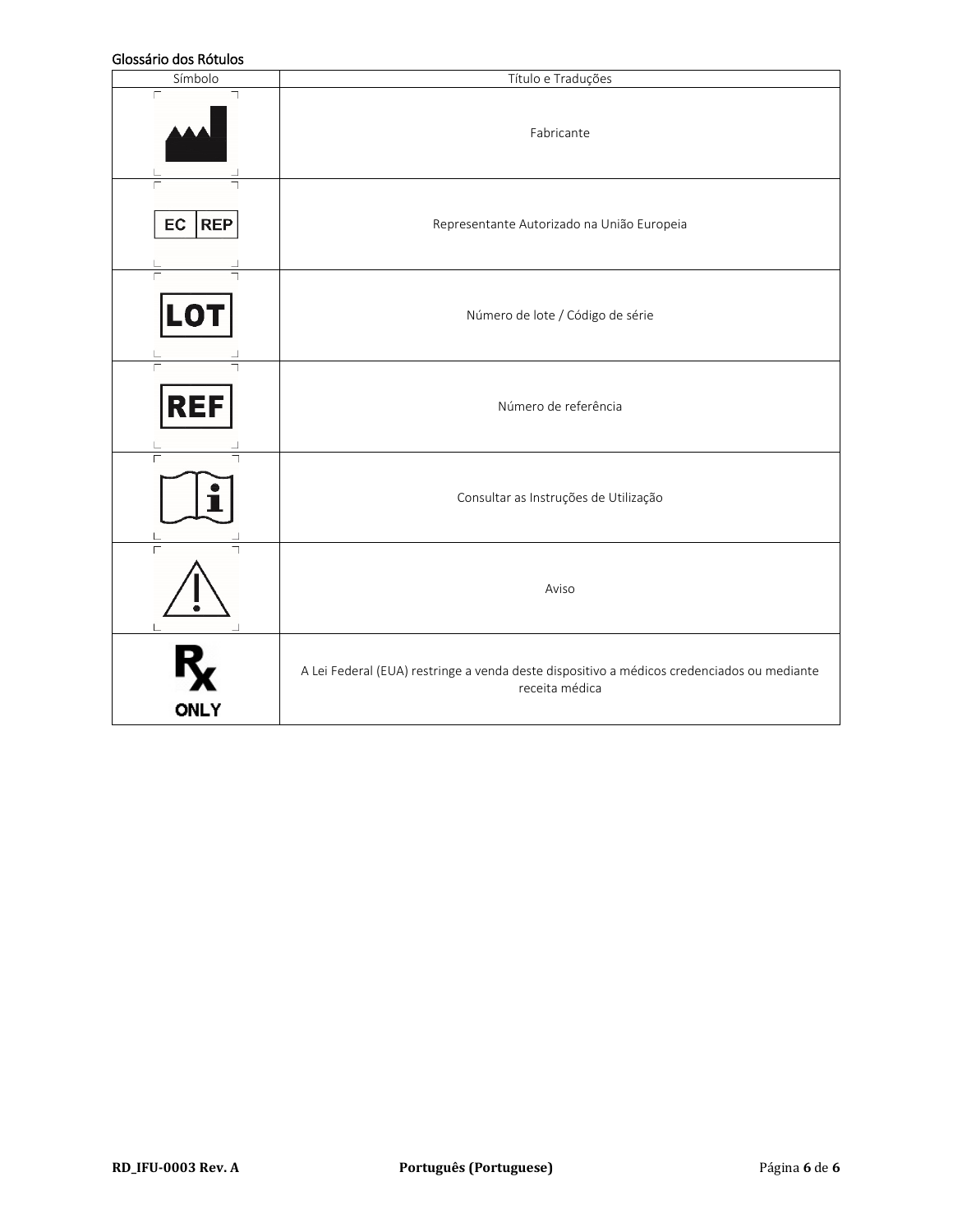# **Español ES**

# **Instruções de uso do sistema de escareador intramedular flexível**

| <b>USO PREVISTO</b>                                   | El ensanchador intramedular (IM) flexible Avalign está destinado a ensanchar un canal óseo<br>$\bullet$<br>intramedular y prepararlo para la inserción de implantes (p. e., agujas o clavos intramedulares).                                                                                                                                                                                                                                                                                                                                                                                                                                                                                                                                                                                                                                                                                                                                                                                                                                                                                                                                                                                                                                                                                                                                                                                                                                                                                                                                                                                                                                                                                                                                                                                                                                                                                                                                                                                                                                                                                                                                                                                                                                                                                                                                                                                                                                                                                                                                                                                                                                                                                                                    |
|-------------------------------------------------------|---------------------------------------------------------------------------------------------------------------------------------------------------------------------------------------------------------------------------------------------------------------------------------------------------------------------------------------------------------------------------------------------------------------------------------------------------------------------------------------------------------------------------------------------------------------------------------------------------------------------------------------------------------------------------------------------------------------------------------------------------------------------------------------------------------------------------------------------------------------------------------------------------------------------------------------------------------------------------------------------------------------------------------------------------------------------------------------------------------------------------------------------------------------------------------------------------------------------------------------------------------------------------------------------------------------------------------------------------------------------------------------------------------------------------------------------------------------------------------------------------------------------------------------------------------------------------------------------------------------------------------------------------------------------------------------------------------------------------------------------------------------------------------------------------------------------------------------------------------------------------------------------------------------------------------------------------------------------------------------------------------------------------------------------------------------------------------------------------------------------------------------------------------------------------------------------------------------------------------------------------------------------------------------------------------------------------------------------------------------------------------------------------------------------------------------------------------------------------------------------------------------------------------------------------------------------------------------------------------------------------------------------------------------------------------------------------------------------------------|
| <b>PERFIL DE</b><br><b>USUARIO</b><br><b>PREVISTO</b> | Los procedimientos quirúrgicos solo deben ser realizados por personas con la formación adecuada<br>$\bullet$<br>y que estén familiarizadas con las técnicas quirúrgicas, incluidos los procedimientos de ensanche<br>progresivo.<br>Consulte la literatura médica sobre técnicas, complicaciones y riesgos antes de realizar cualquier<br>$\bullet$<br>procedimiento quirúrgico. Antes de usar el producto, se tienen que leer detenidamente todas las<br>instrucciones de seguridad.                                                                                                                                                                                                                                                                                                                                                                                                                                                                                                                                                                                                                                                                                                                                                                                                                                                                                                                                                                                                                                                                                                                                                                                                                                                                                                                                                                                                                                                                                                                                                                                                                                                                                                                                                                                                                                                                                                                                                                                                                                                                                                                                                                                                                                           |
| <b>DESCRIPCIÓN DEL</b><br><b>DISPOSITIVO</b>          | El instrumental quirúrgico que cuenta con construcción monobloque y modular, por lo general,<br>$\bullet$<br>está hecho de acero inoxidable de grado médico.<br>Compatibilidad del taladro con un acoplamiento portabrocas modificado o un<br>$\circ$<br>portabrocas de Jacobs.<br>Véase la compatibilidad de las puntas esféricas de la guía directamente en el<br>$\circ$<br>producto. En el caso de los ensanchadores monobloque, los últimos dos dígitos del<br>número de catálogo, 20 o 30, definen el tamaño respectivo de Ø2.0 o Ø3.0. Los<br>cabezales del ensanchador modular tienen marcado Ø2.0GW o Ø3.0GW.<br>Los estuches y bandejas de instrumentos pueden estar hechos de diferentes materiales, incluido<br>$\bullet$<br>acero inoxidable, aluminio y alfonbrillas de silicona.<br>El instrumental se suministra NO ESTÉRIL y se tiene que inspeccionar, limpiar y esterilizar antes del<br>$\bullet$<br>uso.<br>Los dispositivos son elementos críticos y se tienen que someter a una esterilización final conforme<br>$\bullet$<br>a la normas de la FDA y a la tabla de clasificación de Spaulding.<br>Los dispositivos no se pueden implantar.<br>$\bullet$                                                                                                                                                                                                                                                                                                                                                                                                                                                                                                                                                                                                                                                                                                                                                                                                                                                                                                                                                                                                                                                                                                                                                                                                                                                                                                                                                                                                                                                                                                                                                 |
| <b>ADVERTENCIAS</b>                                   | Avalign recomienda una limpieza en profundidad manual y automatizada de los dispositivos<br>$\bullet$<br>médicos antes de la esterilización. Los métodos automatizados, por sí solos, no limpian<br>adecuadamente los dispositivos. Los dispositivos tienen que estar secos antes de empaquetarlos<br>para su esterilización.<br>Los dispositivos se tienen que limpiar lo antes posible después de su uso. El instrumental se tiene<br>$\bullet$<br>que limpiar por separado de los estuches y bandejas.<br>Los dispositivos flexibles tienen características especiales que requieren prestar una atención<br>$\bullet$<br>especial durante su limpieza. Si se flexionan o sobre-flexionan repetidamente, esto puede tener<br>efectos adversos en las propiedades de fatiga y en la vida útil del dispositivo.<br>Todas las soluciones de agentes de limpieza se tienen que sustituir con frecuencia antes de que<br>$\bullet$<br>estén demasiado sucias.<br>Antes de la limpieza, esterilización y uso, quitar todos los tapones protectores con cuidado. Se<br>$\bullet$<br>debe inspeccionar todo el instrumental para garantizar que su funcionamiento y su estado son los<br>correctos. No utilizar instrumental que no funcione de forma satisfactoria.<br>Los métodos de esterilización descritos han sido validados junto con los dispositivos en lugares<br>$\bullet$<br>predeterminados en función del diseño del estuche. Las zonas previstas para un dispositivo<br>específico solo deben contener dicho dispositivo.<br>Los cabezales de ensanchadores romos y/o dañados incrementan la presión intramedular y la<br>$\bullet$<br>temperatura cuando se está ensanchando, por tanto, se deben inspeccionar y, dado el caso,<br>desechar antes de su uso clínico.<br>Los dispositivos se deben usar con el par de ajuste del taladro.<br>$\bullet$<br>Los dispositivos modulares deben usarse sobre una guía de punta esférica para fines de<br>$\bullet$<br>recuperación si el dispositivo falla en su uso.<br>Riesgo de daños - Los instrumentos quirúrgicos son dispositivos de precisión. Un manejo<br>$\bullet$<br>cuidadoso es muy importante para el funcionamiento preciso del producto. Un manejo externo<br>inadecuado puede provocar un mal funcionamiento del producto.<br>Extremar las precauciones al manejar instrumental punzante para evitar lesiones.<br>$\bullet$<br>Si se usa o ha usado un dispositivo en un paciente que se sospeche que tenga o que tenga la<br>$\bullet$<br>enfermedad de Creutzfeldt-Jakob (CJD), el dispositivo no se podrá reutilizar y se tendrá que<br>destruir debido a que no se puede limpiar ni esterilizar para eliminar el riesgo de contaminación<br>cruzada. |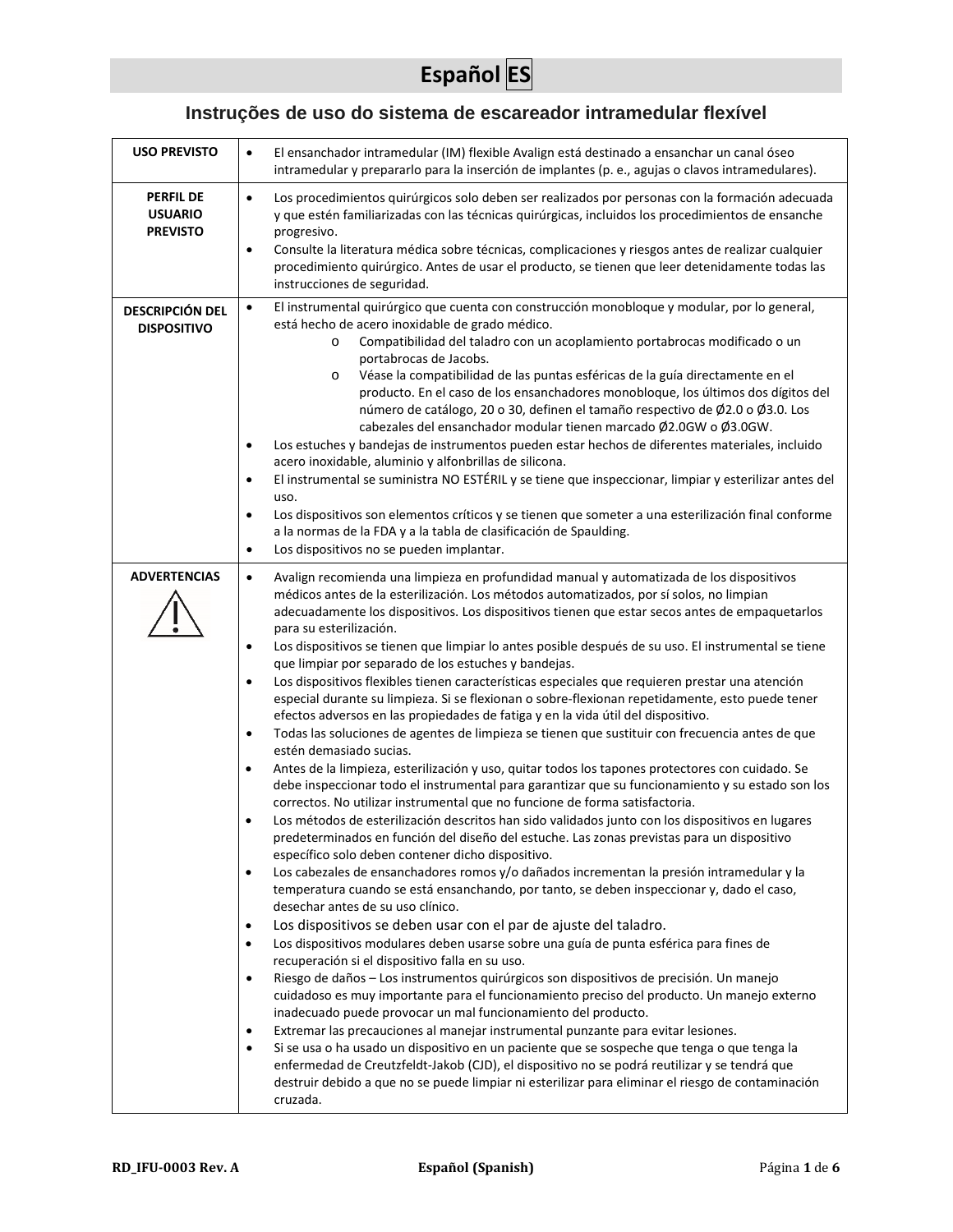| <b>PRECAUCIÓN</b><br>$R_{\chi}$<br><b>ONLY</b> | La ley federal de EE. UU. restringe la venta, distribución y uso de este dispositivo por parte de un<br>médico o por prescripción de este.                                                                                                                                                                                                                                                                                                                   |
|------------------------------------------------|--------------------------------------------------------------------------------------------------------------------------------------------------------------------------------------------------------------------------------------------------------------------------------------------------------------------------------------------------------------------------------------------------------------------------------------------------------------|
| <b>LIMITACIONES DE</b><br><b>REPROCESADO</b>   | La limpieza repetida tiene un efecto mínimo en este instrumental. El final de su vida útil es<br>determinado, normalmente, por el desgaste y los daños debidos al uso.                                                                                                                                                                                                                                                                                       |
| <b>EXCENCIÓN DE</b><br><b>RESPONSABILIDAD</b>  | Es responsabilidad del reprocesador garantizar que el reprocesado se realiza utilizando los equipos,<br>materiales y personal de una unidad de reprocesado y de que se logra el resultado deseado. Esto<br>requiere el control de la validación y la rutina del proceso. Cualquier cambio realizado con respecto a<br>las instrucciones suministradas debe ser evaluado adecuadamente para comprobar su efectividad y sus<br>posibles consecuencia adversas. |

| <b>HERRAMIENTAS</b><br>Y ACCESORIOS        |                      | Agua<br>Agentes de<br>limpieza<br>Accesorios                                                                                                                                                                                                                                                                                                                                                                                                                                                                                                                                                                                             | Agua del grifo fría (< 20°C / 68°F)<br>Agua del grifo caliente (< 40°C / 104°F)<br>Agua desionizada (DI) o tratada por ósmosis inversa (OI) (a<br>temperatura ambiente)<br>Limpiador enzimático pH 6.0-8.0, p.e. MetriZyme, EndoZime, Enzol<br>Detergente neutro pH 6.0-8.0, p.e. Liqui-nox, Valsure<br>Diferentes tamaños de cepillos y/o escobillas con cerdas de nailon<br>Jeringas estériles o equivalente<br>Paños absorbentes desechables que no dejen pelusa o equivalente<br>Bateas para remojo<br>Peróxido de hidrógeno<br>Aire comprimido de uso médico<br>Limpiador por ultrasonidos                                                                                                                                                                                                                                                                                                                                                                                                                                                                                                                                                                                                                                                                                                                                                                                                                                                                                                                                                                                                                                                                                                                                                                                                                                                                                                                                                                                                                  |  |  |  |
|--------------------------------------------|----------------------|------------------------------------------------------------------------------------------------------------------------------------------------------------------------------------------------------------------------------------------------------------------------------------------------------------------------------------------------------------------------------------------------------------------------------------------------------------------------------------------------------------------------------------------------------------------------------------------------------------------------------------------|------------------------------------------------------------------------------------------------------------------------------------------------------------------------------------------------------------------------------------------------------------------------------------------------------------------------------------------------------------------------------------------------------------------------------------------------------------------------------------------------------------------------------------------------------------------------------------------------------------------------------------------------------------------------------------------------------------------------------------------------------------------------------------------------------------------------------------------------------------------------------------------------------------------------------------------------------------------------------------------------------------------------------------------------------------------------------------------------------------------------------------------------------------------------------------------------------------------------------------------------------------------------------------------------------------------------------------------------------------------------------------------------------------------------------------------------------------------------------------------------------------------------------------------------------------------------------------------------------------------------------------------------------------------------------------------------------------------------------------------------------------------------------------------------------------------------------------------------------------------------------------------------------------------------------------------------------------------------------------------------------------------|--|--|--|
|                                            |                      | Equipamiento                                                                                                                                                                                                                                                                                                                                                                                                                                                                                                                                                                                                                             | Lavador automático                                                                                                                                                                                                                                                                                                                                                                                                                                                                                                                                                                                                                                                                                                                                                                                                                                                                                                                                                                                                                                                                                                                                                                                                                                                                                                                                                                                                                                                                                                                                                                                                                                                                                                                                                                                                                                                                                                                                                                                               |  |  |  |
| <b>PUNTO DE USO Y</b><br><b>CONTENEDOR</b> | 1)<br>2)<br>3)       | Siga las prácticas sobre punto de uso del centro hospitalario. Mantenga los dispositivos húmedos<br>después del uso para evitar que la suciedad se seque y elimine el exceso de suciedad y los restos de<br>todos los lúmenes, superficies, hendiduras, mecanismos deslizantes, uniones articuladas, zonas<br>flexibles y de todas las demás zonas difíciles de limpiar.<br>Aspire o enjuague los lúmenes con una solución de limpieza inmediatamente después del uso.<br>Siga las precauciones universales y mantenga los dispositivos en un contenedor cerrado o cubierto<br>para su transporte hasta la unidad central de suministro. |                                                                                                                                                                                                                                                                                                                                                                                                                                                                                                                                                                                                                                                                                                                                                                                                                                                                                                                                                                                                                                                                                                                                                                                                                                                                                                                                                                                                                                                                                                                                                                                                                                                                                                                                                                                                                                                                                                                                                                                                                  |  |  |  |
| <b>LIMPIEZA</b><br><b>MANUAL</b>           | 4)<br>5)<br>6)<br>7) | a)<br>b)<br>de solución.<br>c)                                                                                                                                                                                                                                                                                                                                                                                                                                                                                                                                                                                                           | Desmonte los dispositivos conforme a las instrucciones del fabricante.<br>Enjuague los dispositivos con agua del grifo fría durante un mínimo de 3 minutos mientras elimina<br>con un paño la suciedad o restos residuales. Active los mecanismos móviles y enjuague todos los<br>lúmenes, surcos y/o hendiduras mientras realiza el enjuague. Si el dispositivo tiene zonas flexibles,<br>doble o flexione su eje en múltiples direcciones mientras rota el dispositivo para garantizar un<br>enjuague adecuado de todas las superficies.<br>Prepare una solución de limpieza enzimática según las instrucciones del fabricante, incluidas<br>dilución/concentración, calidad del agua y temperatura. Sumerja los dispositivos y enjuague durante<br>un mínimo de 10 minutos. Mientras están en la solución, use un cepillo de cerdas suaves para<br>eliminar cualquier traza de sangre o suciedad del dispositivo, prestando especial atención a las<br>roscas, hendiduras, clavos y cualquier zona de difícil acceso.<br>Si el dispositivo tiene mecanismos deslizantes o uniones articuladas, active el dispositivo<br>mientras lo cepilla para eliminar la suciedad atrapada.<br>Si el dispositivo tiene lumen, use un cepillo de nailon de cerdas espesas o una escobilla y<br>mediante un movimiento de rotación meta y saque el cepillo o escobilla para quitar los<br>residuos con mayor facilidad; asegúrese de que accede a todo el diámetro y profundidad del<br>lumen. Enjuague el lumen, tres veces como mínimo, con una jeringa con un mínimo de 60 ml<br>Si el dispositivo tiene zonas flexibles, doble o flexione el eje en múltiples direcciones dentro de<br>la solución. Utilice un cepillo y valiéndose de un movimiento giratorio limpie todas las<br>superficies mientras rota la pieza.<br>Saque los dispositivos y enjuague/agite con agua del grifo fría durante un mínimo de 3 minutos.<br>Active los mecanismos móviles y enjuague todos los lúmenes, surcos y/o hendiduras mientras |  |  |  |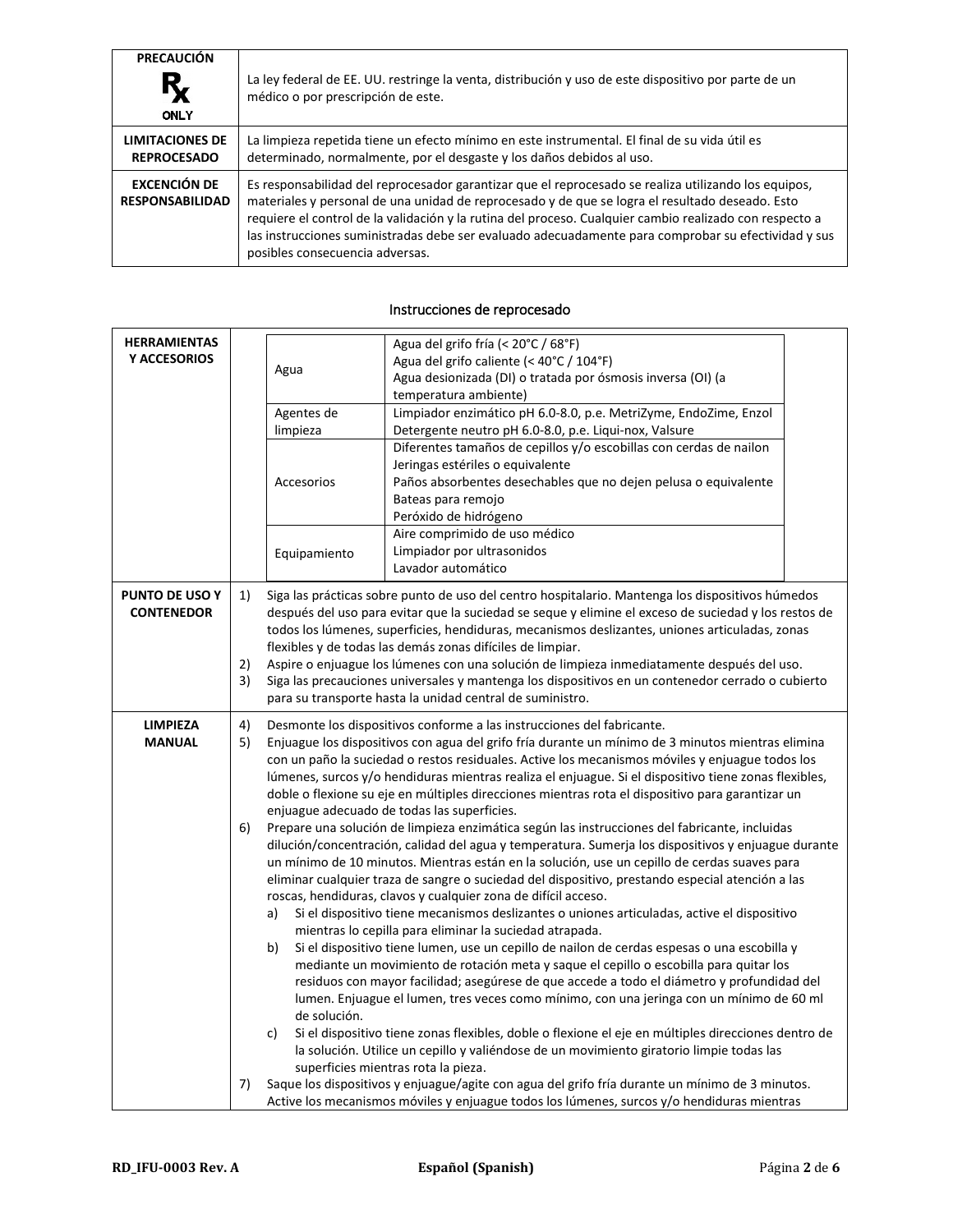|                     |                                                | realiza el enjuague. Si el dispositivo tiene zonas flexibles, doble o flexione su eje en múltiples<br>direcciones mientras rota el dispositivo para garantizar un enjuague adecuado de todas las      |                                                                                                                                                                                      |                                                                                                    |                                                                                                      |  |  |  |  |
|---------------------|------------------------------------------------|-------------------------------------------------------------------------------------------------------------------------------------------------------------------------------------------------------|--------------------------------------------------------------------------------------------------------------------------------------------------------------------------------------|----------------------------------------------------------------------------------------------------|------------------------------------------------------------------------------------------------------|--|--|--|--|
|                     |                                                |                                                                                                                                                                                                       |                                                                                                                                                                                      |                                                                                                    |                                                                                                      |  |  |  |  |
|                     |                                                | superficies.                                                                                                                                                                                          |                                                                                                                                                                                      |                                                                                                    |                                                                                                      |  |  |  |  |
|                     | 8)                                             |                                                                                                                                                                                                       |                                                                                                                                                                                      | Prepare una solución de limpieza neutra según las instrucciones del fabricante, incluidas          |                                                                                                      |  |  |  |  |
|                     |                                                |                                                                                                                                                                                                       |                                                                                                                                                                                      |                                                                                                    | dilución/concentración, calidad del agua y temperatura. Sumerja los dispositivos y deje en remojo    |  |  |  |  |
|                     |                                                |                                                                                                                                                                                                       |                                                                                                                                                                                      | un mínimo de 5 minutos. Mientras están en la solución, use un cepillo de cerdas suaves para        |                                                                                                      |  |  |  |  |
|                     |                                                |                                                                                                                                                                                                       |                                                                                                                                                                                      |                                                                                                    | eliminar cualquier traza de sangre o suciedad del dispositivo, prestando especial atención a las     |  |  |  |  |
|                     |                                                | roscas, hendiduras, clavos y cualquier zona de difícil acceso.<br>a)                                                                                                                                  |                                                                                                                                                                                      |                                                                                                    |                                                                                                      |  |  |  |  |
|                     |                                                |                                                                                                                                                                                                       | Si el dispositivo tiene mecanismos deslizantes o uniones articuladas, active el dispositivo<br>mientras lo cepilla para eliminar la suciedad atrapada.                               |                                                                                                    |                                                                                                      |  |  |  |  |
|                     |                                                | b)                                                                                                                                                                                                    | Si el dispositivo tiene lumen, use un cepillo de nailon de cerdas espesas o una escobilla y                                                                                          |                                                                                                    |                                                                                                      |  |  |  |  |
|                     |                                                |                                                                                                                                                                                                       |                                                                                                                                                                                      |                                                                                                    |                                                                                                      |  |  |  |  |
|                     |                                                |                                                                                                                                                                                                       | mediante un movimiento de rotación meta y saque el cepillo o escobilla para quitar los<br>residuos con mayor facilidad; asegúrese de que accede a todo el diámetro y profundidad del |                                                                                                    |                                                                                                      |  |  |  |  |
|                     |                                                |                                                                                                                                                                                                       |                                                                                                                                                                                      |                                                                                                    | lumen. Enjuague el lumen, tres veces como mínimo, con una jeringa con un mínimo de 60 ml             |  |  |  |  |
|                     |                                                | de solución.                                                                                                                                                                                          |                                                                                                                                                                                      |                                                                                                    |                                                                                                      |  |  |  |  |
|                     |                                                | c)                                                                                                                                                                                                    |                                                                                                                                                                                      |                                                                                                    | Si el dispositivo tiene zonas flexibles, doble o flexione el eje en múltiples direcciones dentro de  |  |  |  |  |
|                     |                                                |                                                                                                                                                                                                       |                                                                                                                                                                                      | la solución. Utilice un cepillo y valiéndose de un movimiento giratorio limpie todas las           |                                                                                                      |  |  |  |  |
|                     |                                                | superficies mientras rota la pieza.                                                                                                                                                                   |                                                                                                                                                                                      |                                                                                                    |                                                                                                      |  |  |  |  |
|                     |                                                |                                                                                                                                                                                                       |                                                                                                                                                                                      |                                                                                                    |                                                                                                      |  |  |  |  |
|                     |                                                |                                                                                                                                                                                                       |                                                                                                                                                                                      |                                                                                                    |                                                                                                      |  |  |  |  |
|                     | 9)                                             |                                                                                                                                                                                                       |                                                                                                                                                                                      |                                                                                                    | Saque los dispositivos y enjuague/agite con agua del grifo fría durante un mínimo de 3 minutos.      |  |  |  |  |
|                     |                                                |                                                                                                                                                                                                       |                                                                                                                                                                                      | Active los mecanismos móviles y enjuague todos los lúmenes, surcos y/o hendiduras mientras         |                                                                                                      |  |  |  |  |
|                     |                                                |                                                                                                                                                                                                       |                                                                                                                                                                                      | realiza el enjuague. Si el dispositivo tiene zonas flexibles, doble o flexione su eje en múltiples |                                                                                                      |  |  |  |  |
|                     |                                                |                                                                                                                                                                                                       |                                                                                                                                                                                      | direcciones mientras rota el dispositivo para garantizar un enjuague adecuado de todas las         |                                                                                                      |  |  |  |  |
|                     |                                                | superficies.                                                                                                                                                                                          |                                                                                                                                                                                      |                                                                                                    | 10) Prepare una solución de limpieza enzimática usando agua caliente según las recomendaciones del   |  |  |  |  |
|                     |                                                |                                                                                                                                                                                                       |                                                                                                                                                                                      | fabricante en una unidad por ultrasonidos. Someta los dispositivos a ultrasonidos durante un       |                                                                                                      |  |  |  |  |
|                     |                                                |                                                                                                                                                                                                       |                                                                                                                                                                                      |                                                                                                    | mínimo de 15 minutos utilizando una frecuencia mínima de 40 kHz. Se recomienda utilizar una          |  |  |  |  |
|                     |                                                |                                                                                                                                                                                                       |                                                                                                                                                                                      |                                                                                                    | unidad por ultrasonidos con accesorio de enjuague. Los dispositivos con lúmenes se deben enjuagar    |  |  |  |  |
|                     |                                                |                                                                                                                                                                                                       |                                                                                                                                                                                      |                                                                                                    |                                                                                                      |  |  |  |  |
|                     |                                                |                                                                                                                                                                                                       | con una solución de limpieza y quedar debajo de la superficie de la solución para garantizar una<br>perfusión adecuada de los canales.                                               |                                                                                                    |                                                                                                      |  |  |  |  |
|                     |                                                | 11) Saque los dispositivos y enjuague/agite con agua DI/OI a temperatura ambiente durante un mínimo                                                                                                   |                                                                                                                                                                                      |                                                                                                    |                                                                                                      |  |  |  |  |
|                     |                                                | de 4 minutos. Active los mecanismos móviles y enjuague todos los lúmenes, surcos y/o hendiduras                                                                                                       |                                                                                                                                                                                      |                                                                                                    |                                                                                                      |  |  |  |  |
|                     |                                                |                                                                                                                                                                                                       |                                                                                                                                                                                      | mientras realiza el enjuague. Si el dispositivo tiene zonas flexibles, doble o flexione su eje en  |                                                                                                      |  |  |  |  |
|                     |                                                |                                                                                                                                                                                                       |                                                                                                                                                                                      |                                                                                                    | múltiples direcciones mientras rota el dispositivo durante un mínimo de 2 minutos para garantizar    |  |  |  |  |
|                     |                                                | un enjuague adecuado de todas las superficies.                                                                                                                                                        |                                                                                                                                                                                      |                                                                                                    |                                                                                                      |  |  |  |  |
|                     |                                                | comprimido filtrado.                                                                                                                                                                                  |                                                                                                                                                                                      | 12) Seque el dispositivo utilizando un paño absorbente. Seque cualquier zona interna con aire      |                                                                                                      |  |  |  |  |
|                     |                                                |                                                                                                                                                                                                       |                                                                                                                                                                                      |                                                                                                    | 13) Inspeccione visualmente el dispositivo bajo una lupa para comprobar si tiene suciedad, incluidos |  |  |  |  |
|                     |                                                |                                                                                                                                                                                                       |                                                                                                                                                                                      | todos los mecanismos, surcos, hendiduras y lúmenes. Si no se ve limpio, repita los pasos 4-13.     |                                                                                                      |  |  |  |  |
|                     |                                                |                                                                                                                                                                                                       |                                                                                                                                                                                      |                                                                                                    |                                                                                                      |  |  |  |  |
|                     |                                                | 14) Sumerja el dispositivo en una solución con peróxido de hidrógeno al 2-3%. La aparición de burbujas<br>confirma la presencia de hemoglobina. Repita los pasos 5-14 si aparecen burbujas. Enjuague  |                                                                                                                                                                                      |                                                                                                    |                                                                                                      |  |  |  |  |
|                     |                                                | adecuadamente el dispositivo con agua DI/OI.                                                                                                                                                          |                                                                                                                                                                                      |                                                                                                    |                                                                                                      |  |  |  |  |
| <b>LIMPIEZA</b>     |                                                |                                                                                                                                                                                                       |                                                                                                                                                                                      |                                                                                                    |                                                                                                      |  |  |  |  |
| <b>AUTOMATIZADA</b> |                                                | Nota: todos los dispositivos se tienen que limpiar previamente a mano antes de cualquier proceso de<br>limpieza automatizado. Siga los pasos 1-9. Los pasos 10-14 son opcionales, pero recomendables. |                                                                                                                                                                                      |                                                                                                    |                                                                                                      |  |  |  |  |
|                     |                                                |                                                                                                                                                                                                       |                                                                                                                                                                                      |                                                                                                    |                                                                                                      |  |  |  |  |
|                     |                                                | 15) Coloque los dispositivos en un lavador/desinfectador automático para procesarlos según los                                                                                                        |                                                                                                                                                                                      |                                                                                                    |                                                                                                      |  |  |  |  |
|                     | parámetros mínimos que figuran a continuación. |                                                                                                                                                                                                       |                                                                                                                                                                                      |                                                                                                    |                                                                                                      |  |  |  |  |
|                     |                                                |                                                                                                                                                                                                       | Tiempo                                                                                                                                                                               |                                                                                                    | Tipo de detergente y                                                                                 |  |  |  |  |
|                     |                                                | Fase                                                                                                                                                                                                  | (minutos)                                                                                                                                                                            | Temperatura                                                                                        | concentración                                                                                        |  |  |  |  |
|                     |                                                | Pre-lavado 1                                                                                                                                                                                          | 02:00                                                                                                                                                                                | Agua fría del grifo                                                                                | N/D                                                                                                  |  |  |  |  |
|                     |                                                | Lavado enzimático                                                                                                                                                                                     | 02:00                                                                                                                                                                                | Agua caliente del grifo                                                                            | Detergente enzimático                                                                                |  |  |  |  |
|                     |                                                | Lavado 1                                                                                                                                                                                              | 02:00                                                                                                                                                                                | 63°C / 146°F                                                                                       | Detergente neutro                                                                                    |  |  |  |  |
|                     |                                                | Enjuague 1                                                                                                                                                                                            | 02:00                                                                                                                                                                                | Agua caliente del grifo                                                                            | N/D                                                                                                  |  |  |  |  |
|                     |                                                | 63°C / 146°F<br>N/D<br>Enjuague con agua<br>02:00                                                                                                                                                     |                                                                                                                                                                                      |                                                                                                    |                                                                                                      |  |  |  |  |
|                     |                                                | purificada                                                                                                                                                                                            |                                                                                                                                                                                      |                                                                                                    |                                                                                                      |  |  |  |  |
|                     |                                                | Secado                                                                                                                                                                                                | 7:00                                                                                                                                                                                 | 115°C / 240°F                                                                                      | N/D                                                                                                  |  |  |  |  |
|                     |                                                |                                                                                                                                                                                                       |                                                                                                                                                                                      |                                                                                                    | 16) Seque el exceso de humedad utilizando un paño absorbente. Seque cualquier zona interna con aire  |  |  |  |  |
|                     | comprimido filtrado.                           |                                                                                                                                                                                                       |                                                                                                                                                                                      |                                                                                                    |                                                                                                      |  |  |  |  |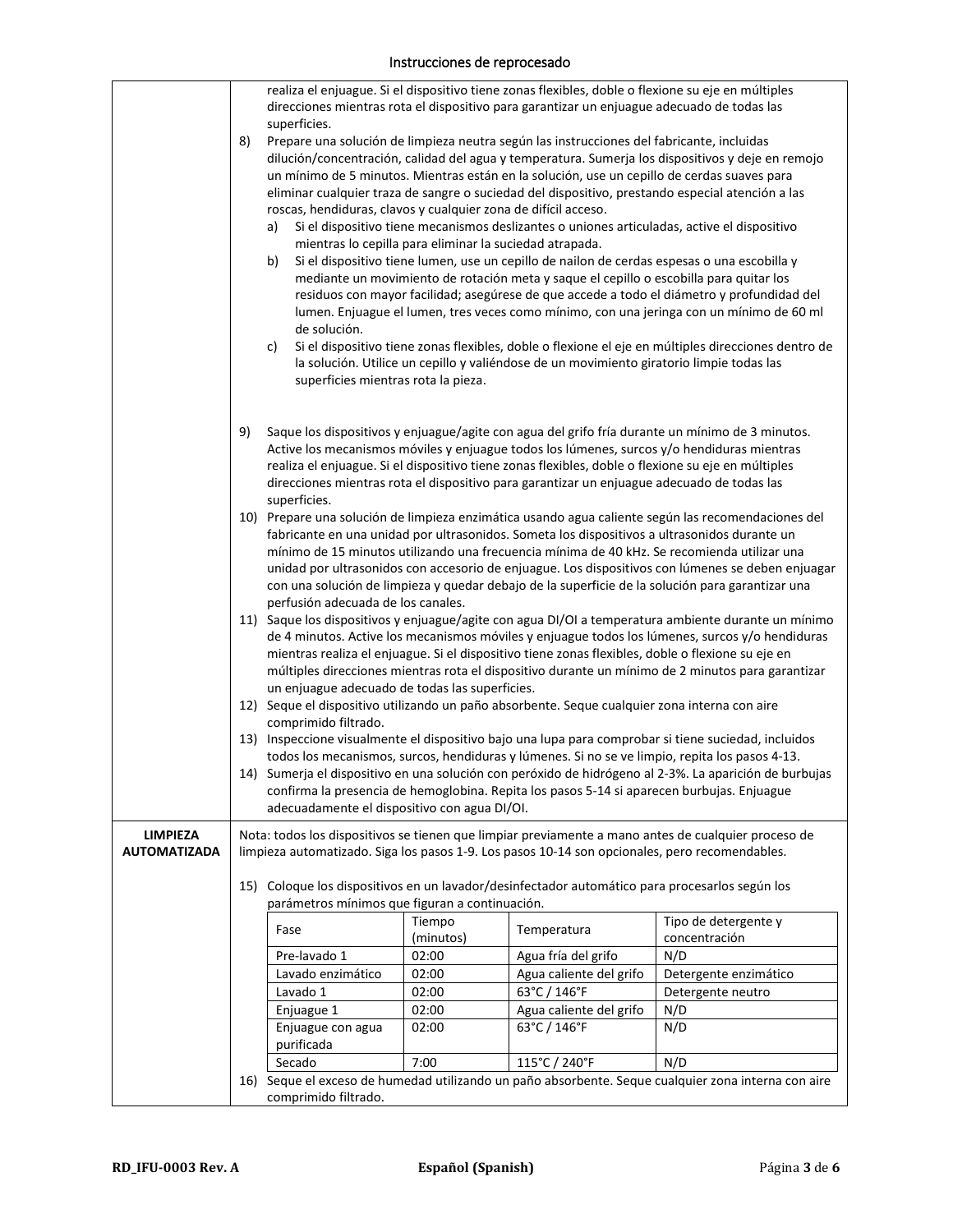|                                                             | 17) Inspeccione visualmente el dispositivo bajo una lupa para comprobar si tiene suciedad, incluidos<br>todos los mecanismos, surcos, hendiduras y lúmenes. Si no se ve limpio, repita los pasos 4-17.<br>18) Sumerja el dispositivo en una solución con peróxido de hidrógeno al 2-3%. La aparición de burbujas<br>confirma la presencia de hemoglobina. Repita los pasos 5-9, 15-18 si aparecen burbujas. Enjuague<br>adecuadamente el dispositivo con agua DI/OI.                                                                                                                                                                                                                                                                                                                                                                                                                                                                                                                                                                                                                                                                                                                                                                                                                                                                                                                                                                                                                                                                                                                   |                                                                                                                                                                                                                                                    |                                      |                      |                                                                                                              |
|-------------------------------------------------------------|----------------------------------------------------------------------------------------------------------------------------------------------------------------------------------------------------------------------------------------------------------------------------------------------------------------------------------------------------------------------------------------------------------------------------------------------------------------------------------------------------------------------------------------------------------------------------------------------------------------------------------------------------------------------------------------------------------------------------------------------------------------------------------------------------------------------------------------------------------------------------------------------------------------------------------------------------------------------------------------------------------------------------------------------------------------------------------------------------------------------------------------------------------------------------------------------------------------------------------------------------------------------------------------------------------------------------------------------------------------------------------------------------------------------------------------------------------------------------------------------------------------------------------------------------------------------------------------|----------------------------------------------------------------------------------------------------------------------------------------------------------------------------------------------------------------------------------------------------|--------------------------------------|----------------------|--------------------------------------------------------------------------------------------------------------|
| <b>DESINFECCIÓN</b>                                         | $\bullet$<br>$\bullet$                                                                                                                                                                                                                                                                                                                                                                                                                                                                                                                                                                                                                                                                                                                                                                                                                                                                                                                                                                                                                                                                                                                                                                                                                                                                                                                                                                                                                                                                                                                                                                 | Los dispositivos, finalmente, se tienen que esterilizar (véase § Esterilización).<br>El instrumental de Avalign es compatible con los perfiles de tiempo-temperatura de<br>lavadores/desinfectadores de desinfección térmica conforme a ISO 15883. |                                      |                      |                                                                                                              |
| <b>INSPECCIÓN Y</b><br><b>PRUEBAS</b><br><b>FUNCIONALES</b> | Inspeccione visualmente los dispositivos para ver si tienen daños o están desgastados. El<br>$\bullet$<br>instrumental con piezas rotas, rajadas, descamadas o desgastadas o con superficies sin brillo no se<br>deben utilizar y se tienen que sustituir inmediatamente.<br>Compruebe que las partes cortantes del ensanchador están lisas, son continuas y están libres de<br>$\bullet$<br>gritas o descamaciones que puedan mermar su capacidad de corte.<br>Verifique que las superficies encajables del ensanchador modular funcionan bien y que las<br>$\bullet$<br>superficies del dispositivo con corriente funcionan sin complicaciones.                                                                                                                                                                                                                                                                                                                                                                                                                                                                                                                                                                                                                                                                                                                                                                                                                                                                                                                                      |                                                                                                                                                                                                                                                    |                                      |                      |                                                                                                              |
| <b>EMPAQUETADO</b>                                          | El usuario final solo se debe usar materiales de empaquetado para esterilización autorizados por la<br>$\bullet$<br>FDA para empaquetar los dispositivos.<br>El usuario final debe consultar las normas ANSI/AAMI ST79 para obtener información adicional sobre<br>$\bullet$<br>la esterilización con vapor.<br>Paño de esterilización<br>$\bullet$<br>Los estuches se tienen que envolver en un envoltorio para esterilización de grado médico<br>$\circ$<br>usando el método de doble empaquetado conforme a las normas AAMI o equivalente.<br>Contenedor de esterilización rígido<br>$\bullet$<br>Para más información sobre contenedores de esterilización rígidos, consulte las instrucciones<br>O<br>de uso correspondientes que suministra el fabricante del contenedor o contacte directamente<br>con el fabricante.                                                                                                                                                                                                                                                                                                                                                                                                                                                                                                                                                                                                                                                                                                                                                           |                                                                                                                                                                                                                                                    |                                      |                      |                                                                                                              |
| <b>ESTERILIZACIÓN</b>                                       | vapor de los dispositivos de Avalign:                                                                                                                                                                                                                                                                                                                                                                                                                                                                                                                                                                                                                                                                                                                                                                                                                                                                                                                                                                                                                                                                                                                                                                                                                                                                                                                                                                                                                                                                                                                                                  |                                                                                                                                                                                                                                                    |                                      |                      | Esterilización con vapor. Los siguientes ciclos son los ciclos mínimos necesarios para la esterilización con |
|                                                             |                                                                                                                                                                                                                                                                                                                                                                                                                                                                                                                                                                                                                                                                                                                                                                                                                                                                                                                                                                                                                                                                                                                                                                                                                                                                                                                                                                                                                                                                                                                                                                                        | Un único instrumento con doble envoltorio metido en un estuche:                                                                                                                                                                                    |                                      |                      |                                                                                                              |
|                                                             |                                                                                                                                                                                                                                                                                                                                                                                                                                                                                                                                                                                                                                                                                                                                                                                                                                                                                                                                                                                                                                                                                                                                                                                                                                                                                                                                                                                                                                                                                                                                                                                        |                                                                                                                                                                                                                                                    | Tiempo de                            |                      |                                                                                                              |
|                                                             | Tipo de ciclo<br>Prevacío                                                                                                                                                                                                                                                                                                                                                                                                                                                                                                                                                                                                                                                                                                                                                                                                                                                                                                                                                                                                                                                                                                                                                                                                                                                                                                                                                                                                                                                                                                                                                              | <b>Temperatura</b><br>132°C (270°F)                                                                                                                                                                                                                | exposición<br>4 minutos              | <b>Impulsos</b><br>4 | Tiempo de secado<br>20 minutos                                                                               |
|                                                             |                                                                                                                                                                                                                                                                                                                                                                                                                                                                                                                                                                                                                                                                                                                                                                                                                                                                                                                                                                                                                                                                                                                                                                                                                                                                                                                                                                                                                                                                                                                                                                                        | Un único instrumento metido en un contenedor de esterilización rígido y en un estuche:                                                                                                                                                             |                                      |                      |                                                                                                              |
|                                                             | Tipo de ciclo<br>Prevacío                                                                                                                                                                                                                                                                                                                                                                                                                                                                                                                                                                                                                                                                                                                                                                                                                                                                                                                                                                                                                                                                                                                                                                                                                                                                                                                                                                                                                                                                                                                                                              | <b>Temperatura</b><br>132°C (270°F)                                                                                                                                                                                                                | Tiempo de<br>exposición<br>4 minutos | <b>Impulsos</b><br>Δ | Tiempo de secado<br>30 minutos                                                                               |
|                                                             | Se deben seguir al pie de la letra las instrucciones de funcionamiento de la configuración de carga<br>$\bullet$<br>máxima del fabricante del esterilizador. El esterilizador se tiene que instalar, mantener y calibrar<br>correctamente.<br>Los parámetros de tiempo y temperatura necesarios para la esterilización varían en función<br>$\bullet$<br>del tipo de esterilizador, diseño del ciclo y material de empaquetado .Es muy importante validar los<br>parámetros del proceso con cada tipo de equipo de esterilización individual de cada centro y la<br>configuración de carga del producto.<br>Los dispositivos Avalign han sido validados bajo condiciones de laboratorio utilizando el método de<br>sobre-esterilización de indicador biológico (BI) para lograr un nivel de garantía de esterilidad (SAL) de<br>10 <sup>-6</sup> en un instrumento con doble envoltorio metido en un estuche o en un único instrumento<br>metido en el contenedor de esterilización rígido adecuado y en un estuche.<br>Solo se han validado para el uso los ciclos de esterilización con vapor y se ha demostrado que son<br>$\bullet$<br>compatibles con el diseño del dispositivo. Una unidad hospitalaria puede utilizar ciclos de<br>esterilización con vapor diferentes al ciclo recomendado siempre que la unidad haya validado<br>adecuadamente el ciclo para garantizar la penetración adecuada de vapor y el contacto con los<br>dispositivos para su esterilización. Nota: los contenedores de esterilización rígidos no se pueden usar<br>en ciclos de vapor por gravedad. |                                                                                                                                                                                                                                                    |                                      |                      |                                                                                                              |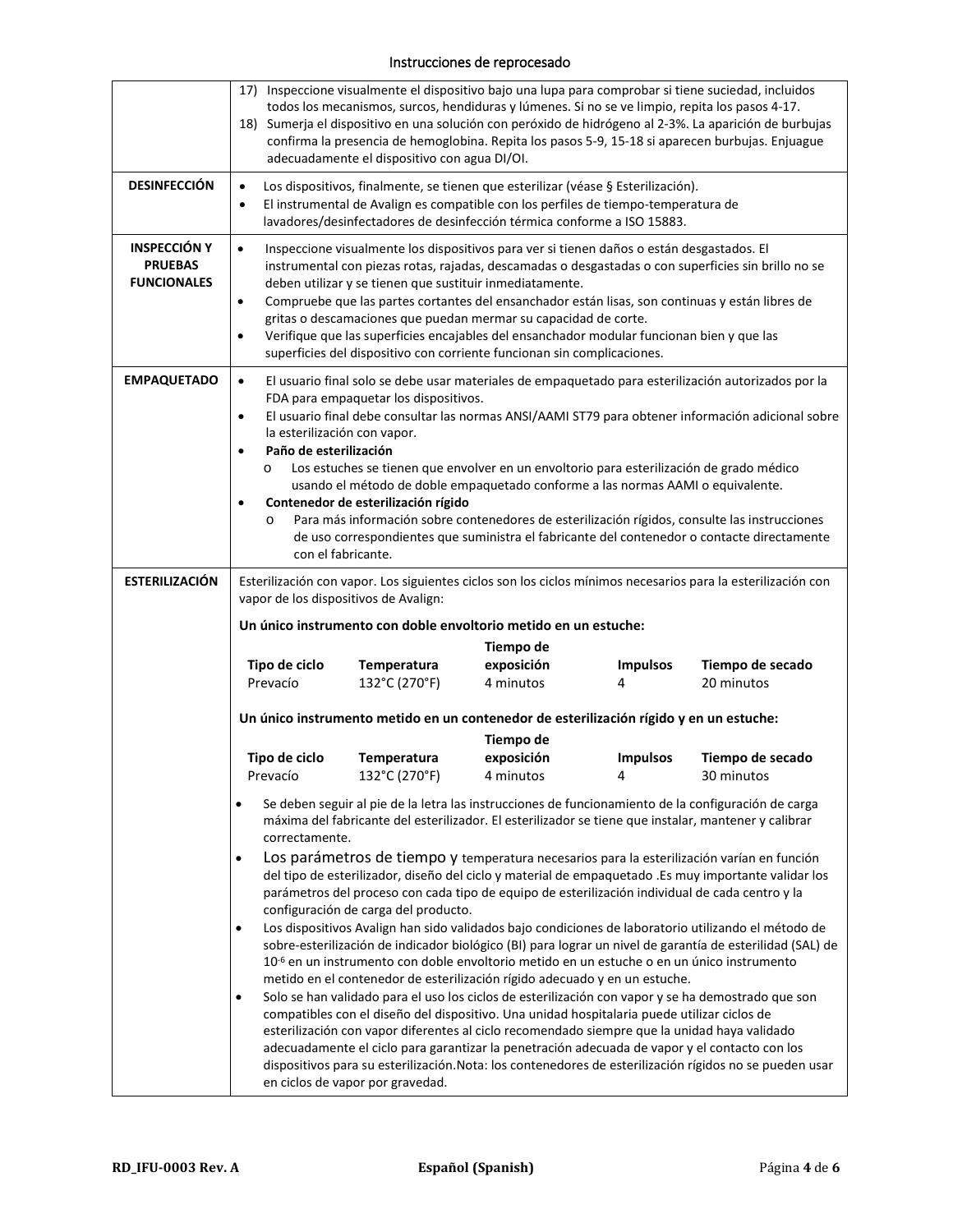| <b>ALMACENAMIEN</b><br>TO | Tras la esterilización, el instrumental debe permanecer en el envoltorio de esterilización y<br>$\bullet$<br>almacenarse en un armario limpio y seco o en un estuche de almacenamiento.<br>Se debe tener cuidado al manipular los dispositivos para evitar dañar la barrera estéril.<br>٠                                                                                                                                                                                             |                                                                                                                                                                                                       |
|---------------------------|---------------------------------------------------------------------------------------------------------------------------------------------------------------------------------------------------------------------------------------------------------------------------------------------------------------------------------------------------------------------------------------------------------------------------------------------------------------------------------------|-------------------------------------------------------------------------------------------------------------------------------------------------------------------------------------------------------|
| <b>MANTENIMIENT</b><br>O  | Deseche los dispositivos dañados, desgastados o que no funcionen bien.<br>$\bullet$<br>Los cabezales de ensanchadores no se pueden re-afilar.<br>٠                                                                                                                                                                                                                                                                                                                                    |                                                                                                                                                                                                       |
| <b>GARANTÍA</b>           | Todos los productos tienen la garantía de estar libres de defectos de material y mano de obra en el<br>momento de su envío.<br>El instrumental de Avalign es reutilizable y cumple con las normas AAMI sobre esterilización. Todos<br>٠<br>nuestros productos están diseñados para que cumplan con los estándares de calidad más exigentes.<br>No nos hacemos responsables de fallos de productos que hayan sido modificados de cualquier<br>forma con respecto a su diseño original. |                                                                                                                                                                                                       |
| <b>CONTACTO</b>           | Fabricado por:<br>$\epsilon$<br><b>Avalign Technologies</b><br>8727 Clinton Park Drive<br>Fort Wayne, IN 46825<br>1-877-289-1096<br>www.avalign.com<br>product.questions@avalign.com                                                                                                                                                                                                                                                                                                  | <b>REP</b><br>EC<br>Representante autorizado:<br><b>Avalign German Specialty</b><br><b>Instruments Division</b><br>78 532 Tuttlingen, Unter<br>Buchsteig 3<br>Alemania Teléfono: +49<br>7462 200 40 0 |